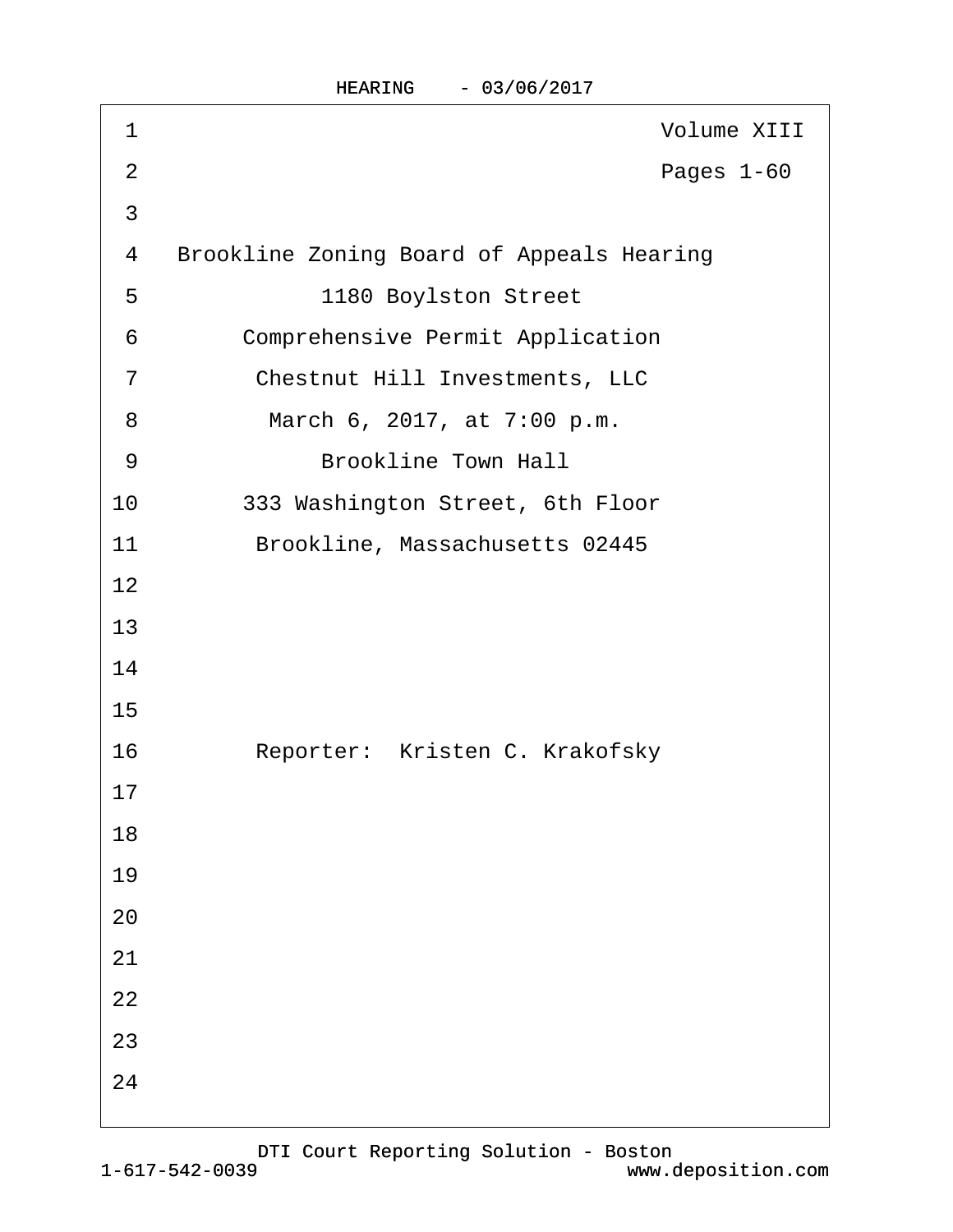| <b>APPEARANCES</b><br>1                               |
|-------------------------------------------------------|
| 2 Board Members:                                      |
| 3 Johanna Schneider, Chair                            |
| 4 Jonathan Book                                       |
| 5 Mark Zuroff                                         |
| 6                                                     |
| 7 Town Staff:                                         |
| 8 Alison Steinfeld, Planning Director                 |
| Maria Morelli, Senior Planner<br>9                    |
| 10                                                    |
| 11                                                    |
| 12 Applicant:                                         |
| 13 Raj Dhanda, Chestnut Hill Investments, LLC         |
| 14 Rachna Balakrishna, Chestnut Hill Investments, LLC |
| 15 Bob Engler, President, SEB, LLC                    |
| 16                                                    |
| 17                                                    |
| 18 Members of the Public:                             |
| 19 Janice Khan                                        |
| 20                                                    |
| 21                                                    |
| 22                                                    |
| 23                                                    |
| 24                                                    |
|                                                       |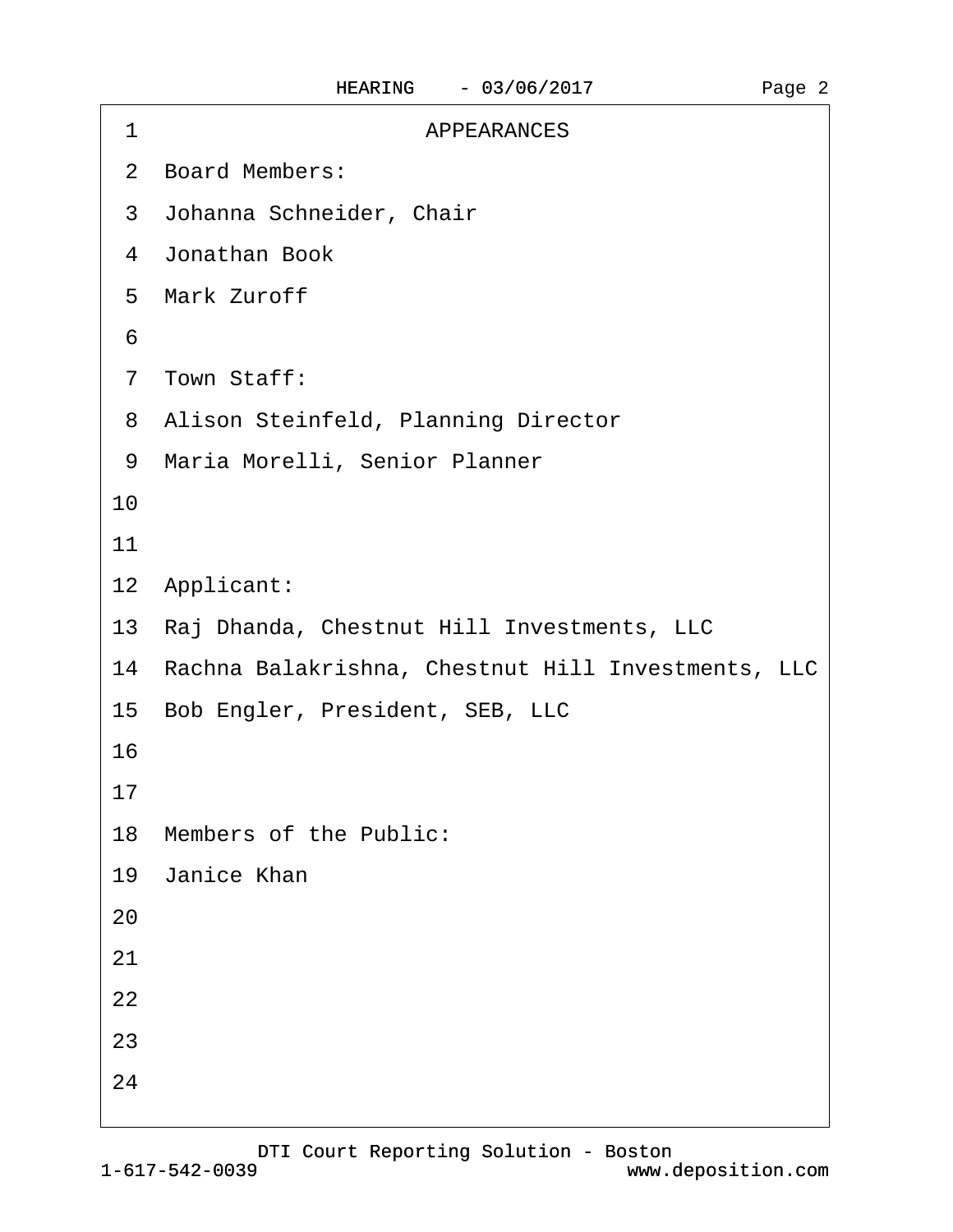·1· · · · · · · · · · ·PROCEEDINGS: 2 7:02 p.m. 3 MS. SCHNEIDER: Okay. If everyone could 4 take a seat, it's 7:00, so we're going to start the 5 hearing. 6 **· · · · · Good evening, everyone.** We are here on the ·7· continued comprehensive permit application for 8 1180 Boylston Street. 9 Maria, did you want to give any updates 10 before we get started about the process? 11 MS. MORELLI: Okay. Just to let the public 12 know, at the last hearing, February 15th, we went 13· over the waivers list, and the ZBA did approve the 14 waivers. It included two recommendations from the 15 building commissioner, Dan Bennett. I have included 16· that.· You should have it at the very end of your 17· packet.· There are three exhibits at the end, and you 18· will see that waivers list amended with the two 19· additional waivers that Mr. Bennett recommended and 20 the applicant also accepted. So at some point -- it 21 can be this evening or March 20th, which is the date 22 of the deadline to close this public hearing -- at 23· some point you just want to review all of the 24 exhibits.

Page 3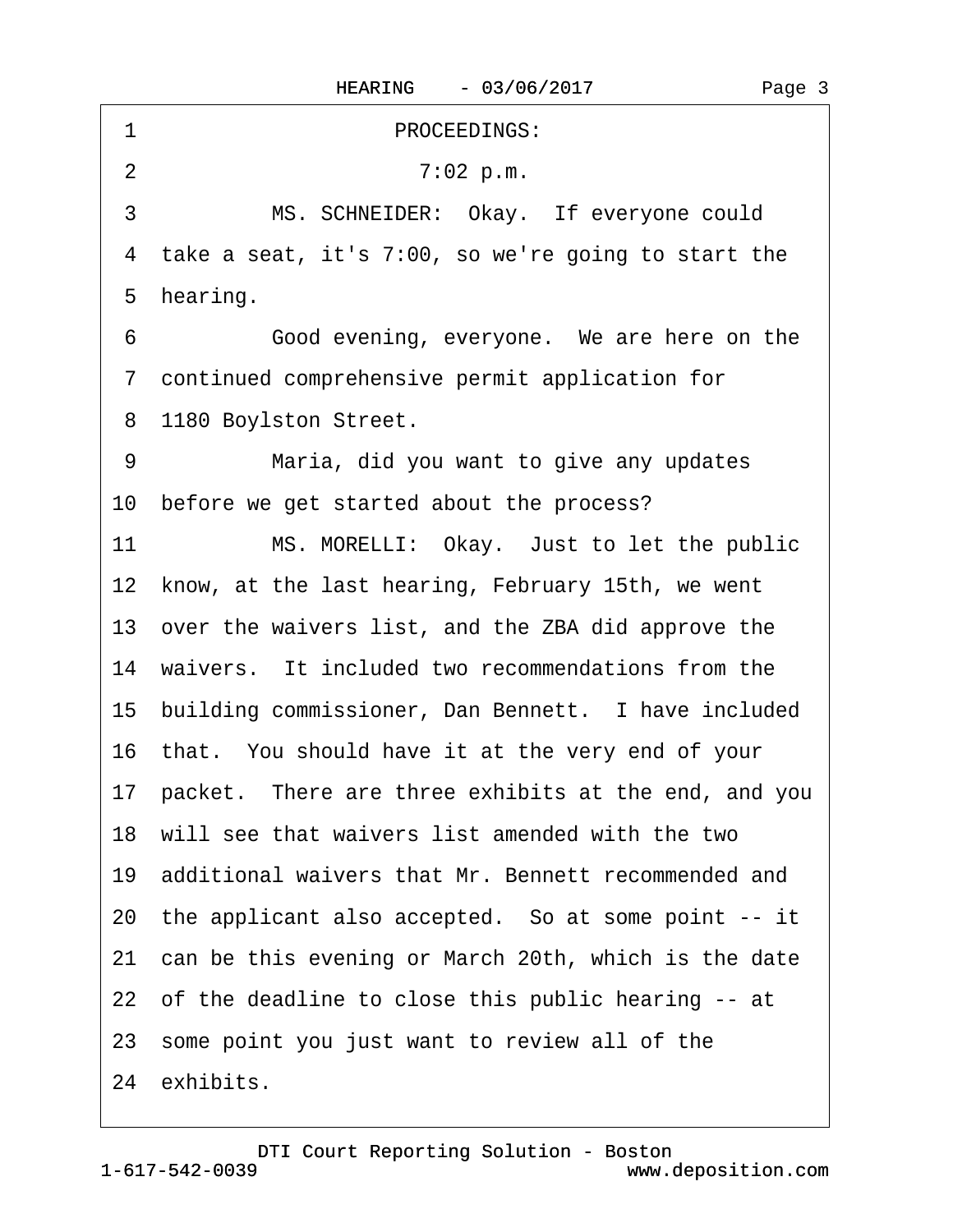1 So tonight we do have the -- the board is 2 going to begin discussing the draft decision, which 3 you have before you. It's also been posted online. ·4· And, again, the public hearing closes on March 20th, 5 so there is more opportunity for you to absorb what ·6· you're reading tonight and comment -- submit comments 7 to the ZBA. 8 MS. SCHNEIDER: Okay. So we have before us ·9· a draft decision on the comprehensive permit 10 application. What I'm going to suggest that we do is 11· go page by page, we read the individual numbered 12 paragraphs to ourselves, and I will ask for comments 13· page by page from the board members, and we'll 14 provide those comments into the record. 15 **· · · So does anyone have anything on the first** 16 page? 17 MR. ZUROFF: Do you want to introduce the 18 hoard? 19 MS. SCHNEIDER: Just to remind everyone to 20· whom we are not very familiar faces at this point, my 21 name is Johanna Schneider. I'm chairing these 22 proceedings. To my immediate left it Jonathan Book, 23 and to my right is Mark Zuroff. 24 Okay. Does anyone have any comments on the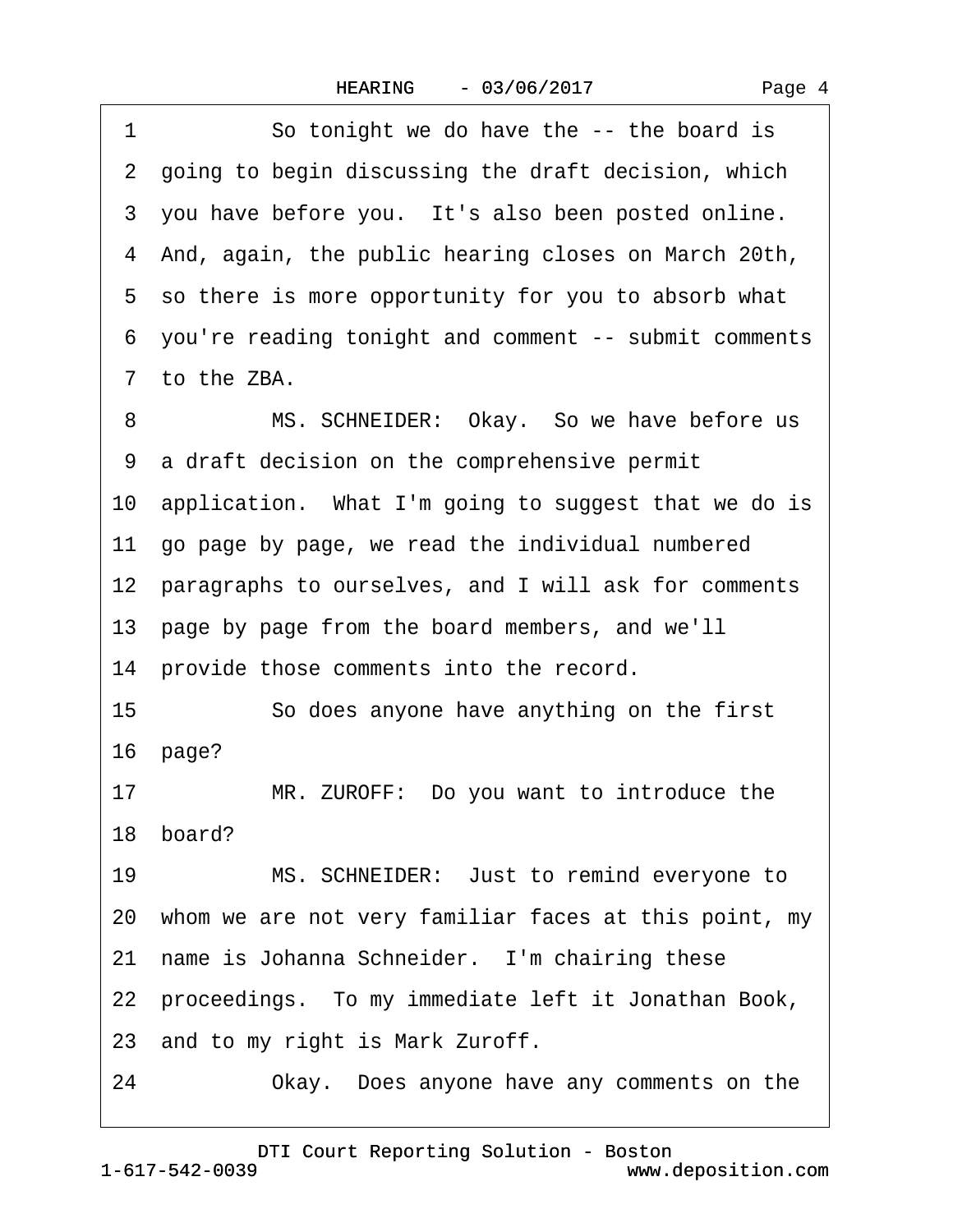1 first page?

2 Second page?

3 Third page?

4 • Fourth page? Anything?

5 MS. MORELLI: I just want to mention

6 something to you. It is under Findings, and I made

7 an error. It is 20 percent of the units would be

8 available to households earning at or below

·9· 50 percent of the AMI, and I've changed that

10 throughout.

11 MR. ZUROFF: Okay. I have a question about

12 4. The age restriction, does that apply to all the

13 residents? One resident? Some of the residents?

14 MS. MORELLI: I believe that at least one 15· of the occupants in the unit --

16 MR. ZUROFF: Only one of the occupants?

17 MS. MORELLI: Right. I've actually talked

18 to our housing planner. The state actually oversees

19 how that is administered. It's not really that the

20· town has to put any conditions on that, so -- because

21 I wanted to know if we needed to have conditions for

22· enforcement purposes regarding that, and it's

23 entirely up to the state to manage that process.

24 I know that you want a definitive answer to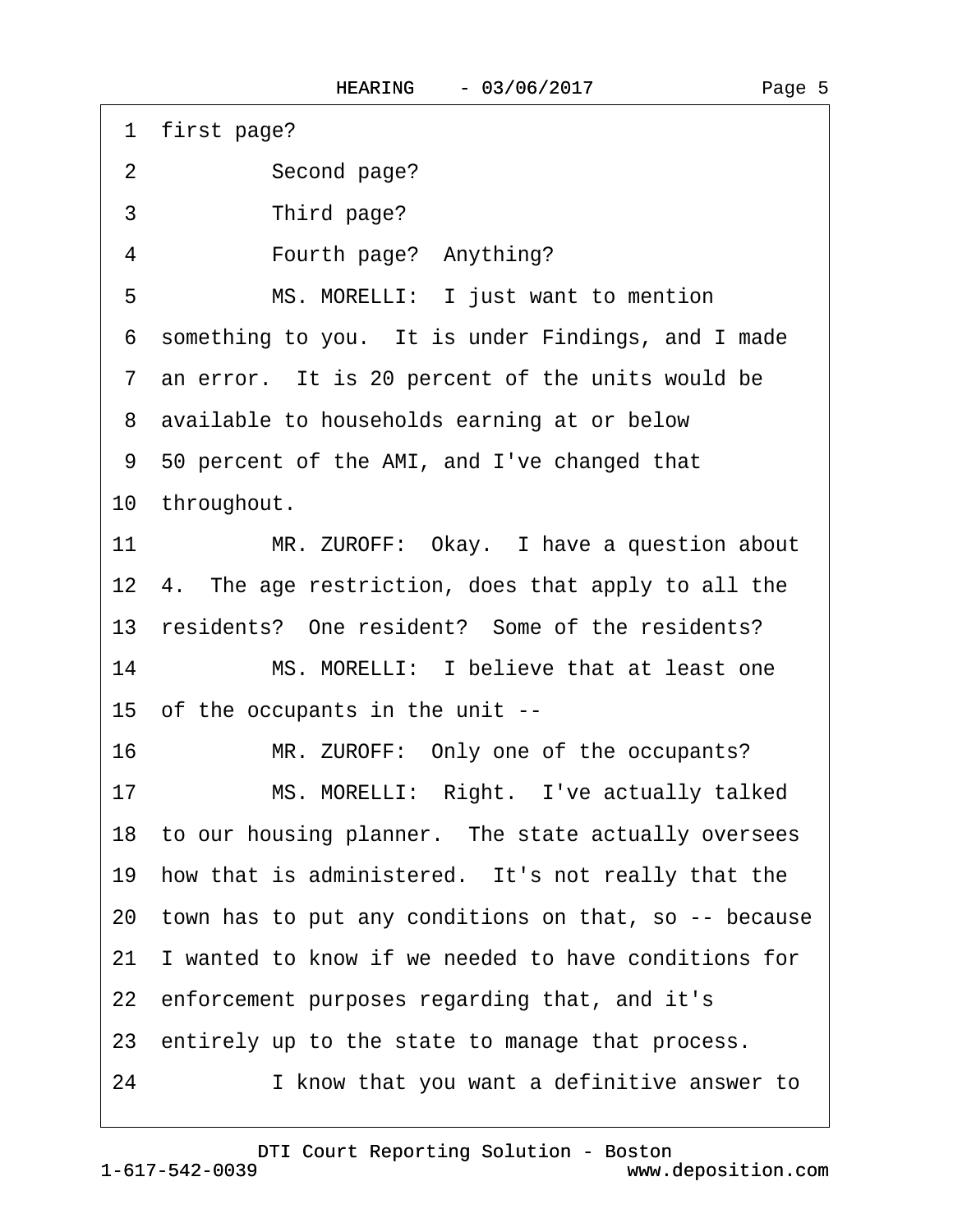| 1 your question. My understanding is that at least one   |
|----------------------------------------------------------|
| 2 of the occupants needs to be 55.                       |
| 3<br>MS. SCHNEIDER: So you could have a                  |
| 4 55-year-old with a child -- a school-aged child.       |
| 5<br>MS. MORELLI: Right.                                 |
| MR. ZUROFF: Or grandchildren that are<br>6               |
| permanent residents.<br>$7\phantom{.}$                   |
| 8<br>MR. BOOK: Yeah. It's just that the                  |
| 9 likelihood is --                                       |
| $10-10$<br>MS. SCHNEIDER: Right.                         |
| 11<br>MR. ENGLER: There were towns that tried to         |
| 12 make it both adults and were stricken down as         |
| 13 illegal. I mean, you can't be that restrictive that   |
| 14 both sides have to be 55 and over, so you can have    |
| 15 one person.                                           |
| MR. ZUROFF: Right. But it still leaves<br>16             |
| 17 open the question of having school-aged children that |
| 18 are permanent --                                      |
| MR. ENGLER: Very unlikely, because they<br>19            |
| 20 don't choose to be there, but it's certainly not      |
| illegal to have someone there.<br>21 <sub>2</sub>        |
| MR. ZUROFF: So that's monitored by the<br>22             |
| 23 state?                                                |
| MS. MORELLI: Yes.<br>24                                  |
|                                                          |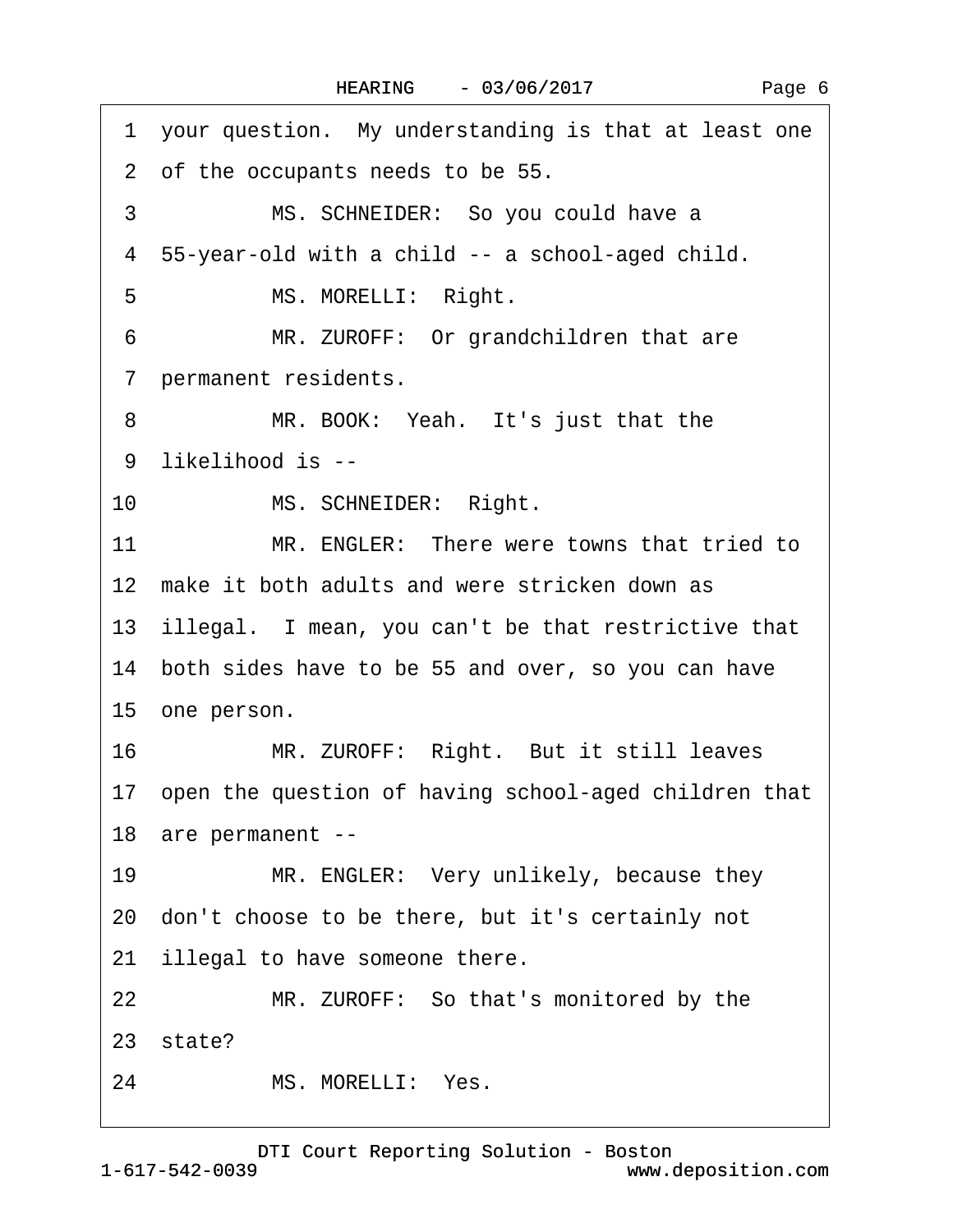|  | Page 7 |  |
|--|--------|--|
|--|--------|--|

| 2 monitor. We know on the affordable side they're<br>3 monitoring every year. I don't know how they monitor<br>4 on the market side.<br>5<br>MR. ZUROFF: My question is based on the<br>6 fact that it's represented to be age restricted. So<br>7 if we're granting a permit based on age restriction<br>8 because that's presented as being a condition by the<br>9 developer, who's responsible for that?<br>So you're telling me it's the state. I<br>10<br>11 guess I can accept that.<br>MS. SCHNEIDER: But is there any reason why<br>12 <sup>2</sup><br>13 we could not have our own independent condition<br>14 requiring compliance with the age restriction? I<br>15 mean, I do think that the age restriction is a part<br>16 of, you know, our review of this project, including<br>17 representations with respect to traffic and trip<br>18 generation and also the question of burdening the<br>19 neighborhood school. So I think that having a<br>20 condition of our own with respect to --<br>MR. ZUROFF: Personally, I'd like to see<br>21<br>22 that. So if we can do it --<br>MR. BOOK: I'm sorry. The restriction<br>23<br>24 would be what? | MR. ENGLER: Yeah. Well, I guess, they<br>1 |
|----------------------------------------------------------------------------------------------------------------------------------------------------------------------------------------------------------------------------------------------------------------------------------------------------------------------------------------------------------------------------------------------------------------------------------------------------------------------------------------------------------------------------------------------------------------------------------------------------------------------------------------------------------------------------------------------------------------------------------------------------------------------------------------------------------------------------------------------------------------------------------------------------------------------------------------------------------------------------------------------------------------------------------------------------------------------------------------------------------------------------------------------------------------------|--------------------------------------------|
|                                                                                                                                                                                                                                                                                                                                                                                                                                                                                                                                                                                                                                                                                                                                                                                                                                                                                                                                                                                                                                                                                                                                                                      |                                            |
|                                                                                                                                                                                                                                                                                                                                                                                                                                                                                                                                                                                                                                                                                                                                                                                                                                                                                                                                                                                                                                                                                                                                                                      |                                            |
|                                                                                                                                                                                                                                                                                                                                                                                                                                                                                                                                                                                                                                                                                                                                                                                                                                                                                                                                                                                                                                                                                                                                                                      |                                            |
|                                                                                                                                                                                                                                                                                                                                                                                                                                                                                                                                                                                                                                                                                                                                                                                                                                                                                                                                                                                                                                                                                                                                                                      |                                            |
|                                                                                                                                                                                                                                                                                                                                                                                                                                                                                                                                                                                                                                                                                                                                                                                                                                                                                                                                                                                                                                                                                                                                                                      |                                            |
|                                                                                                                                                                                                                                                                                                                                                                                                                                                                                                                                                                                                                                                                                                                                                                                                                                                                                                                                                                                                                                                                                                                                                                      |                                            |
|                                                                                                                                                                                                                                                                                                                                                                                                                                                                                                                                                                                                                                                                                                                                                                                                                                                                                                                                                                                                                                                                                                                                                                      |                                            |
|                                                                                                                                                                                                                                                                                                                                                                                                                                                                                                                                                                                                                                                                                                                                                                                                                                                                                                                                                                                                                                                                                                                                                                      |                                            |
|                                                                                                                                                                                                                                                                                                                                                                                                                                                                                                                                                                                                                                                                                                                                                                                                                                                                                                                                                                                                                                                                                                                                                                      |                                            |
|                                                                                                                                                                                                                                                                                                                                                                                                                                                                                                                                                                                                                                                                                                                                                                                                                                                                                                                                                                                                                                                                                                                                                                      |                                            |
|                                                                                                                                                                                                                                                                                                                                                                                                                                                                                                                                                                                                                                                                                                                                                                                                                                                                                                                                                                                                                                                                                                                                                                      |                                            |
|                                                                                                                                                                                                                                                                                                                                                                                                                                                                                                                                                                                                                                                                                                                                                                                                                                                                                                                                                                                                                                                                                                                                                                      |                                            |
|                                                                                                                                                                                                                                                                                                                                                                                                                                                                                                                                                                                                                                                                                                                                                                                                                                                                                                                                                                                                                                                                                                                                                                      |                                            |
|                                                                                                                                                                                                                                                                                                                                                                                                                                                                                                                                                                                                                                                                                                                                                                                                                                                                                                                                                                                                                                                                                                                                                                      |                                            |
|                                                                                                                                                                                                                                                                                                                                                                                                                                                                                                                                                                                                                                                                                                                                                                                                                                                                                                                                                                                                                                                                                                                                                                      |                                            |
|                                                                                                                                                                                                                                                                                                                                                                                                                                                                                                                                                                                                                                                                                                                                                                                                                                                                                                                                                                                                                                                                                                                                                                      |                                            |
|                                                                                                                                                                                                                                                                                                                                                                                                                                                                                                                                                                                                                                                                                                                                                                                                                                                                                                                                                                                                                                                                                                                                                                      |                                            |
|                                                                                                                                                                                                                                                                                                                                                                                                                                                                                                                                                                                                                                                                                                                                                                                                                                                                                                                                                                                                                                                                                                                                                                      |                                            |
|                                                                                                                                                                                                                                                                                                                                                                                                                                                                                                                                                                                                                                                                                                                                                                                                                                                                                                                                                                                                                                                                                                                                                                      |                                            |
|                                                                                                                                                                                                                                                                                                                                                                                                                                                                                                                                                                                                                                                                                                                                                                                                                                                                                                                                                                                                                                                                                                                                                                      |                                            |
|                                                                                                                                                                                                                                                                                                                                                                                                                                                                                                                                                                                                                                                                                                                                                                                                                                                                                                                                                                                                                                                                                                                                                                      |                                            |
|                                                                                                                                                                                                                                                                                                                                                                                                                                                                                                                                                                                                                                                                                                                                                                                                                                                                                                                                                                                                                                                                                                                                                                      |                                            |
|                                                                                                                                                                                                                                                                                                                                                                                                                                                                                                                                                                                                                                                                                                                                                                                                                                                                                                                                                                                                                                                                                                                                                                      |                                            |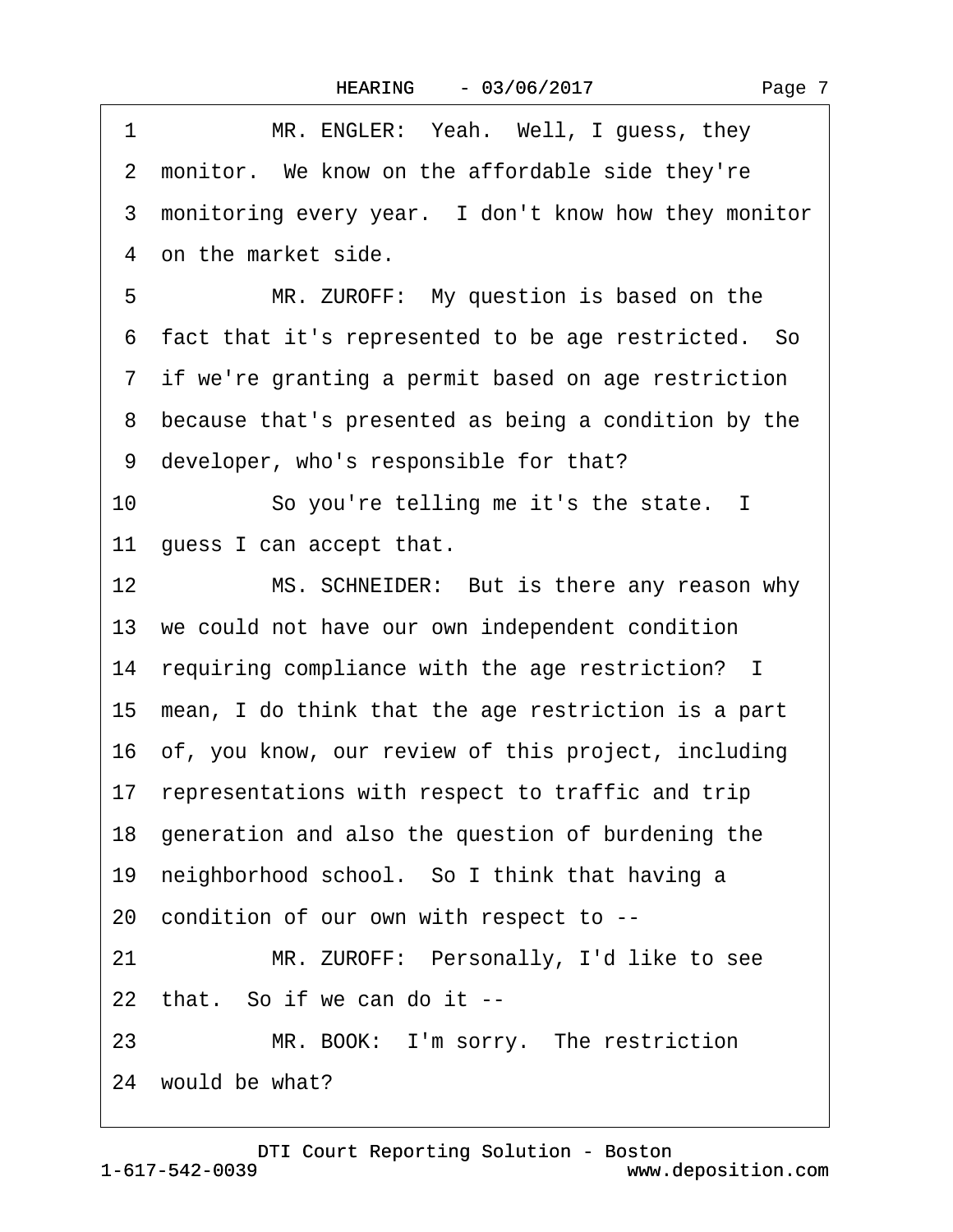| 1  | MS. SCHNEIDER: The condition would be                   |
|----|---------------------------------------------------------|
|    | 2 that -- and I guess we need to give some thought to   |
|    | 3 whether or not they need to certify to the town on an |
|    | 4 annual basis that all units are, you know, leased in  |
|    | 5 accordance with the age restriction, that at least    |
|    | 6 one resident be 55 or older.                          |
| 7  | MR. ZUROFF: Is there a court decision or a              |
|    | 8 statute that --                                       |
| 9  | MS. BALAKRISHNA: Yes, there is a statute                |
|    | 10 on the 55-and-over housing.                          |
| 11 | MR. ENGLER: I'll ask tomorrow from                      |
|    | 12 MassHousing or others, because I just don't know how |
|    | 13 they monitor the age restriction on all units.       |
|    | 14 Perhaps there's some language you could use that we  |
|    | 15 could borrow, because I don't think we have any      |
|    | 16 objections to annual certification of that fact. But |
|    | 17 I'll find out.                                       |
| 18 | MS. MORELLI: And I will do the same. I'll               |
|    | 19 talk to Dan Bennett and Judi Barrett.                |
| 20 | MS. SCHNEIDER: Okay.                                    |
| 21 | MR. ZUROFF: It is a premise --                          |
| 22 | MS. SCHNEIDER: It's a major premise of our              |
|    | 23 review and our approval of this project, and so I do |
|    |                                                         |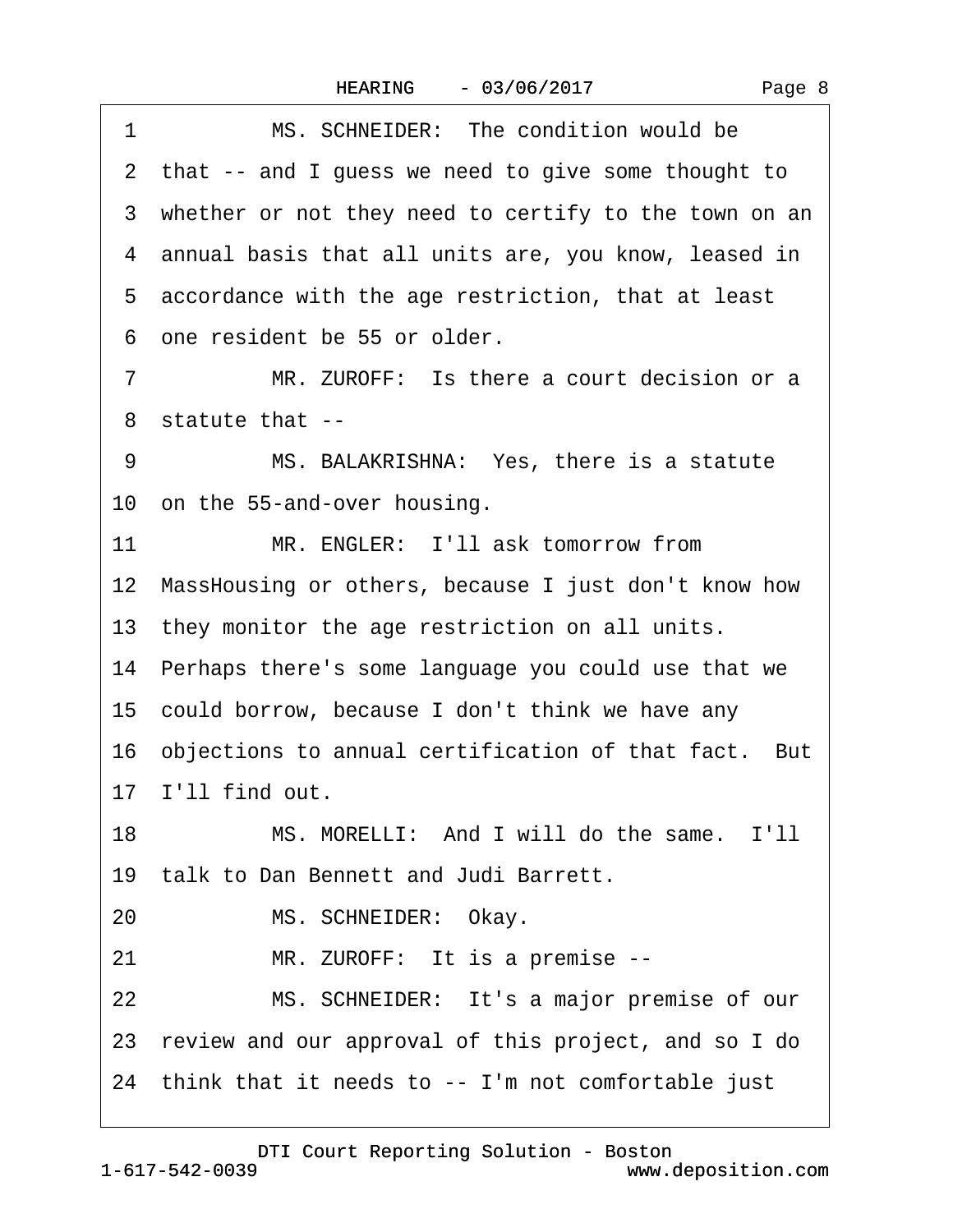1 relying on a certification to the state. I would ·2· want a certification to the town as well. 3 MS. MORELLI: Okay. 4 MS. SCHNEIDER: It doesn't seem like the 5 applicant is adverse to that. 6 MR. ZUROFF: Maria, when we see these ·7· grayed-out areas, is that filled in by you? 8 MS. MORELLI: Yes, that will be. So that's ·9· just a note to me that I have a question for the 10 preservation planners. I just wanted to put in the 11 date of the demolition review so that we can cover 12 ourselves there. 13 MS. SCHNEIDER: I had a comment on No. 15, 14 the very last line where it talks about Fuss & 15· O'Neill confirming that the peer reviewers were aware 16· of the change in scope and that the change is not a 17 factor in its review. 18 Do we mean it did not impact its review? 19 MS. MORELLI: Right. So what happened was 20· that because the original project -- the technical 21· report -- not the original project, but the 22· geotechnical report dated April 2015 was based on two 23 levels of underground parking. That's since changed. 24· The original project introduced just one level, so,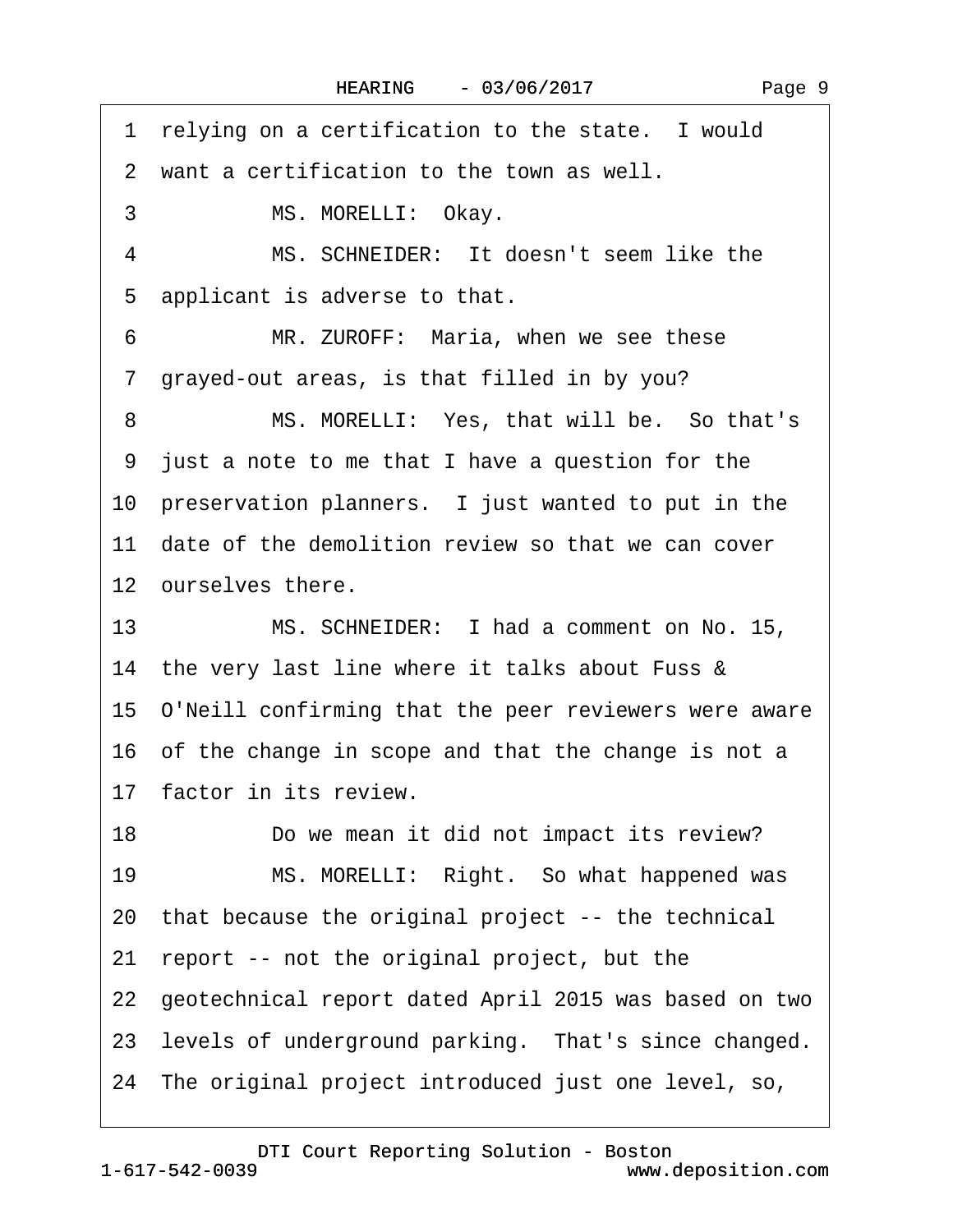|    | 1 of course, those are better conditions. You're not    |
|----|---------------------------------------------------------|
|    | 2 digging as deep.                                      |
| 3  | MS. SCHNEIDER: So when you say that it's                |
|    | 4 not a factor in their review, do you mean that it     |
|    | 5 does not change the outcome of their review, or do    |
|    | 6 you mean that it was not something that was           |
|    | 7 considered?                                           |
| 8  | MS. MORELLI: No, it doesn't mean that it                |
|    | 9 wasn't considered, and I realize that's ambiguous.    |
| 10 | MS. SCHNEIDER: So if we can do just a word              |
|    | 11 change, that it did not impact its conclusions or    |
|    | 12 something like that.                                 |
| 13 | MS. MORELLI: Okay.                                      |
| 14 | MR. ZUROFF: As a clarification, I                       |
|    | 15 understand that the developer is responsible for the |
|    | 16 disturbance of the soil, and therefore he's          |
|    | 17 responsible for future remediation.                  |
| 18 | Who actually monitors that? This question               |
|    | 19 came up in another 40B. Who is responsible for       |
|    | 20 monitoring whether there is a hazardous waste        |
|    | 21 released or something disturbed that is              |
|    | 22 environmentally not sound?                           |
| 23 | MS. MORELLI: This is after construction?                |
| 24 | MR. ZUROFF: During the construction.                    |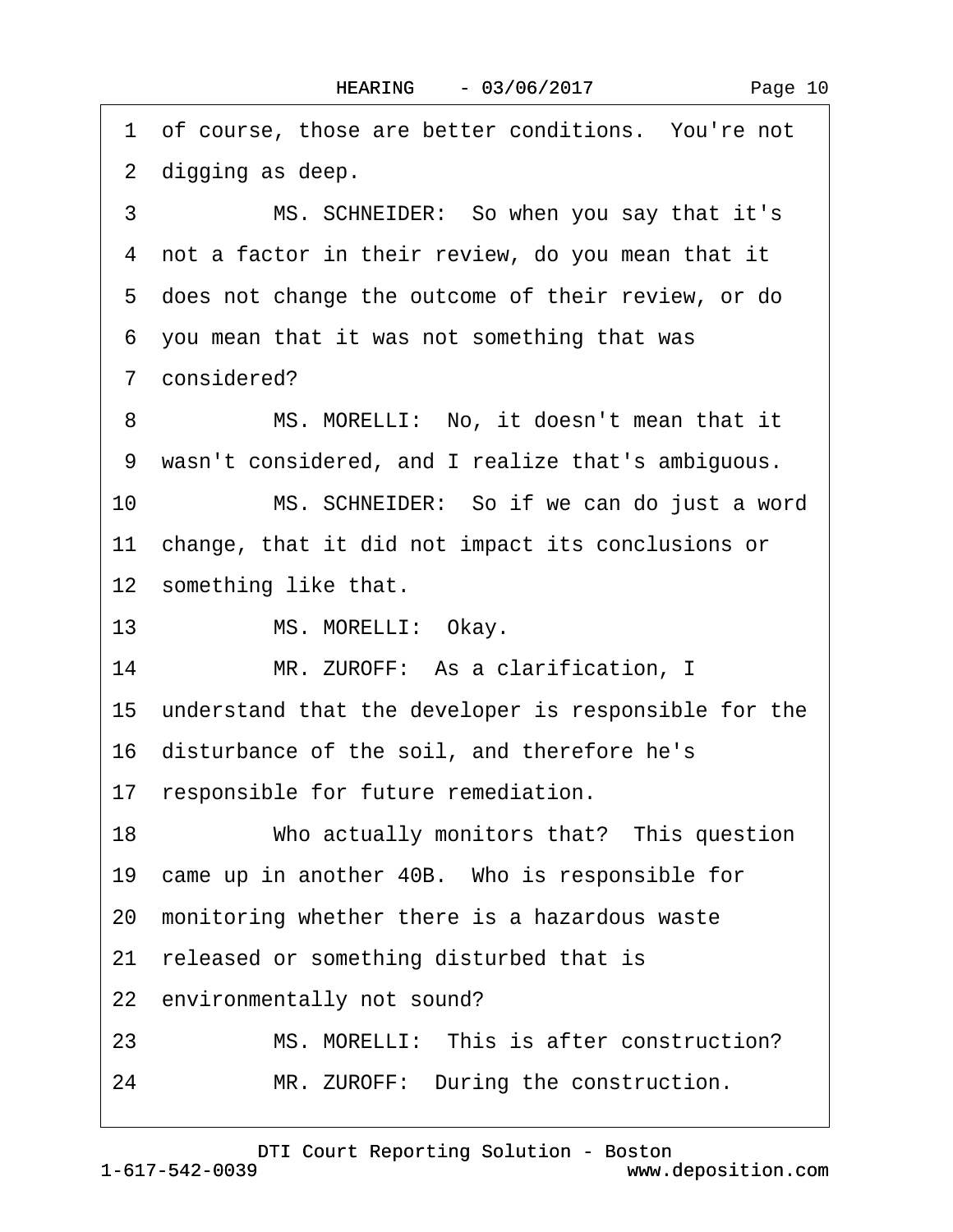| 1  | MS. MORELLI: During construction? I                      |
|----|----------------------------------------------------------|
|    | 2 believe that it is the state's oversight regarding     |
|    | 3 that, but why don't we just -- I mean, we don't        |
|    | 4 have -- like, for instance, one of the questions I     |
|    | 5 have when there is being -- there's an excavation and  |
|    | 6 there's going to be, you know, stockpiling, I'd ask    |
|    | 7 DPW if they will be having an inspection or hiring a   |
|    | 8 third party to conduct an inspection to make sure      |
|    | 9 that that's removed. So there are environmental        |
|    | 10 controls for the waterproofing -- the installation of |
|    | 11 the waterproofing and the ventilation, so all of      |
|    | 12 those things have to be really reviewed by a licensed |
|    | 13 site professional that the town, very likely, would   |
|    | 14 be hiring a third party to oversee that.              |
| 15 | MR. ZUROFF: And the developer is                         |
|    | 16 responsible for the cost of that?                     |
| 17 | MS. MORELLI: Yes.                                        |
| 18 | So I will also verify with Peter Ditto                   |
|    | 19 regarding after construction, what the state's        |
|    | 20 involvement is regarding remediation.                 |
| 21 | MS. SCHNEIDER: And I assume the other                    |
|    | 22 things to consider, right -- I mean, it's already --  |
|    | 23 it's got an RTN. It's already a disposal site under   |
|    | 24 the MCP, so presumably some -- whatever subsurface    |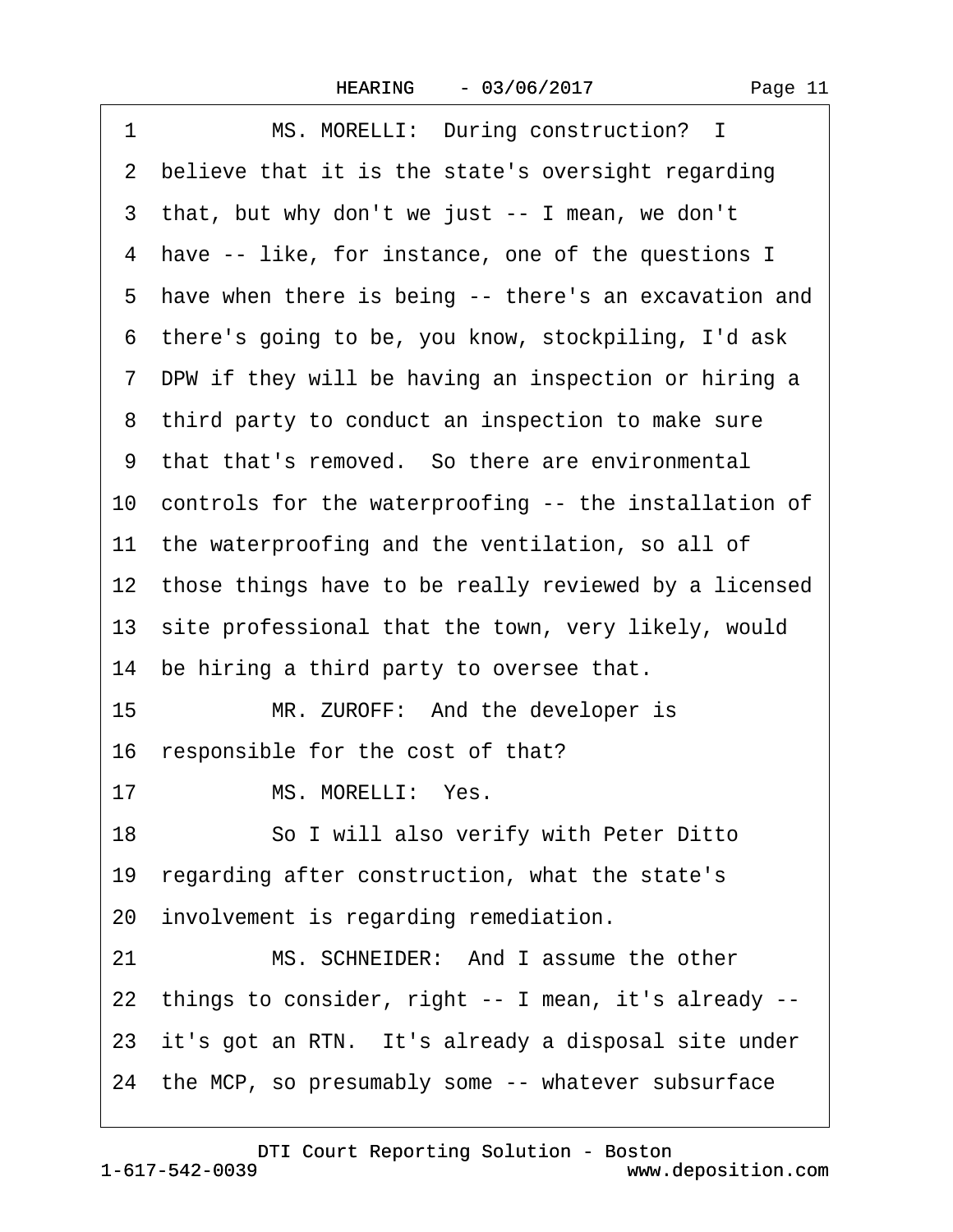1 they do, they're going to need to have their own LSP 2 on-site to be monitoring. 3 MR. ZUROFF: As a practical matter, the 4 state is not going to have somebody monitoring all 5 the time. 6 MS. SCHNEIDER: Right. 7 MR. ZUROFF: And I'm not attributing 8 anything devious to the developer, but every day ·9· you're going to be carting off waste that you're 10 excavating. Who knows whether that's contaminated or 11 not unless somebody's actually looking at it? 12 MS. SCHNEIDER: That's true. 13 MS. BALAKRISHNA: On No. 10, the second 14 sentence says, "All structures have been demolished." 15· At this point, there's still one structure remaining 16 on the site. I mean, by the time we -- it will be 17 demolished. But almost all structures have been 18 demolished. 19 MS. MORELLI: I'll just talk to 20 preservation and fix that. 21 MR. BOOK: 17, it's minor, but maybe change 22 the word "address" to "discuss." 23 MS. SCHNEIDER: Agreed. 24 MS. KHAN: And should it be February 2017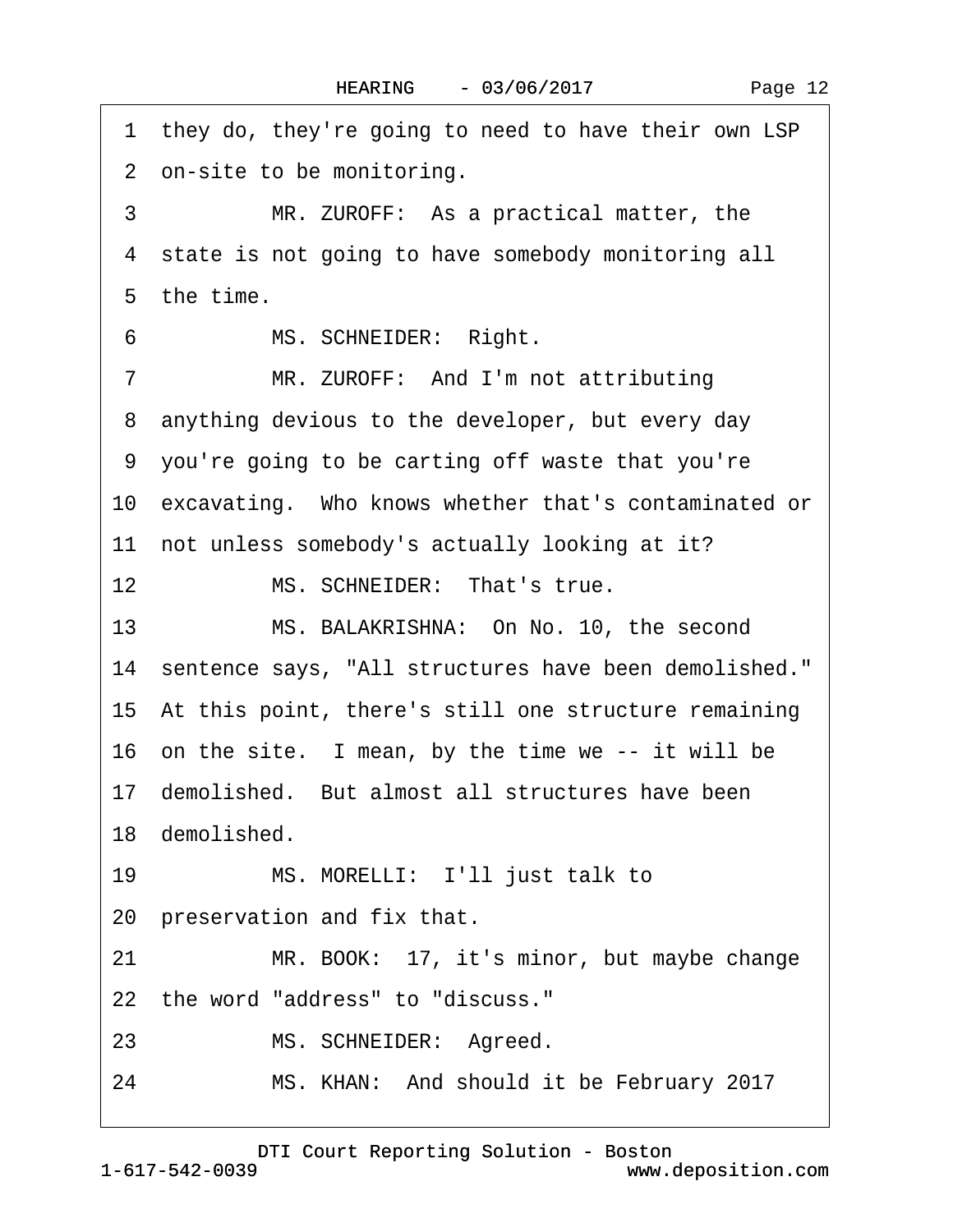·1· not '16? 2 MR. BOOK: Yes. 3 MS. SCHNEIDER: Very minor, but in ·4· paragraph 21 I think we're missing the word "the" in 5 the third line between "at" and "request," toward the 6 end of the third line 7 MS. MORELLI: Yes. 8 MS. BALAKRISHNA: Also on 21, the ·9· stormwater consultants have agreed with Peter Ditto 10· that the tank would be either 6,300 gallons or 839 11 cubic feet, not 6,300 cubic feet. 12 MS. MORELLI: I wondered about that. 13 MS. BALAKRISHNA: So that's another 14 correction. 15 MR. ZUROFF: I have a question on 25. 16· There was a warrant article presented.· Do we have 17· any idea what happened? 18 MS. MORELLI: No. It's actually going to 19 be submitted this week to town meeting, so -- what 20 was your question? I'm sorry. 21 MR. ZUROFF: Well, I mean --22 MS. SCHNEIDER: What's it going to say? 23 MR. ZUROFF: Yeah.

[DTI Court Reporting Solution - Boston](http://www.deposition.com)

24 MS. MORELLI: It's asking for approval to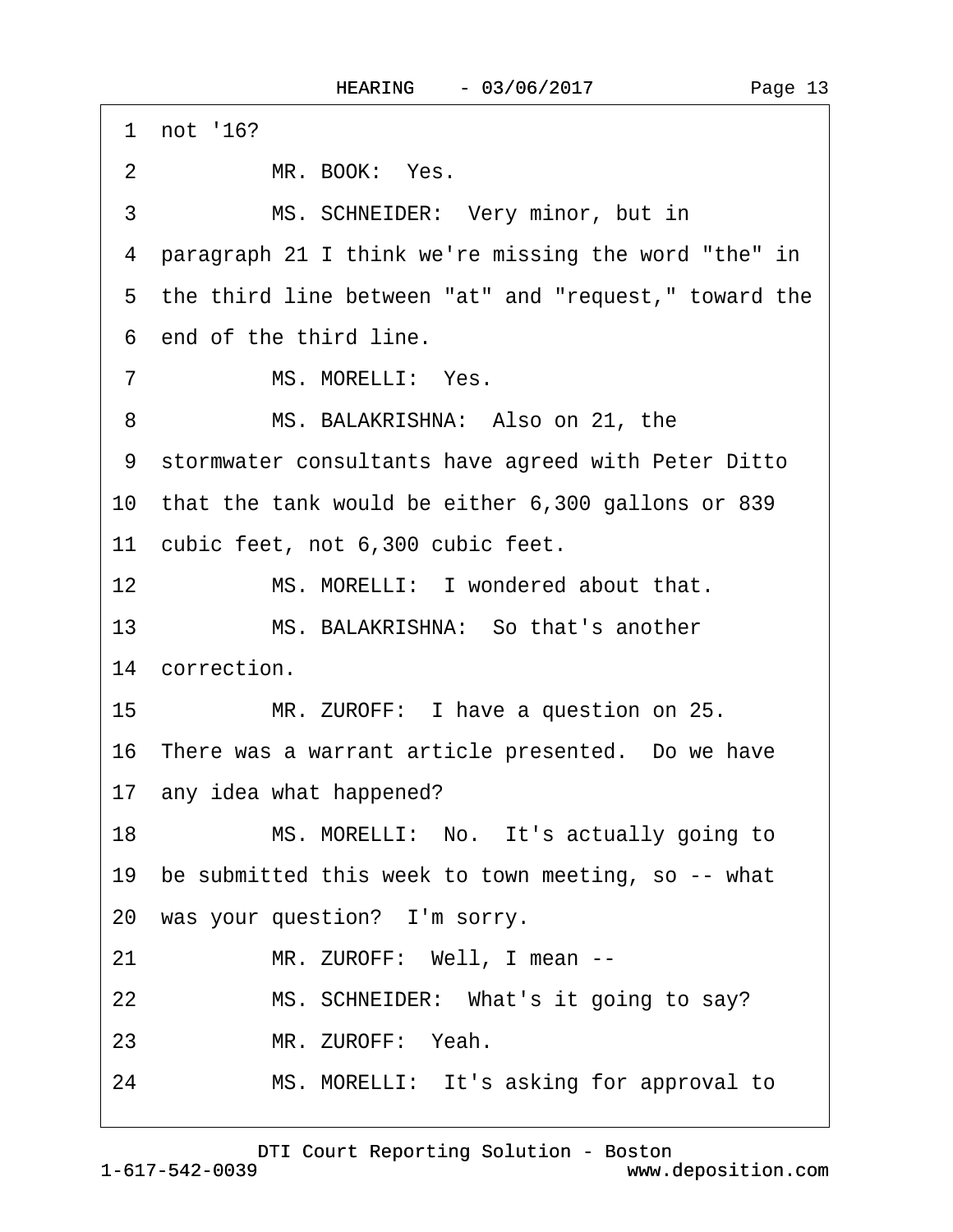| Page 14 |  |
|---------|--|
|---------|--|

·1· enter into an agreement of -- an easement agreement. 2 MR. ZUROFF: We're all assuming that the 3 town is going to grant that. 4 MS. MORELLI: So this is -- we're not 5 assuming. It's certainly up to town meeting. 6 MS. SCHNEIDER: I mean, it's a condition, 7 right, that it does get approved? 8 MS. MORELLI: Yeah. So the plan B was ·9· to -- you know, if town meeting doesn't grant an 10 easement, plan B would be a license agreement. The 11 easement, obviously, is not revokable, and that's 12 preferred. 13 MR. BOOK: Just for clarification, town 14 meeting has to grant or accept an easement? 15 MS. MORELLI: They have to -- it's to 16· approve -- so we can't just sign an agreement -- an 17 easement agreement, because we will be acquiring 18 property, so they just have to approve the process. 19· We're not submitting the actual easement agreement. 20· It's really the concept of entering into -- 21 MR. BOOK: No. My question is: For the 22 Town of Brookline to accept an easement from the 23 applicant, that requires town meeting approval? 24 MS. MORELLI: Yes.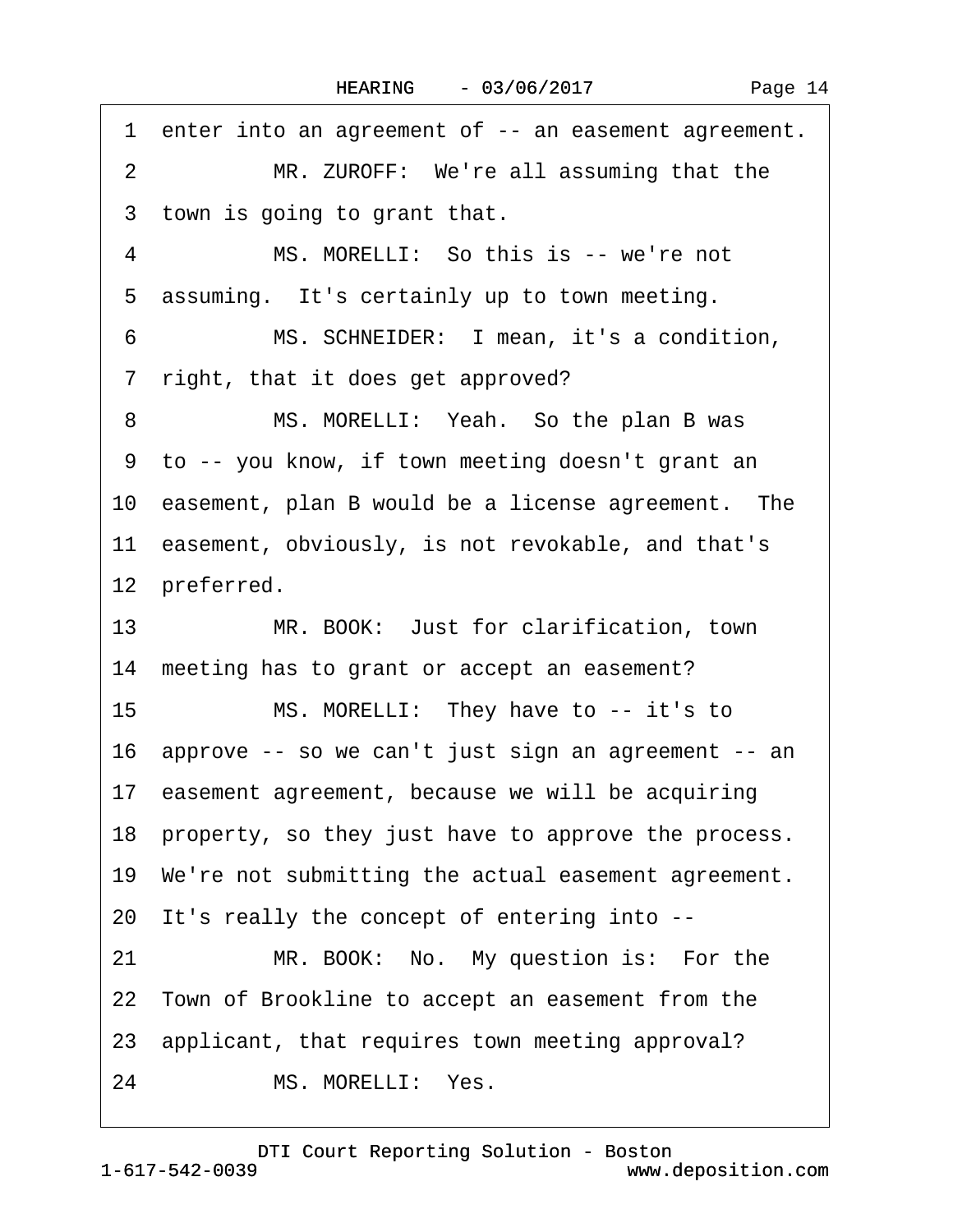| MR. BOOK: The board of selectmen don't<br>1                |
|------------------------------------------------------------|
| have the authority to do that?<br>2                        |
| MS. MORELLI: Correct.<br>3                                 |
| MR. BOOK: Oh, I didn't know that.<br>4                     |
| MS. STEINFELD: That's statutory, state<br>5                |
| 6 law.                                                     |
| MR. BOOK: The town can't accept --<br>7                    |
| MS. STEINFELD: Or give. No town may.<br>8                  |
| MR. BOOK: I mean, I knew the give. I<br>9                  |
| 10 didn't know the accept part as well. Okay. I            |
| 11 learned something. Thank you.                           |
| 12 <sup>2</sup><br>MR. ZUROFF: People came to me and said, |
| 13 I'd like to give my property to the town. The town      |
| 14 doesn't have to accept it, and they can't.              |
| MR. BOOK: Yeah, I knew that. I just<br>15                  |
| 16 thought it was within the purview of the board of       |
| 17 selectmen to make that decision. I didn't know it       |
| 18 had to go to town meeting.                              |
| 19<br>MS. KHAN: I think "Pappasturgeon" is                 |
| 20 spelled incorrectly.                                    |
| MS. MORELLI: Yes. There's a "E" instead<br>21              |
| 22 of a "U".                                               |
| MR. ZUROFF: And just to clarify the tree<br>23             |
| 24 issue. So has the tree warden, the arborist,            |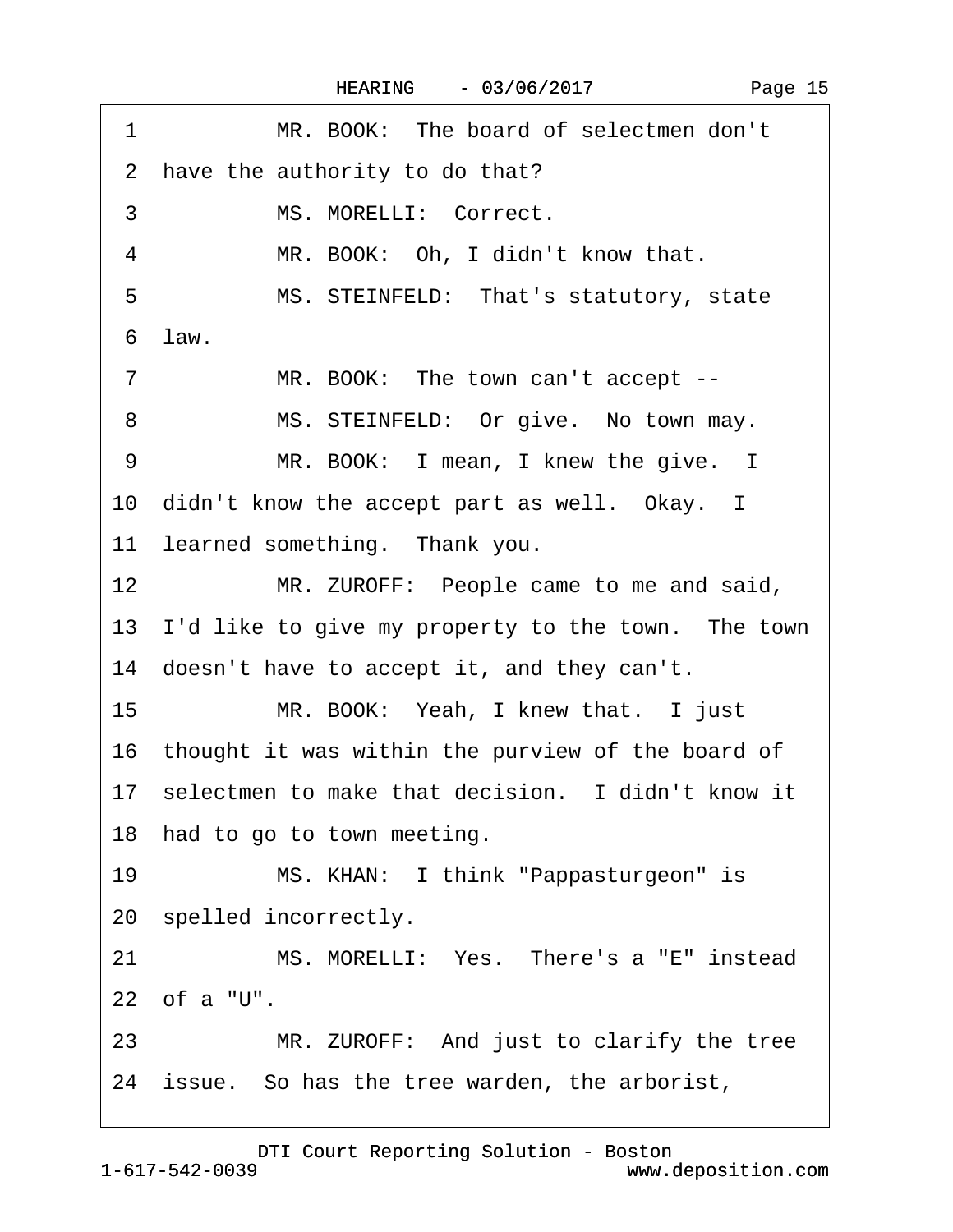·1· accepted the fact that there's going to be a loading 2 zone and the tree will be removed? 3 MS. MORELLI: So the process is that ·4· Mr. Brady does interpret Chapter 87 very narrowly, so 5 if the tree is in good health, it stays. So the ·6· recourse for the applicant is to appeal to the board ·7· of selectmen who can look at it more broadly and look 8 at public benefits. So that is another process. 9 It's a separate hearing. 10 MR. ZUROFF: Again, the town has to vote on 11 $that$ . 12 MS. MORELLI: In that case, it would be the 13 board of selectmen, not the town meeting. 14 MS. SCHNEIDER: And that's captured, I 15 think, in one of the conditions later. Condition 16· No. 9 talks about that. 17 MR. ZUROFF: Okay. I didn't get that far. 18 MR. DHANDA: The tree identified here is 19· Bradford Pear, which is not very uncommonly 20· available.· And if there was an issue, could we not 21 simply say we'll replace it with the same species of 22· tree of certain caliber so that we don't have this -- 23 MS. SCHNEIDER: I think the problem is that 24 it's not our jurisdiction to make this decision.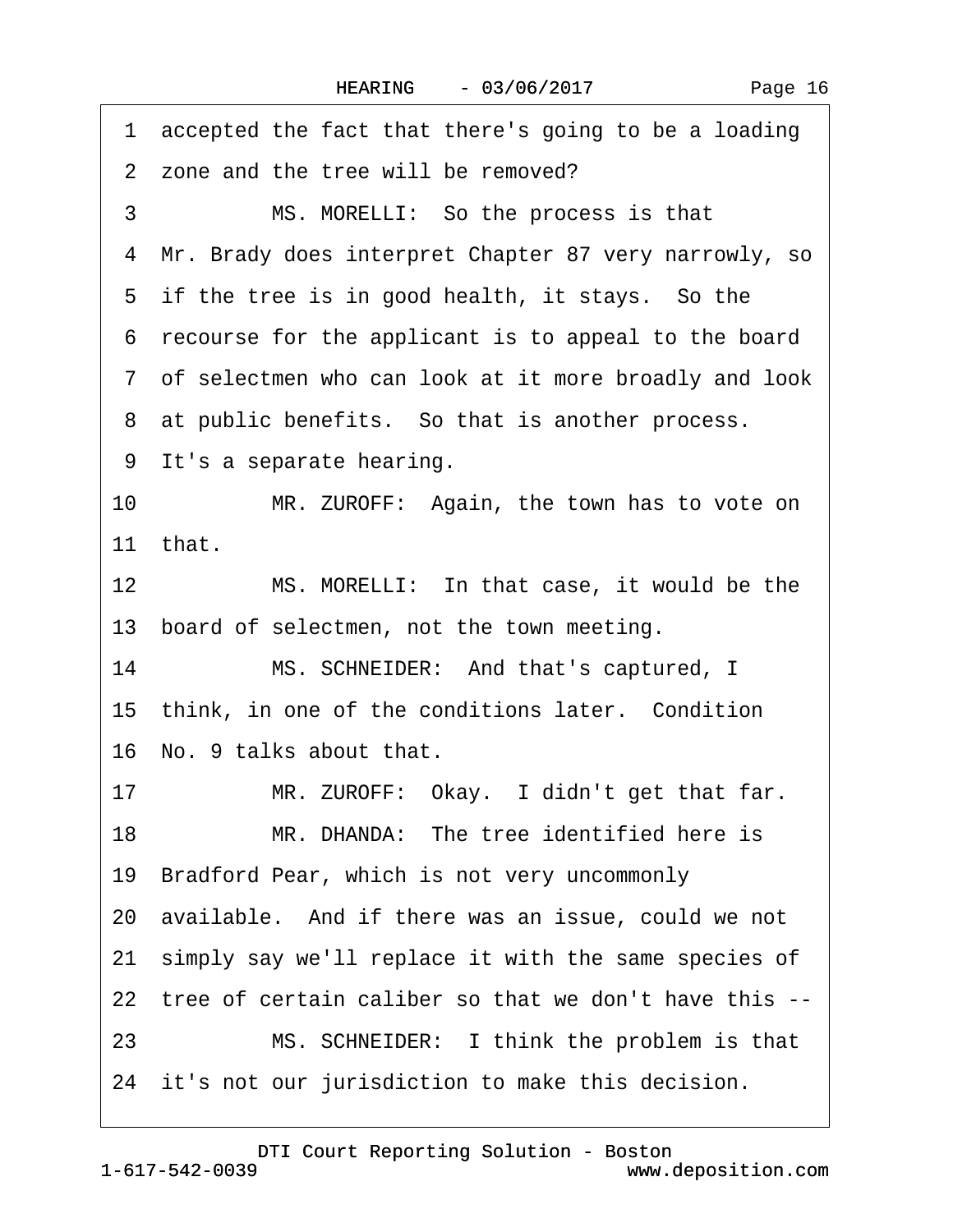| Page 17 |  |
|---------|--|
|---------|--|

·1· This is something under state law that's a separate ·2· procedure that we don't get to kind of take control 3 over, even as part of 40B. So while that sounds 4 like, you know, a potentially reasonable suggestion, 5 that's not something that this board can authorize. 6 • Anybody else on 6? 7 MR. BOOK: So 29, I was a little -- and 8 maybe it's just the wording. I thought the ·9· statements made would be "food surface" -- I mean, 10 something more than "food prep." Like, I didn't 11 think there was going to be a coffee shop. A 12 Starbucks isn't going in there. I'm not necessarily 13 sure that Starbucks is food preparation or requires 14 cooking or venting. 15 MR. ZUROFF: Yeah. That came to my mind 16 too. I think the intent was to have parameters that 17· prevent any kind of commercial food preparation, so 18 wouldn't it be better just to say there will be no 19 commercial food preparation? 20 MS. MORELLI: We're still in the Findings, 21· and I'm just trying to accurately relay what the 22 applicant stated, but we do have a condition. And 23 Dr. Maloney was very precise. He even put in a 24 parenthetical. He said that not even tea or coffee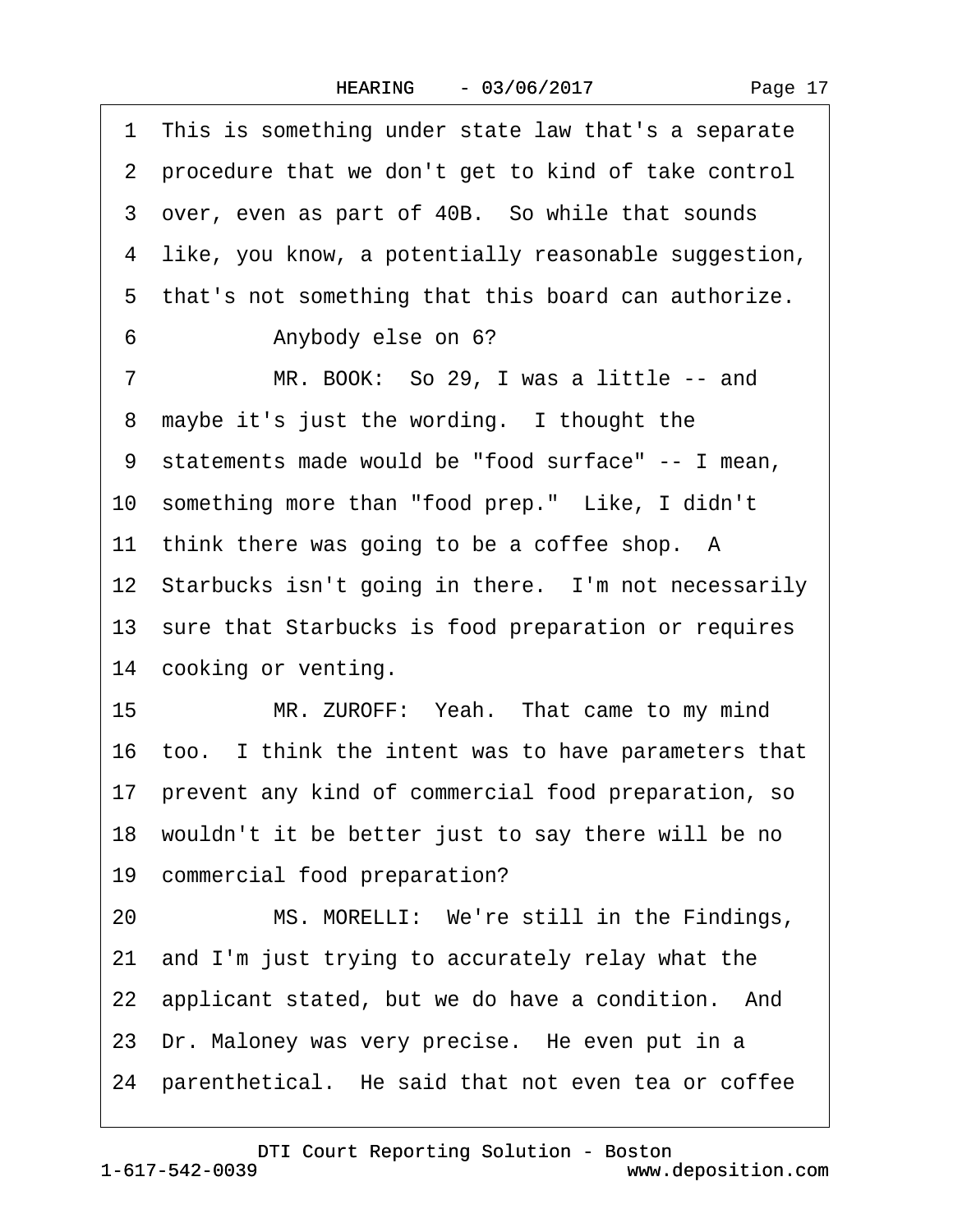|  | Page 18 |  |
|--|---------|--|
|--|---------|--|

|    | 1 or packaged foods could be served. So we can look at  |
|----|---------------------------------------------------------|
|    | 2 that condition and just see if that meets your        |
|    | 3 satisfaction.                                         |
| 4  | MR. ZUROFF: Okay.                                       |
| 5  | MS. MORELLI: But that's how I handled it.               |
| 6  | MR. ZUROFF: Okay. Thank you.                            |
| 7  | MS. SCHNEIDER: In paragraph 31, I would                 |
|    | 8 just request a wording change in the second           |
|    | 9 sentence -- second line, rather. "Provided" maybe     |
|    | 10 gets changed to "stating."                           |
| 11 | MS. MORELLI: Okay.                                      |
| 12 | MS. SCHNEIDER: And then I did have a                    |
|    | 13 comment under the "Decision" section. I wondered if  |
|    | 14 it was appropriate to also -- and I know it's in the |
|    | 15 conditions below, but also to provide the number of  |
|    | 16 parking spaces that we're permitting here.           |
| 17 | MR. ZUROFF: Why do we have 420 Harvard                  |
|    | 18 Street on here?                                      |
| 19 | MS. MORELLI: So I actually deleted that on              |
|    | 20 my copy. I apologize for not taking that out.        |
| 21 | MS. SCHNEIDER: Maria, on No. 3, is this                 |
|    | 22 the same issue that came up previously with the      |
|    | 23 percentages?                                         |
| 24 | MS. MORELLI: Yes. So it should be                       |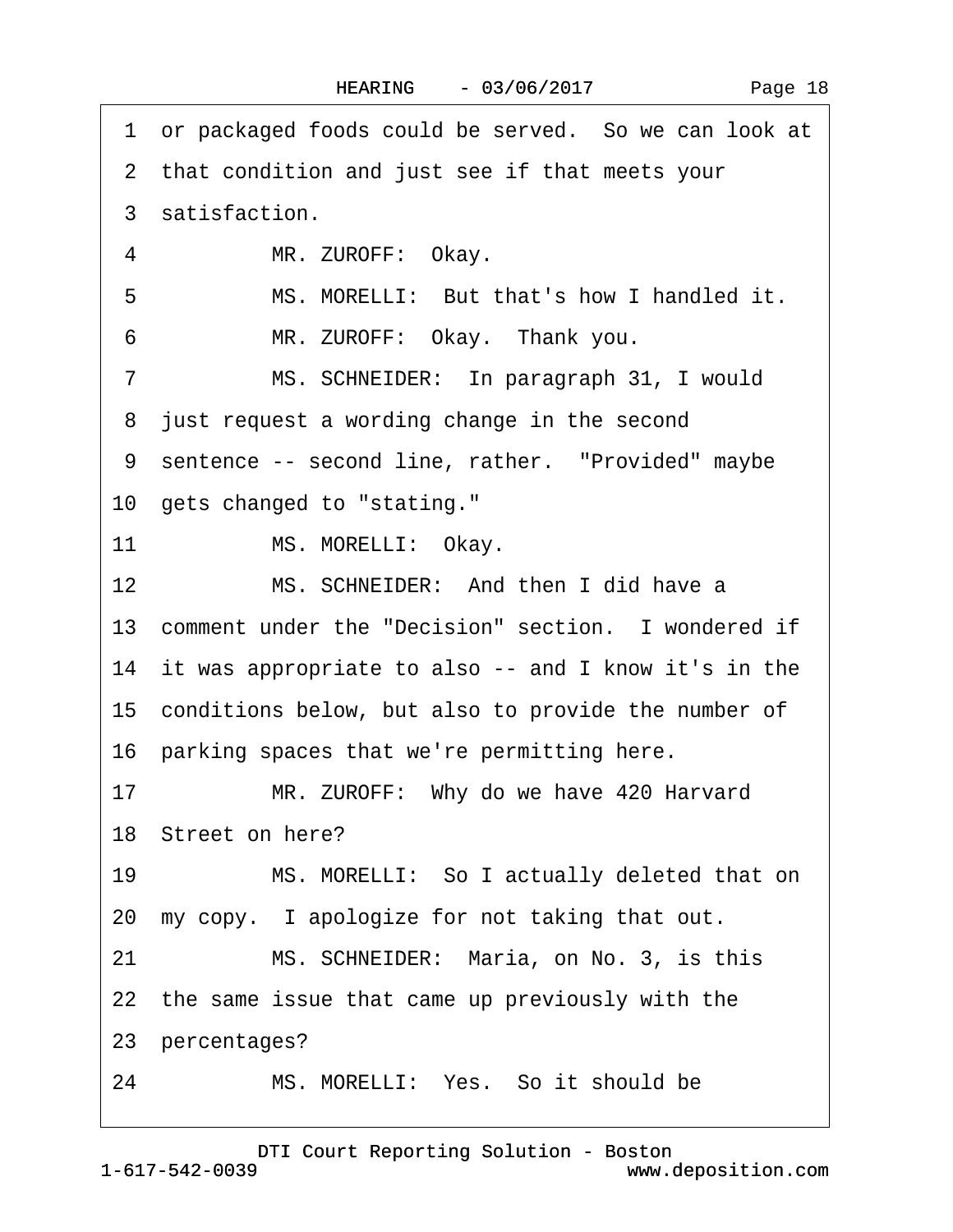| 1 20 percent and 50 percent of the AMI.                     |
|-------------------------------------------------------------|
| MR. ENGLER: Could I add something to that<br>$\overline{2}$ |
| 3 sentence? Because I've seen this before. It says          |
| 4 it's published by HUD, but it doesn't give a date.        |
| 5 Some people have said, well, you've got it permitted,     |
| 6 and the rents in that permit were X.                      |
| It should say "from time to time," because<br>7             |
| 8 annually, HUD changes these, and you just kind of         |
| 9 keep up with it. You don't go back to the first           |
| 10 year.                                                    |
| MR. ZUROFF: You might even go further and<br>11             |
| 12 say HUD or whoever happens to be in charge of            |
| 13 housing --                                               |
| MS. SCHNEIDER: Well, once it gets<br>14                     |
| 15 abolished, yeah. Who's going to publish that?            |
| 16<br>MR. ENGLER: HUD or the medical facility               |
| 17 that has taken over for HUD.                             |
| 18<br>MR. ZUROFF: It could be a completely new              |
| 19 department.                                              |
| MR. BOOK: So Condition No. 2, is that<br>20                 |
| 21 starting to --                                           |
| 22<br>MS. MORELLI: That's one of them. And then             |
| 23 I believe under the rubbish, which would be under        |
| 24 Condition 15, there's also -- this is Subsection K,      |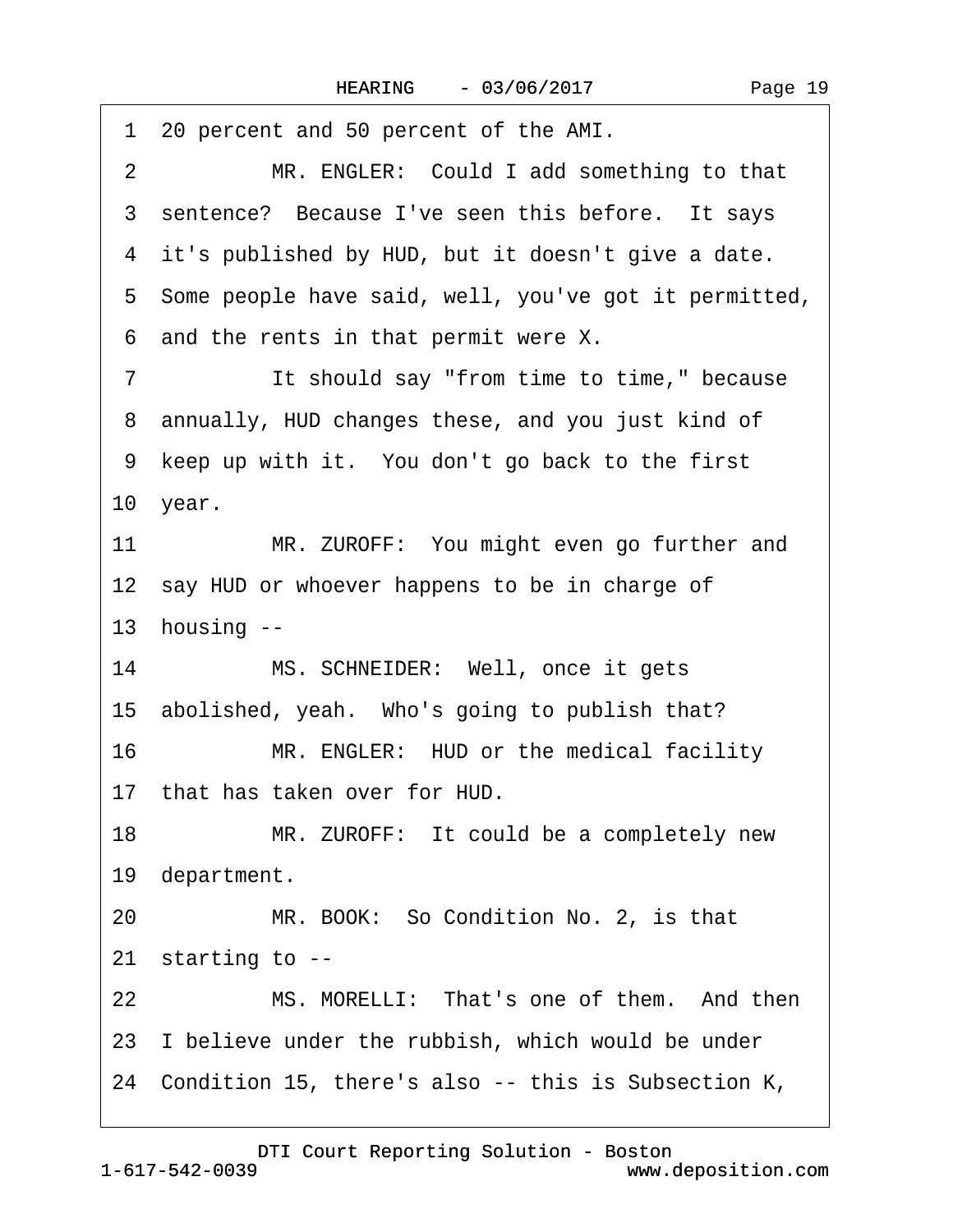1 "The project's" -- that's on page 11. "The project's ·2· commercial space shall not involve or include" -- 3 "shall not involve preparation or service, including 4 not selling coffee, tea, or packaged foods." 5 MR. ZUROFF: Shouldn't we combine those so 6 that it's clearer and everything is together? 7 MS. MORELLI: Sure. 8 MR. BOOK: So interesting -- so I agree 9 with Mark, but I wonder, is 15 the place for it? 10 This is dealing with a health permit. I wonder if we 11 just want a use restriction. 12 MS. SCHNEIDER: So I think the solution is 13 to move K up to No. 2. Because, I mean, I remember 14 we did get a memo from Dr. Maloney. These were the 15· conditions under which he was willing to accept their 16 rubbish removal plan. And I do know that part of 17 that was a limit on the types of generators. But I 18 agree. I think it is more appropriately the use 19 limitations, so put that all together in No. 2. 20 And I'm assuming that No. 2 -- because it 21· shall not be permitted on the site, but extend to 22 individual units as well. Not that I'm terribly 23 concerned that professional kitchens are going in. 24 MR. ZUROFF: Well, this is for the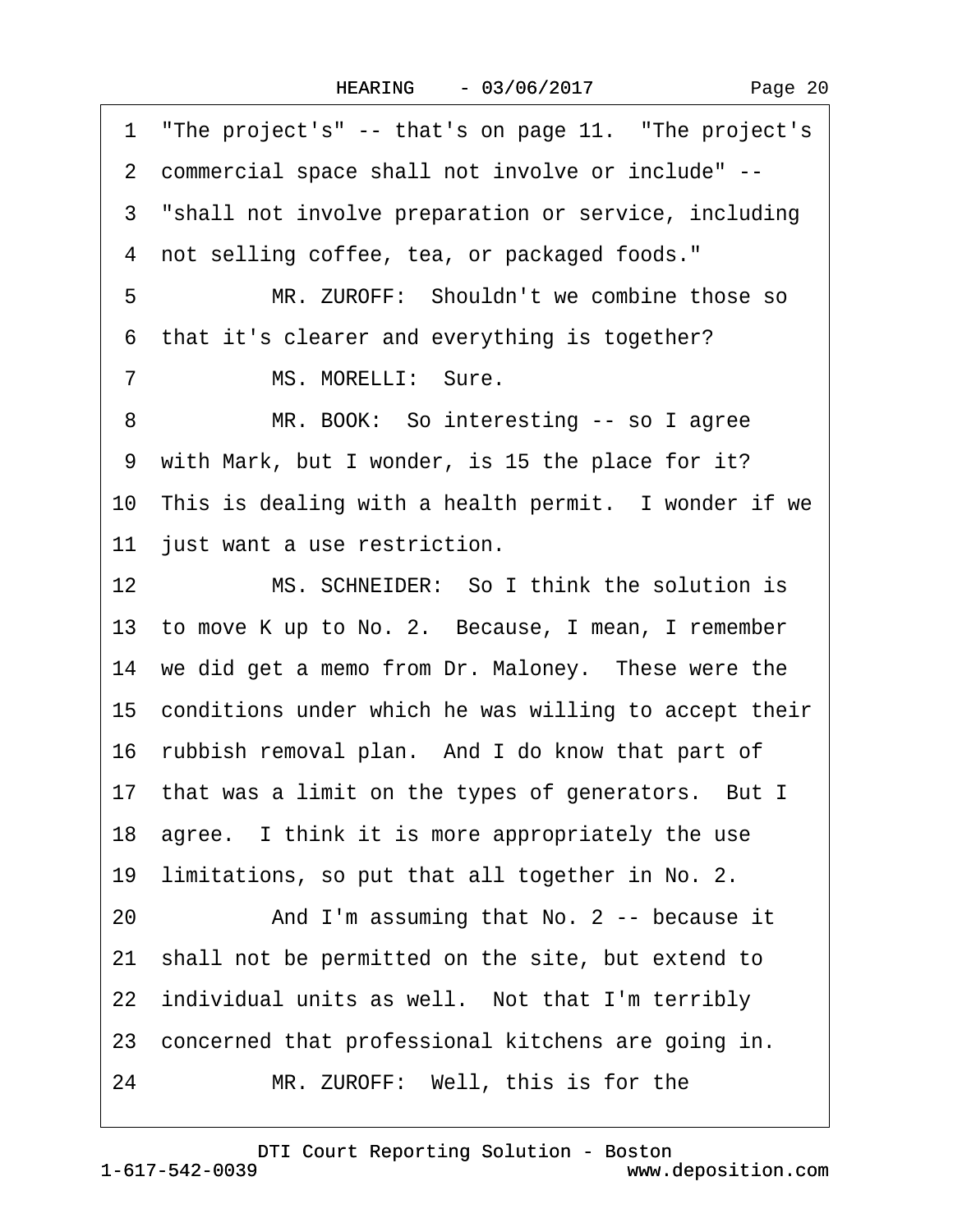1 commercial space. 2 MS. SCHNEIDER: But it doesn't say that; 3 right? 4 MR. ZUROFF: But maybe it should. 5 MS. MORELLI: Was that what your point was? 6 MS. SCHNEIDER: My question is: Do we need 7 to limit it to commercial? I mean, again, I have a ·8· hard time contemplating that -- 9 MR. ZUROFF: I don't think anyone's going 10 to rip out a residential kitchen and put in a 11 commercial kitchen. 12 MS. SCHNEIDER: They are rentals anyway. 13 Yeah, so let's limit it to the commercial space. 14 MR. ENGLER: Could I add a comment on No. 7 15· there?· Not to be nitpicky, but the comment above it 16· in 6 says that the assistant director will be 17 reviewing things for consistency with the plans 18· listed, blah, blah, blah. 19 • And I think at the bottom of 7, the same 20· thing should hold true, that the assistant director 21· of regulatory planning should review and approve for 22 consistency with the plans above, so it doesn't look 23· like a totally new, start-from-scratch approval as 24 opposed to the fact that the plans have been filed.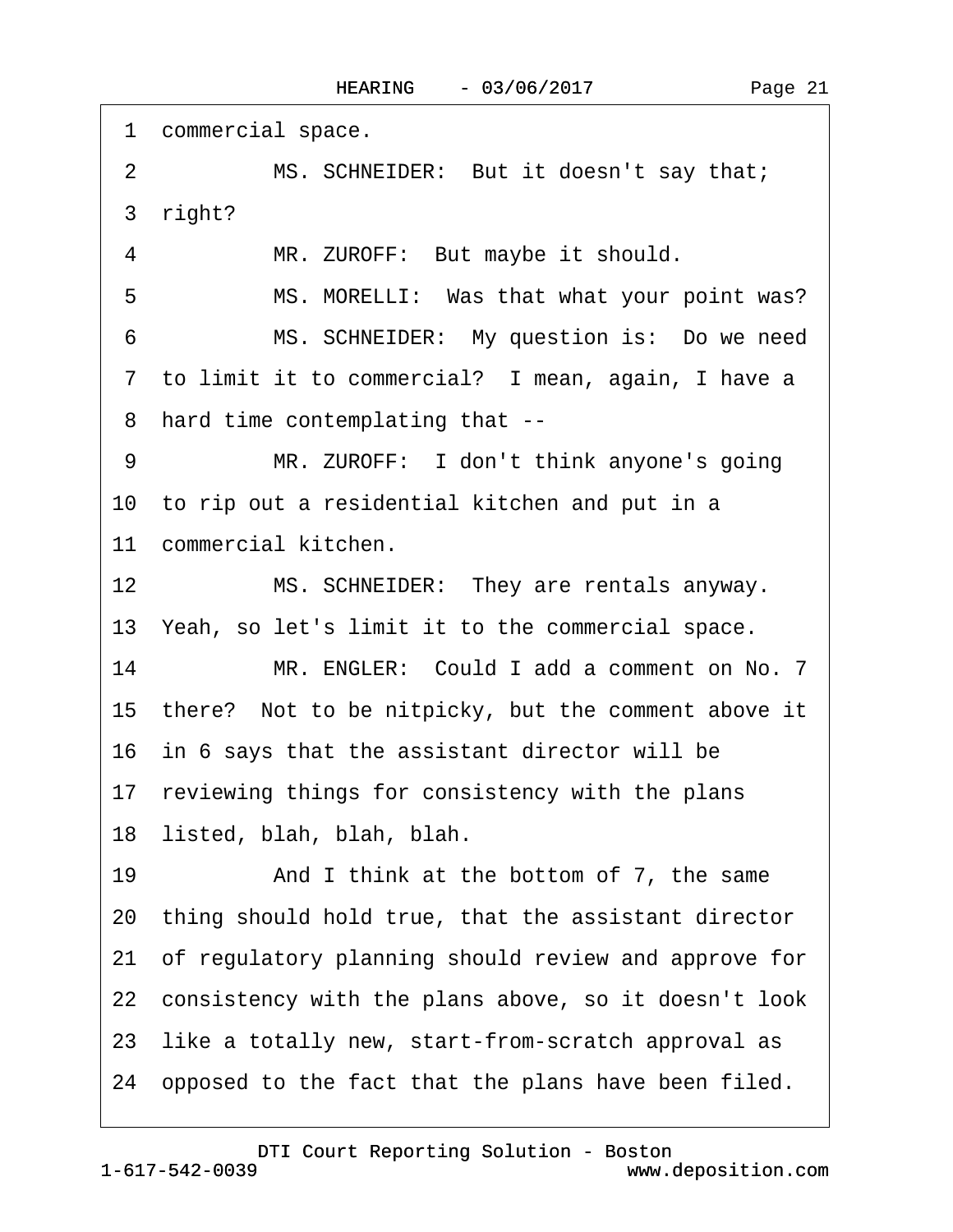1 The final plans should be consistent with the 2 conceptual plans. 3 MS. MORELLI: Right. Except you don't 4 really have a detailed lighting plan or details for  $5$  fences  $-$ 6 MR. ENGLER: Lighting is a separate issue. 7 MS. MORELLI: Right. But it's still --8 there are still some zoning issues that the assistant ·9· director -- like, for instance, the height of any 10 poles can't be more than 15 feet. 11 So it's okay to say, say Mr. Engler, if the 12 plans were provided, but they weren't provided, so 13· that's why we have to have "and approval." 14 MR. ZUROFF: And there aren't any plans for 15 snow storage. 16 MS. MORELLI: Right. 17 MS. SCHNEIDER: And I'm not sure about a 18 final landscaping plan either. 19 MS. MORELLI: There was one just submitted. 20 MS. SCHNEIDER: Okay. 21 MR. ENGLER: All right. 22 MR. ZUROFF: We really only have one tree 23 issue; right? 24 MS. MORELLI: One tree.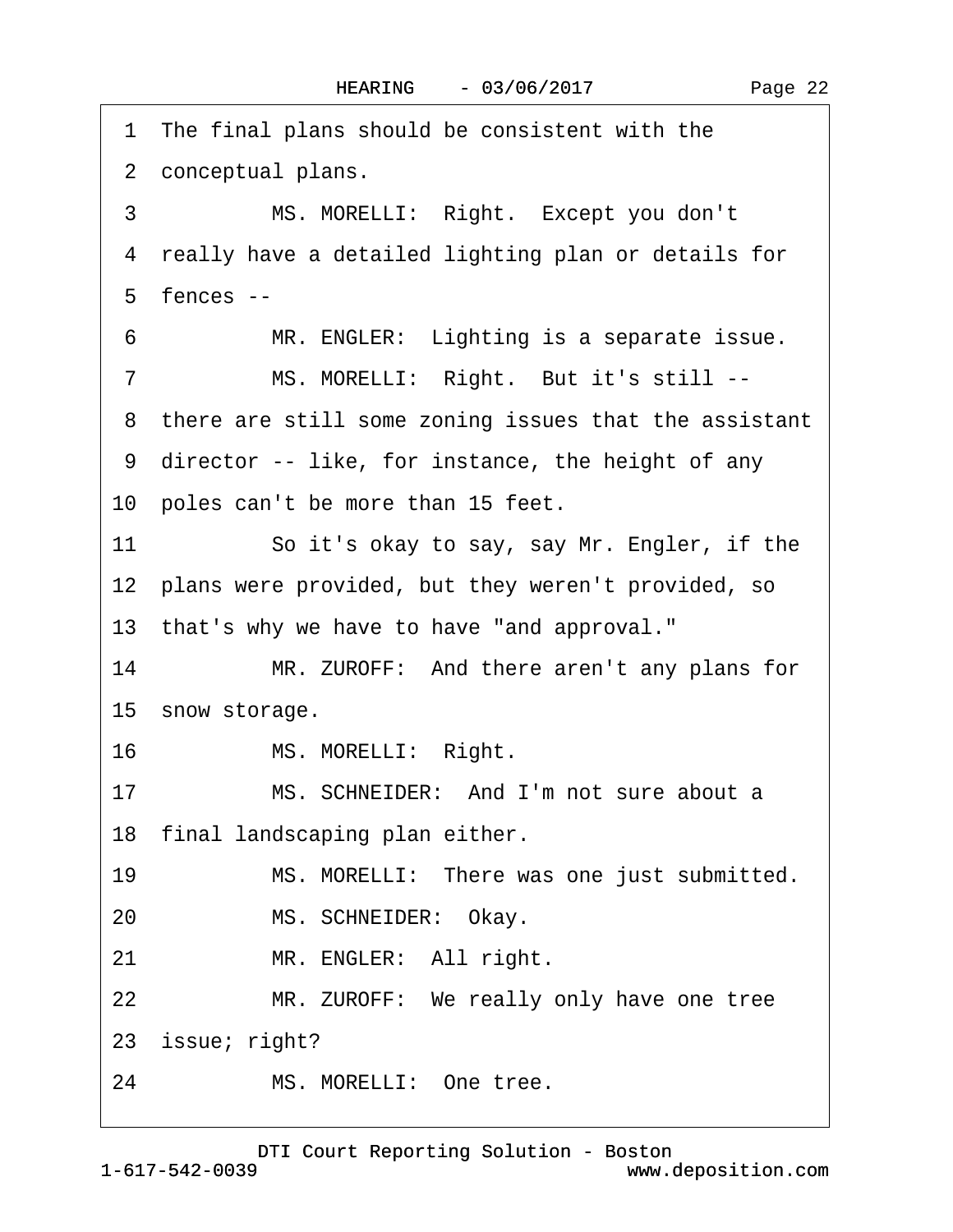| Page 23 |
|---------|
|---------|

| MR. BOOK: Maria, can I ask on page 9, back               |
|----------------------------------------------------------|
| 2 to -- on paragraph 11 -- so we have in here a          |
| 3 permanent easement or a license. And so the            |
| 4 permanent easement is pending town meeting approval,   |
| 5 but then the license -- or a license that isn't --     |
| MS. MORELLI: That's right. It would have                 |
| 7 to go to town meeting.                                 |
| MR. BOOK: And so why the --                              |
| MS. MORELLI: So the easement -- even                     |
| 10 though it's a little more challenging to go through   |
| 11 town meeting, it is preferable to the town and to DPW |
| 12 to have something that cannot be revoked by the       |
| 13 applicant in the future.                              |
| The reason why we're putting "or a license"<br>14        |
| 15 is we don't know what the outcome will be at town     |
| 16 meeting, and it's just another mechanism.             |
| MR. BOOK: So can I -- so just playing this<br>17         |
| 18 out, say the town meeting says no for whatever        |
| 19 reason. So we have now a license. And then the        |
| 20 applicant, somewhere down the road in the future --   |
| 21 or future -- not this applicant, but the future owner |
| 22 of this property revokes the license. Does the        |
| 23 loading zone go away? Because now we don't have any   |
| 24 sidewalk, so it becomes impassable or it becomes      |
|                                                          |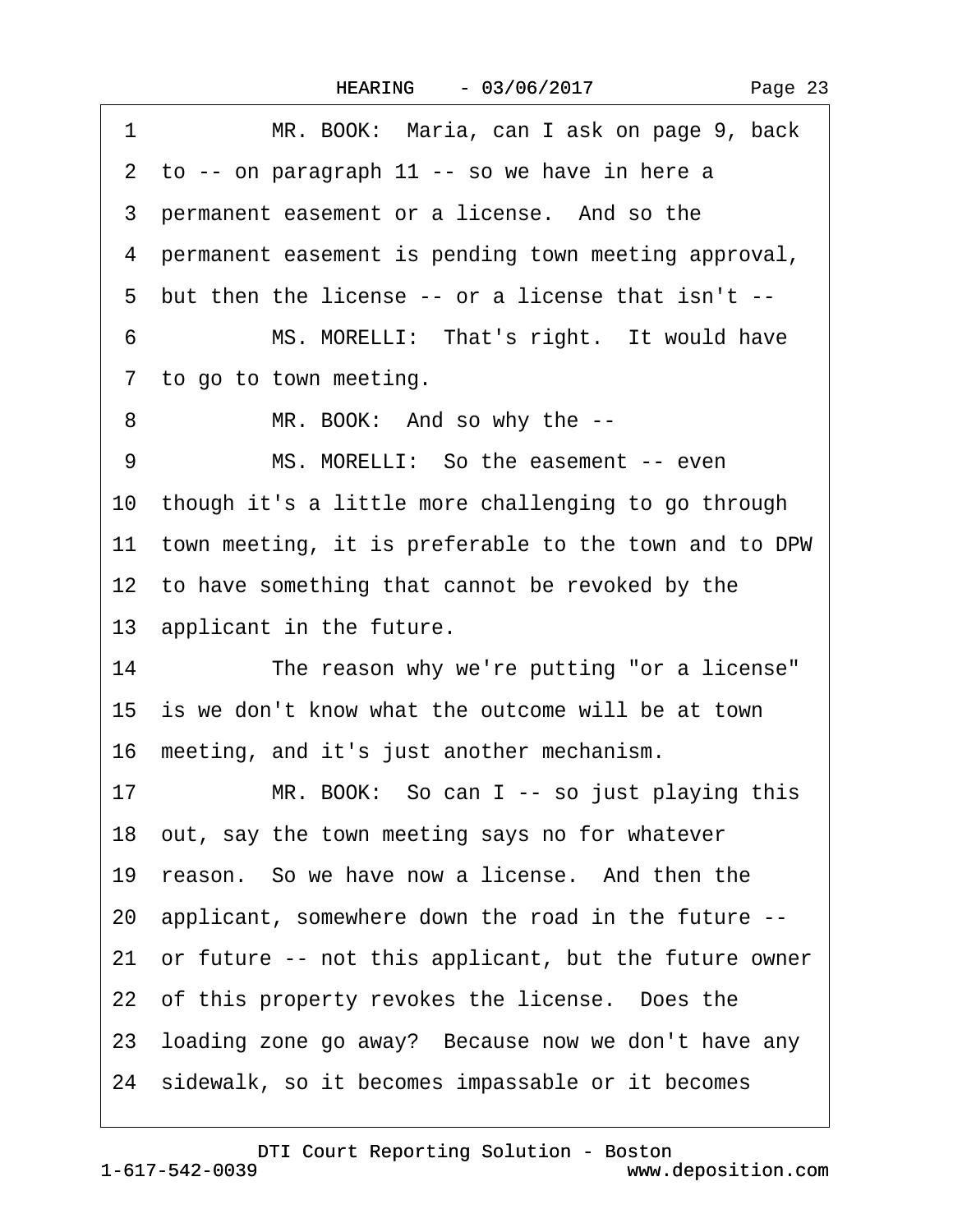2 MS. MORELLI: You know, the loading zone --3 we don't have a loading zone unless we can have a ·4· 10-foot-wide continuous path of travel.· So, you 5 know, we could take away the loading zone. We 6 haven't really, you know, thought it through. It's ·7· not that I haven't addressed the question, but, you 8 know, I think that maybe we can address it further. ·9· Maybe one of you might have a suggestion if we were 10 to have a plan B or the worst-case scenario. 11 MS. SCHNEIDER: It could be a condition 12 that it be maintained in perpetuity. 13 MR. ZUROFF: In either form. 14 MS. SCHNEIDER: In whatever form it ends 15 up, it's maintained in perpetuity. And to the extent 16 that it is ever revoked by the applicant, it's a 17 violation of the permit. 18 MS. MORELLI: Right. Okay. 19 MS. BALAKRISHNA: In the current scheme, 20· we've provided for an 8 foot, 7 inch pathway, not 10. 21 MS. MORELLI: Right. So you're not 22 providing 10 feet. The point is that it's a 23 10-foot-wide continuous path. So, for instance, at 24 one point -- and Peter Ditto is actually drawing on

[DTI Court Reporting Solution - Boston](http://www.deposition.com)

1 incredibly narrow.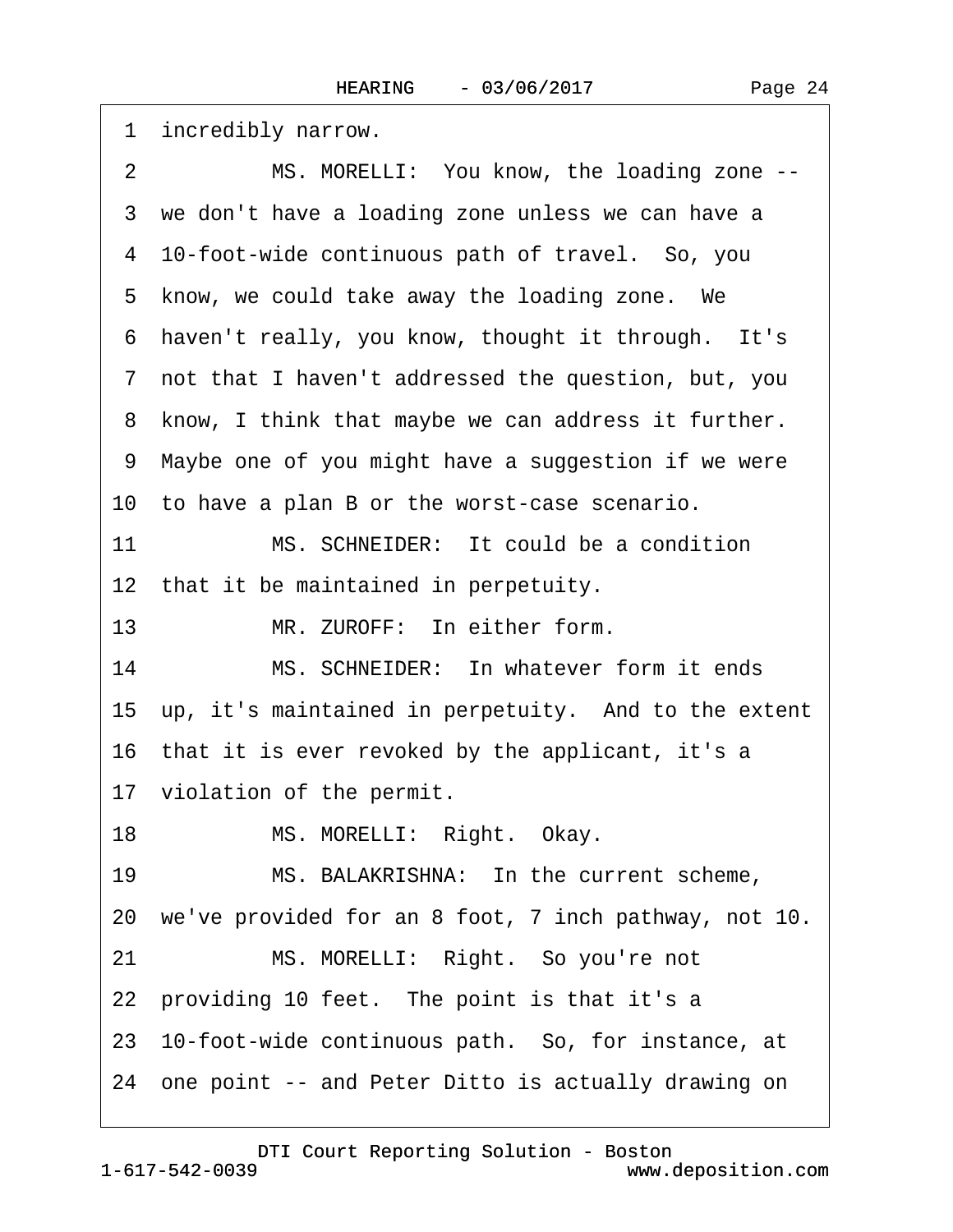|    | 1 the site plan the boundaries of an easement so that    |
|----|----------------------------------------------------------|
|    | 2 you will see it. The point is that you need to give    |
|    | 3 us whatever makes up for -- whatever equals 10 feet.   |
|    | 4 So at one point the sidewalk might be 2 feet and then  |
|    | 5 it might expand to 4 feet, so you need to provide as   |
|    | 6 much of that space so that it's at least 10 feet       |
|    | 7 minimum no matter where the sidewalk narrows.          |
| 8  | MS. BALAKRISHNA: All right. So as long as                |
|    | 9 the --                                                 |
| 10 | MS. MORELLI: Right.                                      |
| 11 | MS. BALAKRISHNA: The total amount --                     |
| 12 | MS. MORELLI: The sidewalk plus the land                  |
|    | 13 that you provide in your property has to be a minimum |
|    | 14 of 10 feet wide.                                      |
| 15 | MS. BALAKRISHNA: Okay.                                   |
| 16 | MR. BOOK: So I think probably at the end                 |
|    | 17 of 11, if it's --                                     |
| 18 | MR. ZUROFF: It should say "in perpetuity."               |
| 19 | I have a question about the loading zone.                |
|    | 20 When business hours are over, whenever that happens   |
|    | 21 to be, how does the loading zone -- how is it         |
|    | 22 maintained? How are they going to keep people         |
|    | 23 running into Oishii to go get pick up -- how are they |
|    | 24 going to keep them out of there?                      |
|    |                                                          |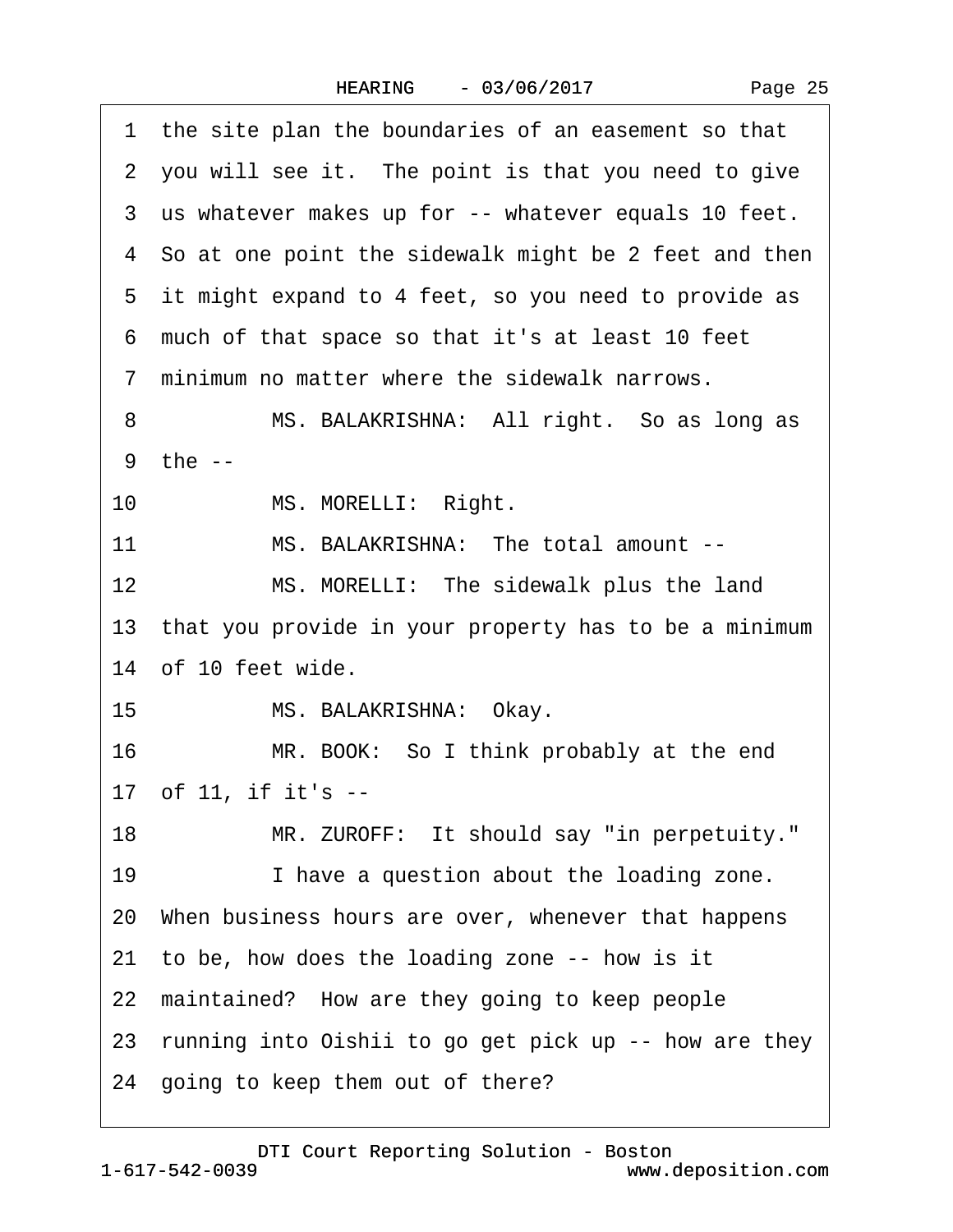| 1<br>MS. MORELLI: It's a very good question.            |
|---------------------------------------------------------|
| 2 And from the beginning, you know, we have recognized  |
| 3 that it is an enforcement issue, and that's pretty    |
| 4 much all --                                           |
| 5<br>MR. ZUROFF: I'm sure Mike doesn't want to          |
| 6 be there all night.                                   |
| MS. MORELLI: No. It really is an<br>7                   |
| 8 enforcement issue.                                    |
| MS. BALAKRISHNA: So someone would have to<br>9          |
| 10 call and lodge a complaint.                          |
| MS. MORELLI: Yeah. I think what happens<br>11           |
| 12 is that, you know, if enough people know that it is  |
| 13 being watched and enforced and they could get towed  |
| 14 and they could get fined -- it's like there are      |
| 15 certain stop signs that I will always stop in        |
| 16 Brookline even though there hasn't been a police     |
| 17 officer watching for it for years. It's just a       |
| 18 habit. So, you know, that is the whole point of      |
| 19 having really intense enforcement.                   |
| MR. ZUROFF: Stop signs, though, are not<br>20           |
| 21 watched. There's a lot of people at that             |
| 22 intersection all the time, so -- and if somebody's   |
| 23 moving in that day and they up pull up and there's a |
| 24 car there picking up sushi, they're not going to be  |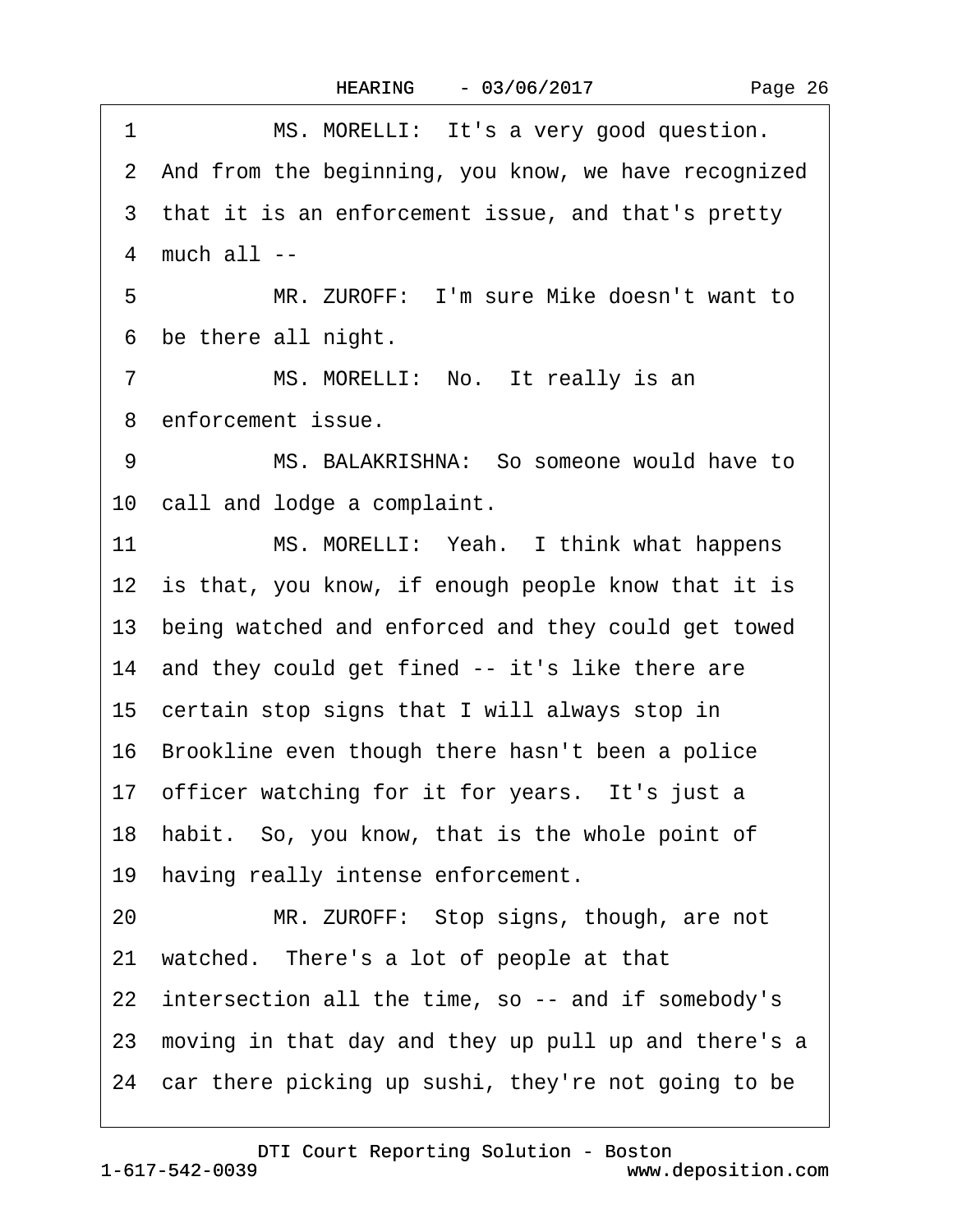·1· happy. 2 MS. SCHNEIDER: But that's when they call; 3 right? 4 MS. MORELLI: That's when they'll get 5 towed. 6 MR. ZUROFF: Okay. 7 MS. SCHNEIDER: Maria, can we just go back ·8· to the bottom of page 8, and I apologize if I just 9 didn't catch this someplace else. Paragraph 9, we 10 say, "Prior to the commencement of construction," and 11 I just wondered if we're defining "commencement of 12 construction" someplace. 13 MS. MORELLI: Yes, we do. And I actually 14 don't remember where, but we do have it defined. 15 MS. SCHNEIDER: Okay. Just wanted to make 16· sure. 17 MS. MORELLI: I'll look out for it. 18 If you want, Johanna, I can say, "as 19 defined in Condition X." 20 MS. SCHNEIDER: Great, yup. 21 MR. ZUROFF: Another clarification. The 22 60-foot long curbside at the loading zone, is that 60 23· feet calculated to allow room for people to access 24 the vehicle that's parked in the loading zone? Why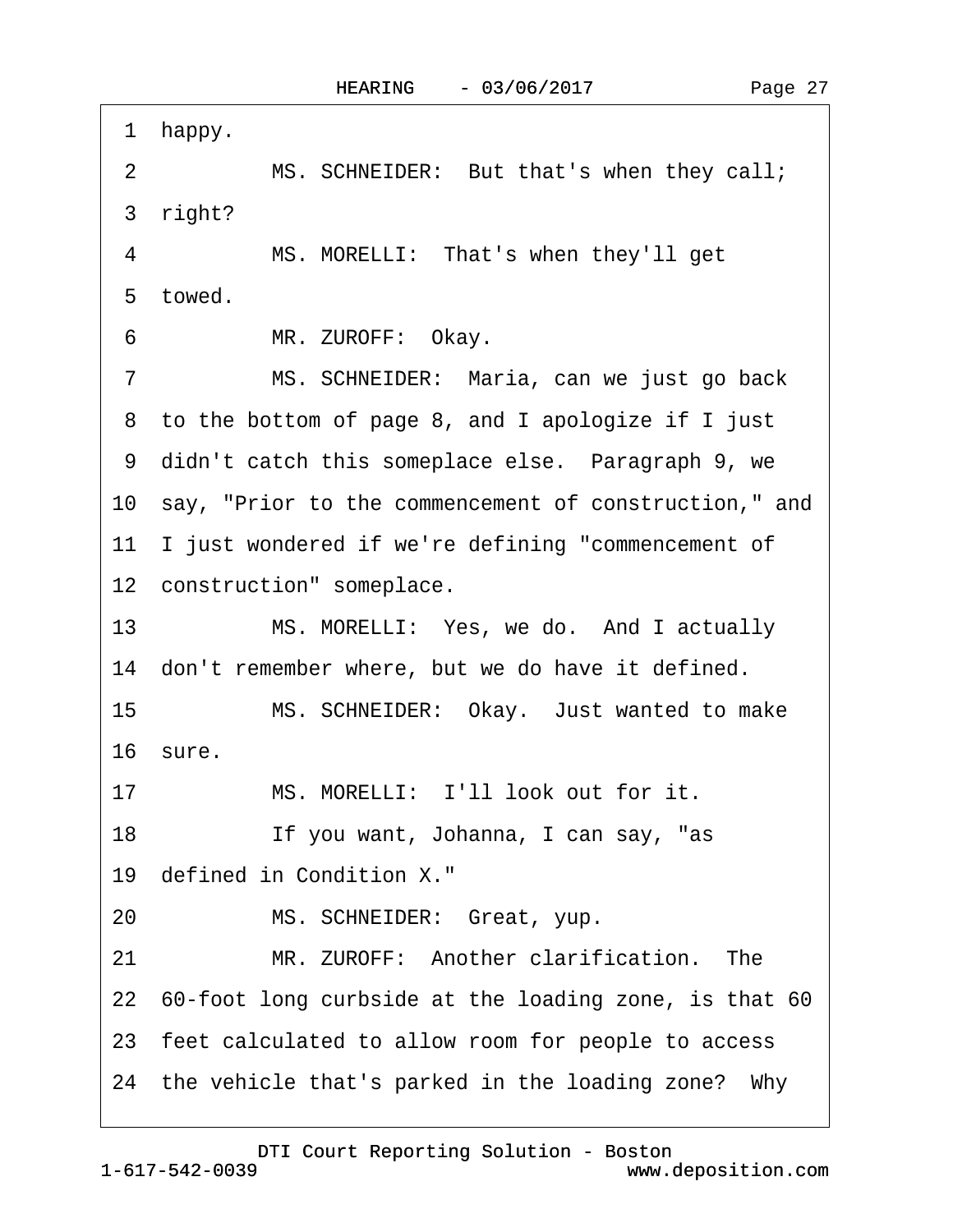|    | 1 is it 60 feet?                                       |
|----|--------------------------------------------------------|
| 2  | MS. MORELLI: So that's actually -- I'm                 |
|    | 3 sorry. I don't have an 11 by 17, but -- it's not     |
|    | 4 really shown here, but the idea is that it's from -- |
|    | 5 you'll see that there are curbs to allow a truck to  |
|    | 6 nose in, and it's actually at the outset of that.    |
|    | 7 That's just marking where the curb begins to change. |
| 8  | MR. ZUROFF: So that's calculated by the                |
|    | 9 transportation department?                           |
| 10 | MS. MORELLI: Correct.                                  |
| 11 | MR. ZUROFF: And when does the                          |
|    | 12 determination of the distance from the stop --      |
| 13 | MS. MORELLI: It's just a clarification.                |
|    | 14 DPW has it. I just need them to clarify.            |
| 15 | MR. ZUROFF: So it's already there, but                 |
|    | 16 we --                                               |
| 17 | MS. MORELLI: Yes. It's already been                    |
|    | 18 discussed.                                          |
| 19 | MS. SCHNEIDER: For 12(I), I wonder if                  |
|    | 20 anyone else finds it a little ambiguous: "with all  |
|    | 21 costs for performance thereunder borne by the       |
|    | 22 applicant." Are we just talking about installation  |
|    | 23 costs?                                              |
| 24 | MS. MORELLI: The installation of the sign,             |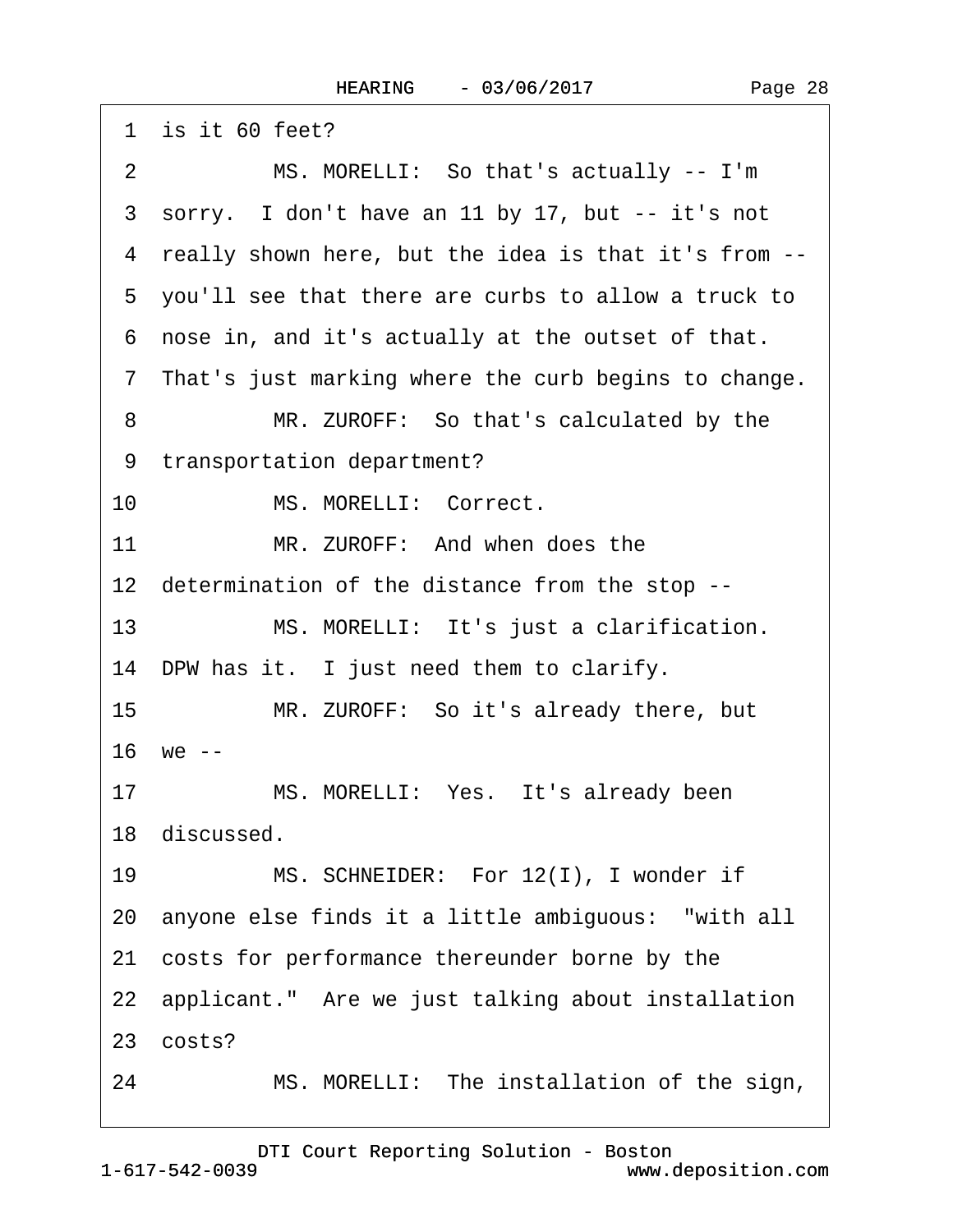| 1 yes.                                                        |
|---------------------------------------------------------------|
| MS. SCHNEIDER: Yeah, so I might suggest,<br>$\overline{2}$    |
| 3 "with all costs for installation borne by the               |
| 4 applicant." I'm just concerned it could be read as,         |
| 5 like, a monitoring or enforcement obligation.               |
| MS. STEINFELD: Fabrication and<br>6                           |
| 7 installation.                                               |
| MR. ZUROFF: Is there any maintenance<br>8                     |
| 9 involved?                                                   |
| 10<br>MS. MORELLI: Not with the signage.                      |
| 11<br>MR. ZUROFF: Okay.                                       |
| 12 <sup>2</sup><br>MS. MORELLI: That wasn't specified by DPW, |
| 13 but if you want me to ask, I will.                         |
| 14<br>MR. ZUROFF: 20 years from now --                        |
| 15<br>MR. BOOK: Kids steal signs.                             |
| 16<br>MS. SCHNEIDER: I know I did when I was in               |
| 17 high school.                                               |
| MR. ENGLER: I have an issue with B.<br>18                     |
| MS. SCHNEIDER: B what?<br>19                                  |
| MR. ENGLER: 14.<br>20                                         |
| 21<br>MS. SCHNEIDER: Oh, we're still on 12.                   |
| 22<br>MR. ENGLER: Okay. I'll keep that in mind.               |
| MR. BOOK: The town does not -- when it<br>23                  |
| 24 plows Hammond, it doesn't plow the loading zone?           |
|                                                               |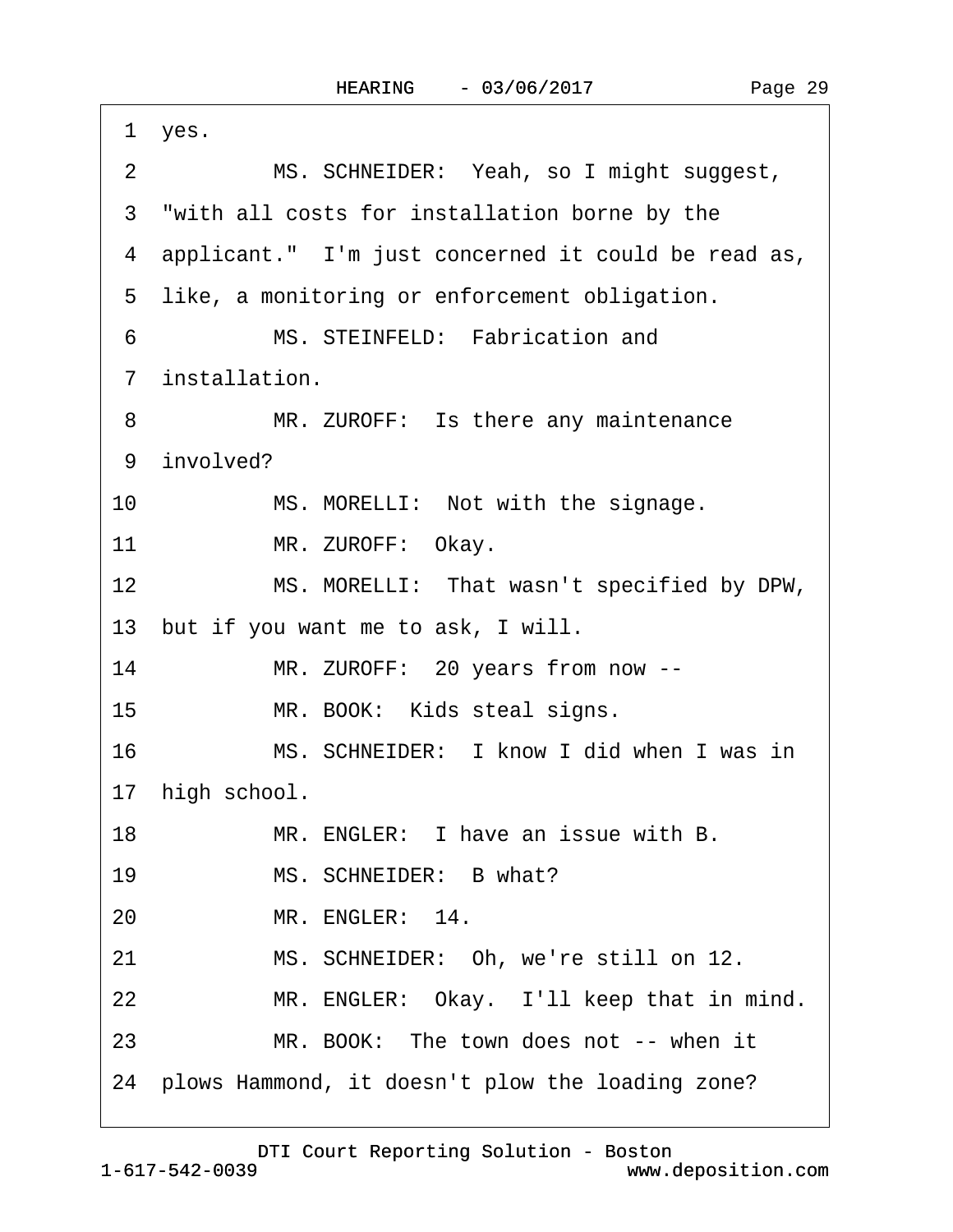| Page 30 |
|---------|
|---------|

| 1  | MS. MORELLI: You know, because it jogs                   |
|----|----------------------------------------------------------|
|    | 2 into the sidewalk, it's not going to be plowed with    |
|    | 3 any care. And the point is, I think, when you see --   |
|    | 4 like, if you have, like, a driveway on a major         |
|    | 5 thoroughfare, you'll sometimes find plows will put,    |
|    | 6 like, a wall and then you are responsible for          |
|    | 7 cleaning that, taking that wall down. And that's       |
|    | 8 what we're afraid will happen.                         |
| 9  | MR. ZUROFF: And they don't know where                    |
|    | 10 driveways are.                                        |
| 11 | MS. MORELLI: Right. So we just want to                   |
|    | 12 make sure that no truck is going to hang out in the   |
|    | 13 travel lane.                                          |
| 14 | MR. ZUROFF: Is there a waiver to indicate                |
|    | 15 where the loading zone actually starts and stops?     |
|    | 16 Maybe --                                              |
| 17 | MS. MORELLI: With signs. One                             |
|    | 18 indication -- I mean, that's why it will be -- the    |
|    | 19 signs will be installed in consultation with DPW, and |
|    | 20 that will be at the appropriate place, since it is    |
|    | 21 going to be in a travel lane. So they probably will   |
|    | 22 put it where it begins, but you'll know where -- I    |
|    | 23 mean, you have to be very clear because it's not      |
|    | 24 going to be just in the street. It's actually a jog   |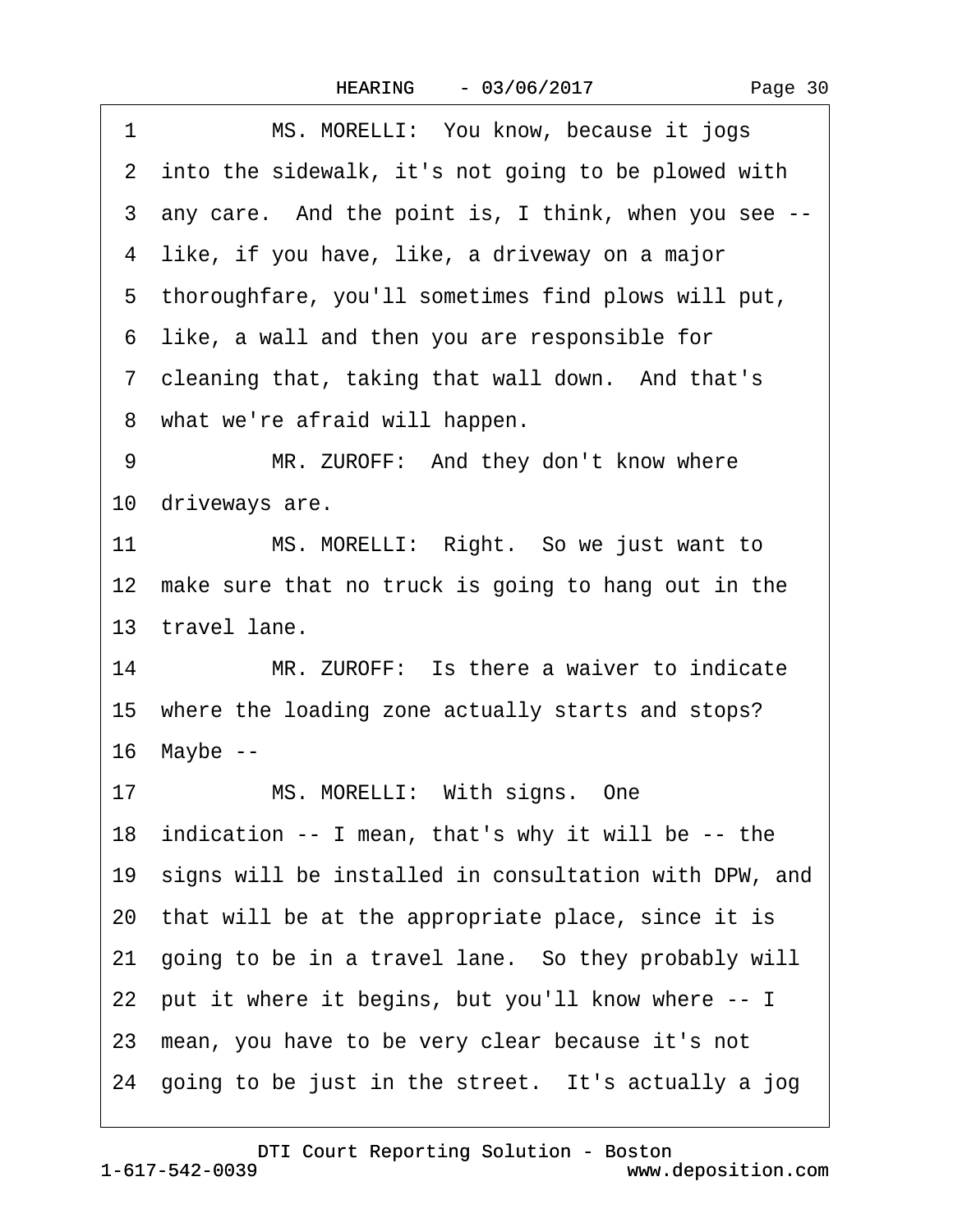1 into the sidewalk, so the design will also be an 2 indicator, along with the signage of the loading ·3· zone. 4 MR. ZUROFF: In an ideal world, yes. 5 MS. MORELLI: Okay. So do you feel like 6 there should be more than one sign? 7 MR. ZUROFF: Not necessarily, but it's a 8 thought. 9 MS. MORELLI: I'll discuss it with Peter. 10 MR. BOOK: I assume  $-$  I'm on 14(A)  $-$  the 11 same comment that you made about --12 MS. SCHNEIDER: Installation as opposed 13  $\tau$  to --14 MR. BOOK: Fabrication and installation. 15 · · · So we're on B, Mr. Engler. 16 MR. ENGLER: This is the third time an 17· applicant that I've worked with has been asked to put 18· up 100 percent of the cost of something that's going 19· to be beneficial to a much larger group than just the 20· applicant and resident pool.· We have no objection 21 paying for some of it. I think the price there is --22 we've already had one bid -- correct me if I'm 23 wrong  $-$  of \$14,000 for 420 Harvard. So here you're 24 asking for more than 100 percent of what might be the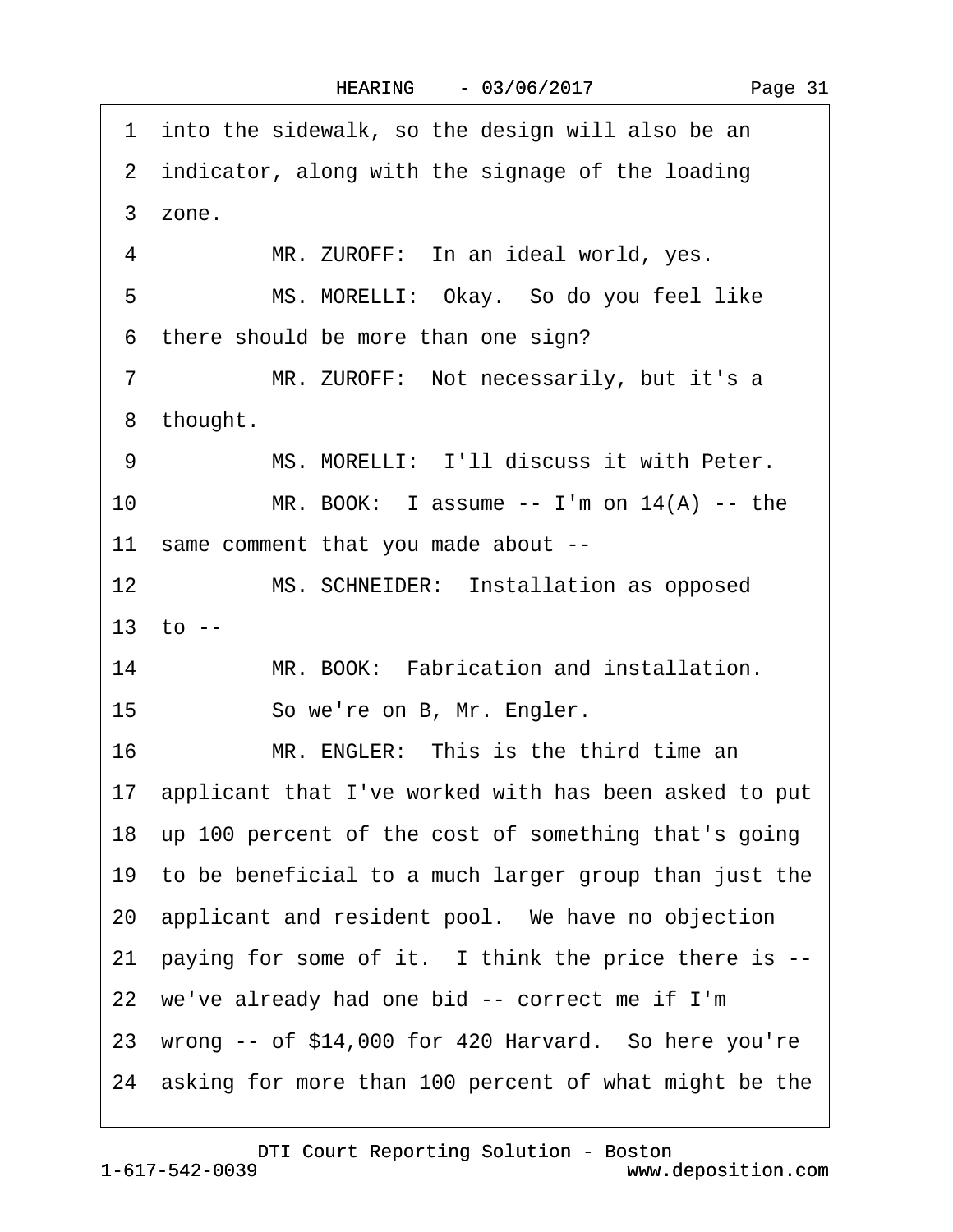Page 32

·1· cost. 2 We would be willing to say \$15,000, not 20 3 because, one, we don't think it's going to be that ·4· costly; and two, we don't feel it's fair to ask us to 5 assume the responsibility for the whole thing when ·6· probably 10 percent of the benefit is to the 7 neighborhood. So that's our --8 MS. MORELLI: So, Mr. Engler, what I'll do ·9· is I'll just return to Peter and just ask why this 10 was a little bit higher. Perhaps there was a reason 11 for that, and  $-$ 12 MR. ENGLER: But even if it's higher, there 13 ought to be a proportionate share. 14 MS. MORELLI: Well, I just want to stay 15· that you would be doing more than just installing the 16· audibles.· I know there would also be the painting of 17 the crosswalks. So it's just a little bit different. 18 That's just another --19 MR. ENGLER: Might be. Just pick a number 20 that looks like we're sharing. I don't want to 21 quibble about \$5,000, but on the other hand, we think 22 that's a fairer thing. 23 MR. ZUROFF: I think that the intent is 24 that you will pay the actual costs.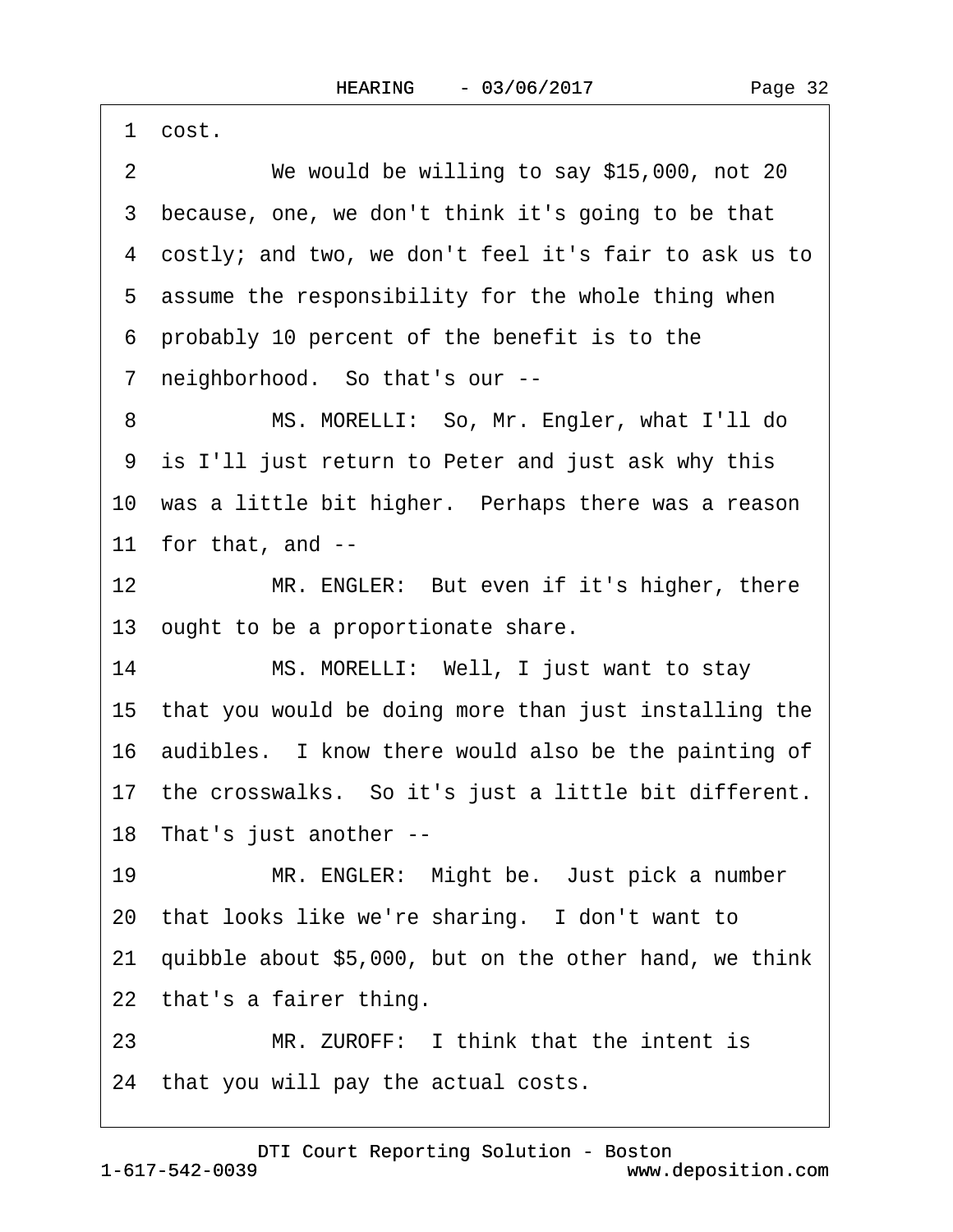1 MR. ENGLER: That's what it says. That's ·2· not what the laws says, that's what you're saying, 3 and that's fine. We know what 40B says. We're 4 responsible for mitigating our increased issues in 5 the neighborhood. That's 100 percent or more of ·6· what's going on. 7 MR. ZUROFF: Well, I don't know if we're 8 talking about an increase or a danger to the 9 pedestrians in the neighborhood. 10 MR. ENGLER: Well, we're creating a benefit 11  $\tau$  to --12 MR. ZUROFF: Who's to quantify how many 13· pedestrians are actually -- 14 MR. ENGLER: That's not the issue. The 15 issue is who's benefiting? Every pedestrian in that 16· area, which you well know, is going to benefit by 17· this.· Our 55-and-older people, 45 units -- it's a 18 small number of who's going to benefit. And you're 19 saying, well, put it on us. It might be \$15,000 and 20 we might be paying for 100 percent. We're just 21 saying that's a better number than 20. I don't want 22 to belabor it, but... 23 MS. SCHNEIDER: So your objection is to the 24 dollar amount? You want to pay \$15,000?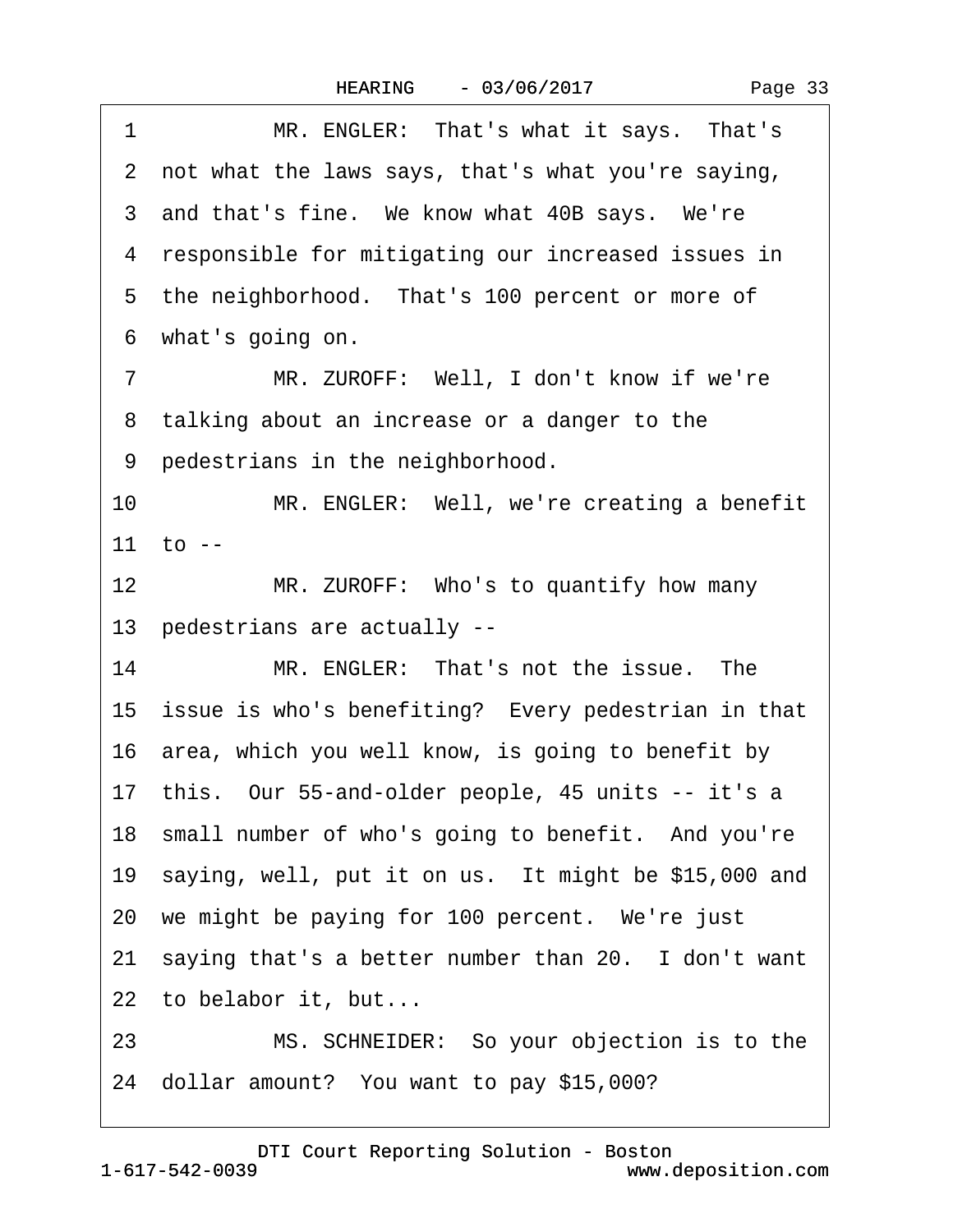| MR. ENGLER: That would be a more<br>1                       |  |
|-------------------------------------------------------------|--|
| 2 comfortable number.                                       |  |
| 3<br>MR. DHANDA: Me, not him.                               |  |
| MS. MORELLI: I wish Peter were here, and<br>4               |  |
| 5 I'm certainly speaking for him. We did get a quote        |  |
| 6 for \$14,000 for 420 Harvard just for the audible         |  |
| 7 signal, not including the crosswalk. And there are        |  |
| 8 people who are in the audience tonight who really         |  |
| 9 have been concerned about having --                       |  |
| MR. ENGLER: How much for --<br>10                           |  |
| 11<br>MS. MORELLI: I don't have that figure; I              |  |
| 12 don't have that figure.                                  |  |
| 13 <sup>2</sup><br>MR. ENGLER: What's 420 paying out of the |  |
| 14 14?                                                      |  |
| 15<br>MS. MORELLI: I honestly don't remember.               |  |
| 16 But all I wanted to say was I think we're just trying    |  |
| 17 to do this in -- so there's a little bit of goodwill     |  |
| 18 here. And there's certainly -- this is -- you know,      |  |
| 19 it is a bold project, and it is going to be              |  |
| 20 introducing more pedestrians. And I think that --        |  |
| MR. ENGLER: I agree with all that.<br>21                    |  |
| 22<br>MS. MORELLI: This is just really a gesture            |  |
| 23 of goodwill and a benefit for the public at large.       |  |
| 24<br>MR. ENGLER: I agree with all that.                    |  |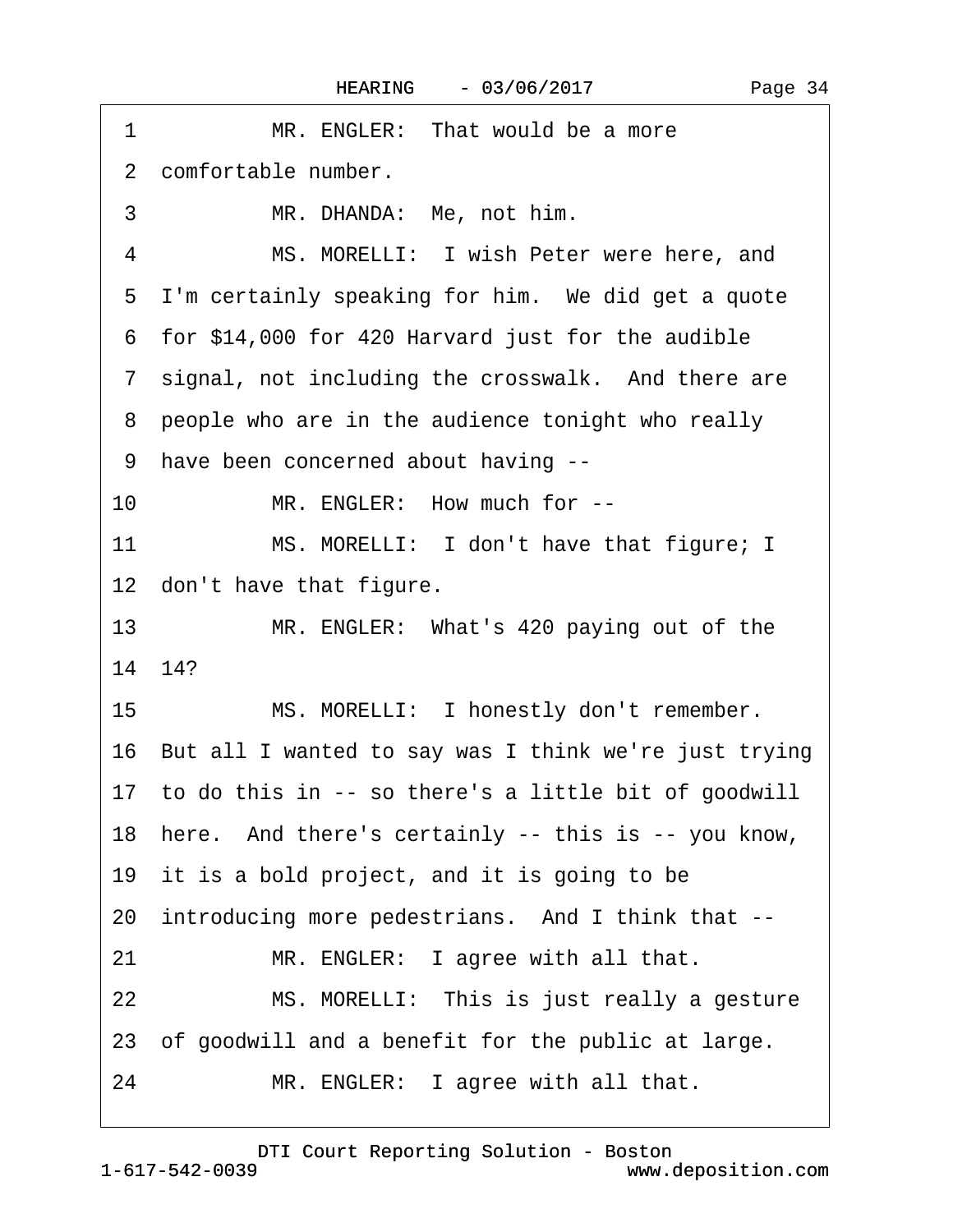| 1               | MS. MORELLI: There are a couple of public              |
|-----------------|--------------------------------------------------------|
|                 | 2 hearings before the board of selectmen and town      |
|                 | 3 meeting. I just think anything that, you know, you   |
|                 | 4 can show that you're just doing this in a community  |
|                 | 5 spirit would be helpful.                             |
| 6               | Let me just get back to you regarding --               |
|                 | 7 just so that you're aware of the itemization of      |
|                 | 8 costs.                                               |
| 9               | MR. ENGLER: Sure. Carry it over. I mean,               |
|                 | 10 it's not up to us anyway. It's up to the board. But |
|                 | 11 we'll see what he says.                             |
| 12 <sup>7</sup> | MR. ZUROFF: By the same token, on E and F,             |
|                 | 13 the developer will purchase and install; correct?   |
| 14              | MS. MORELLI: Yes.                                      |
| 15              | MR. ZUROFF: Is there a particular way                  |
|                 | 16 that's done?                                        |
| 17              | MS. MORELLI: You know -- how it's done --              |
| 18              | MR. ZUROFF: I mean, they don't go to the               |
|                 | 19 flee market and buy a stop sign, so I assume --     |
| 20              | MS. MORELLI: That's why we say, "in                    |
|                 | 21 consultation with the director," so that they know  |
|                 | 22 precisely, you know, what kind of sign to get.      |
| 23              | MR. ZUROFF: I just want to be clear.                   |
| 24              | MS. MORELLI: And it seems to work. I                   |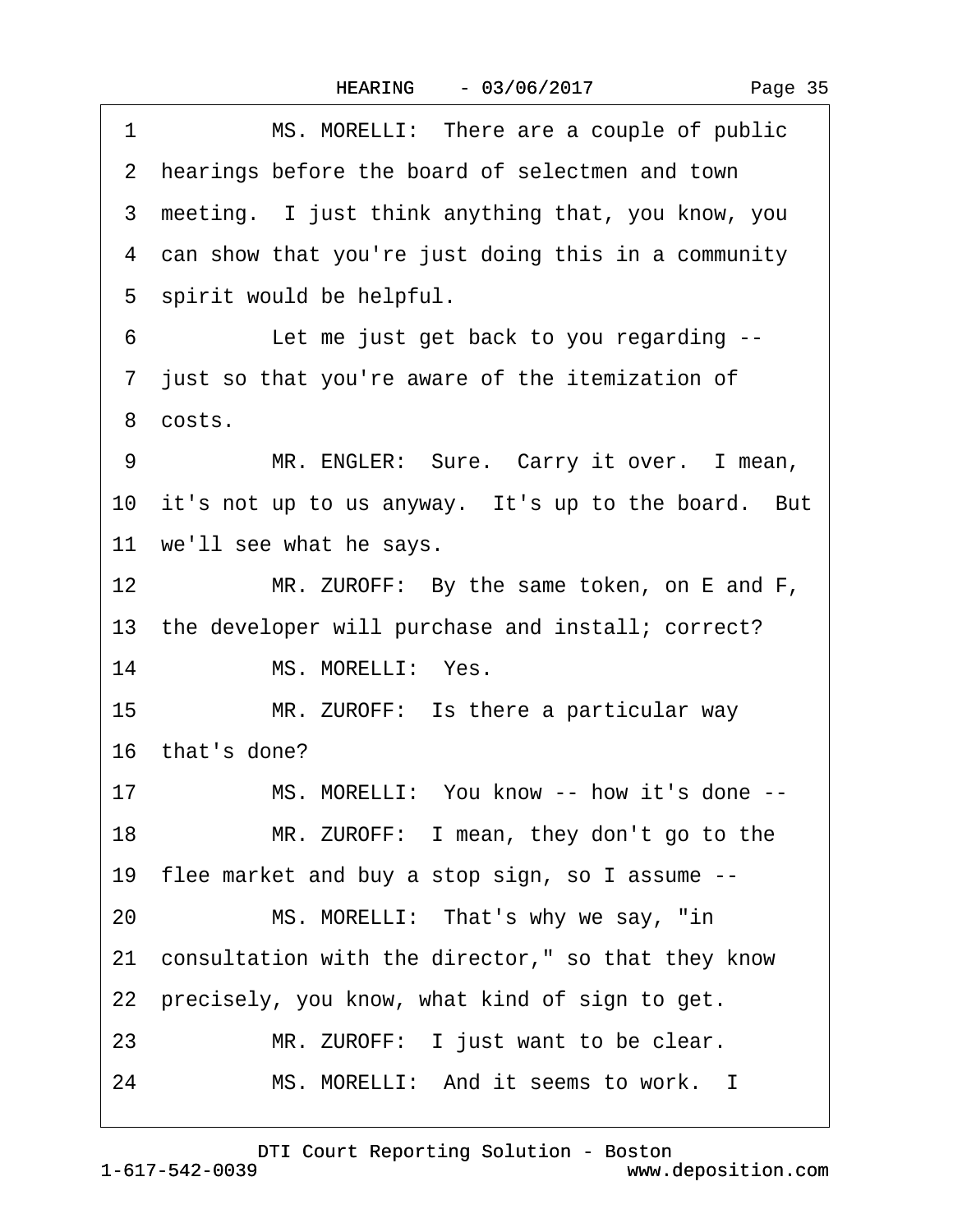Page 36

1 mean, this is language coming from Mr. Ditto. 2 MR. ZUROFF: If it works, I'm not going to 3 complain about it. 4 MS. MORELLI: You're not complaining. 5 MR. BOOK: I know we talked about not ·6· having an audible, but did we not talk about flashing 7 lights? 8 MS. MORELLI: So what happens with -- if ·9· you have recognized that we need to have flashing 10 lights for people who might be deaf, then you also 11 have to include the audible, the beeping, for people 12 who might be blind. You cannot have one without the 13· other, and that's an ADA requirement. 14 So the audible -- and we've discussed this 15 with our parking consultant, Walker -- the audible 16 could really be an annoying impact to the residential 17 neighbors closely abutting. 18 MR. BOOK: Sure. 19 MS. MORELLI: So keep in mind that the 20· director of engineering will be reviewing the plans 21· again for sight distance and safety, so there might 22 be -- with the landscaping, for instance, that 23· landscaping plan has to be reviewed by Peter Ditto, 24 and it's in the bylaws.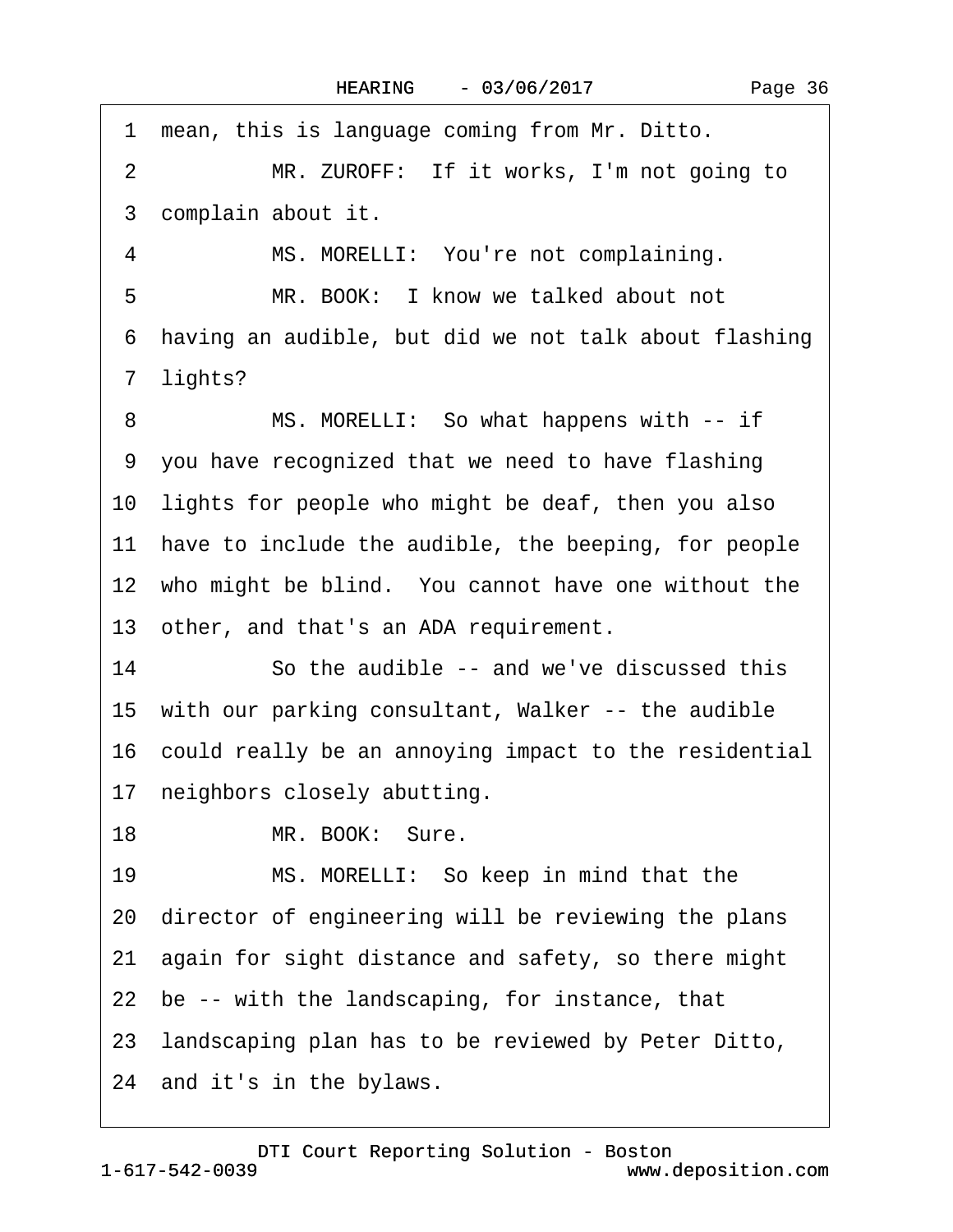<span id="page-36-0"></span>1 MR. ZUROFF: Just as an aside, we've done 2 this on 40A projects where we've have requirements 3 for audible, and flashing lights never came up as an 4 issue. 5 MR. BOOK: But I feel like we have on 40As. 6 MR. ZUROFF: No. I know we have, private 7 driveways. 8 MR. BOOK: But we've said it has to be --·9· you know, we want flashing lights, but we don't want 10 the noise, you know, in deference to the neighbors. 11 MR. ZUROFF: And no one ever objected to 12· it. 13 MS. SCHNEIDER: Well, now we all know. 14 MR. BOOK: Well, it makes perfect sense. I 15 just --16 MS. MORELLI: I did bring it up with Todd 17 Kirrane because I had done that on another decision 18 for another case. And I did have just the flashing 19 lights and not the audible, and I think it was 20· 420 Harvard.· And he said I have to have both.· So 21 that was -- I'm just relaying what he told me. 22 MR. ZUROFF: Again, my note on this 23 nonqueuing and nonparking on Boylston Street is 24· enforcement, and it's not enforced now, and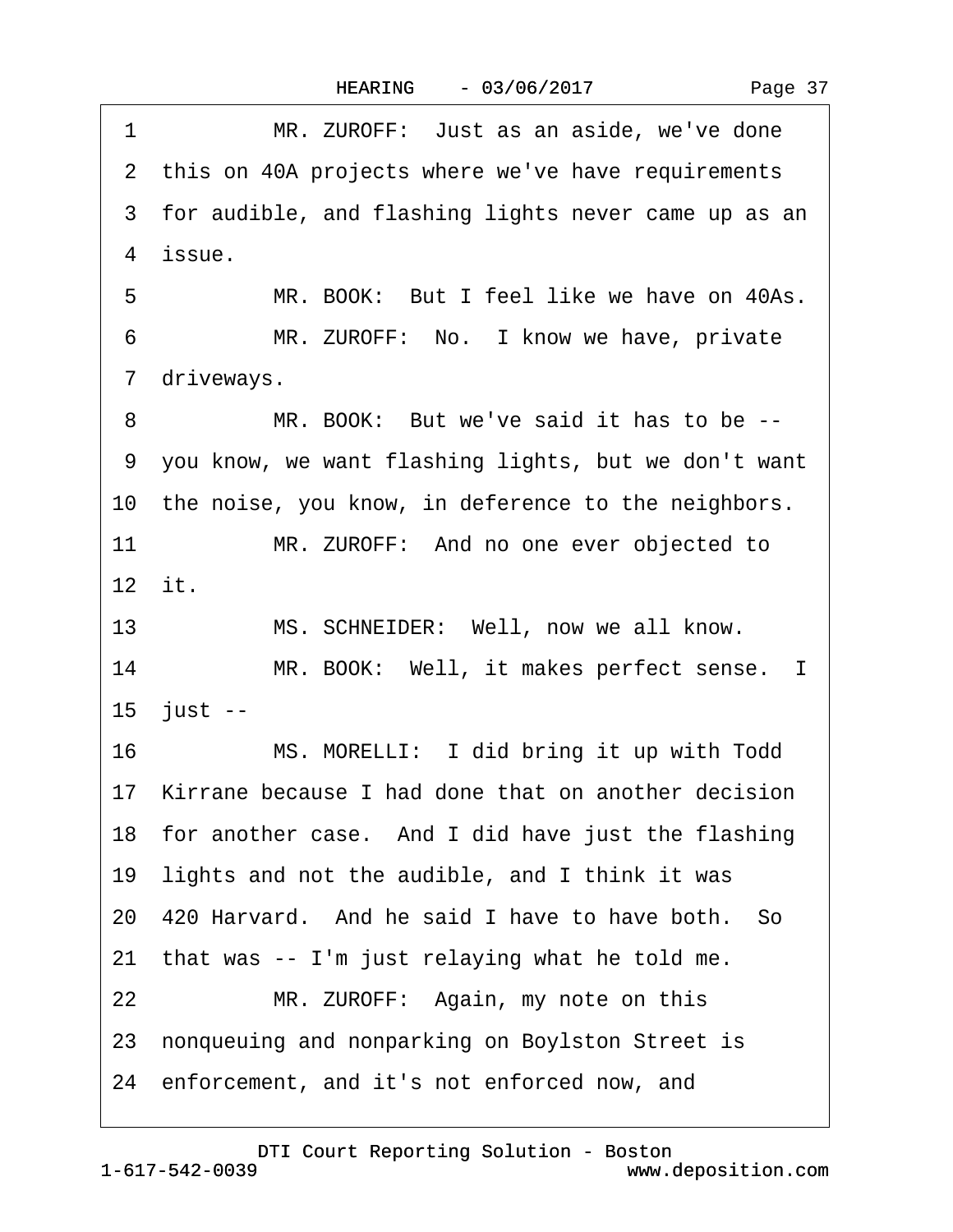<span id="page-37-0"></span>1 technically it's not allowed now. 2 MS. MORELLI: The queuing and the parking, 3 that is? 4 MR. ZUROFF: Right. On that stretch of

5 Boylston Street.

6 MS. MORELLI: Well, let's look at it this 7 way: This is a prominent project. We're not talking 8 about smaller, you know, single-family homes or 9 smaller condos. This is going to be closer to the 10 intersection. There is going to be a 30-foot-wide 11 driveway. And so just because of that, the volume, 12 there is going to be a greater need to ensure that 13 driver visibility is not impeded. So, again, it is 14 enforcement, largely. But anyone in the area who 15· notices something that's really unsafe can call and 16· alert the authorities if there is problem. 17 MS. SCHNEIDER: And it bears noting that 18 this is not a popular project in the neighborhood, so

19 I suspect that neighbors will be actively monitoring 20· the functioning of this and --

21 MR. ZUROFF: You're probably right.

22 MS. SCHNEIDER: -- they will alert the town 23 to any issues.

24 MR. ZUROFF: And I'm sure at some point the

1-617-542-0039 [DTI Court Reporting Solution - Boston](http://www.deposition.com) www.deposition.com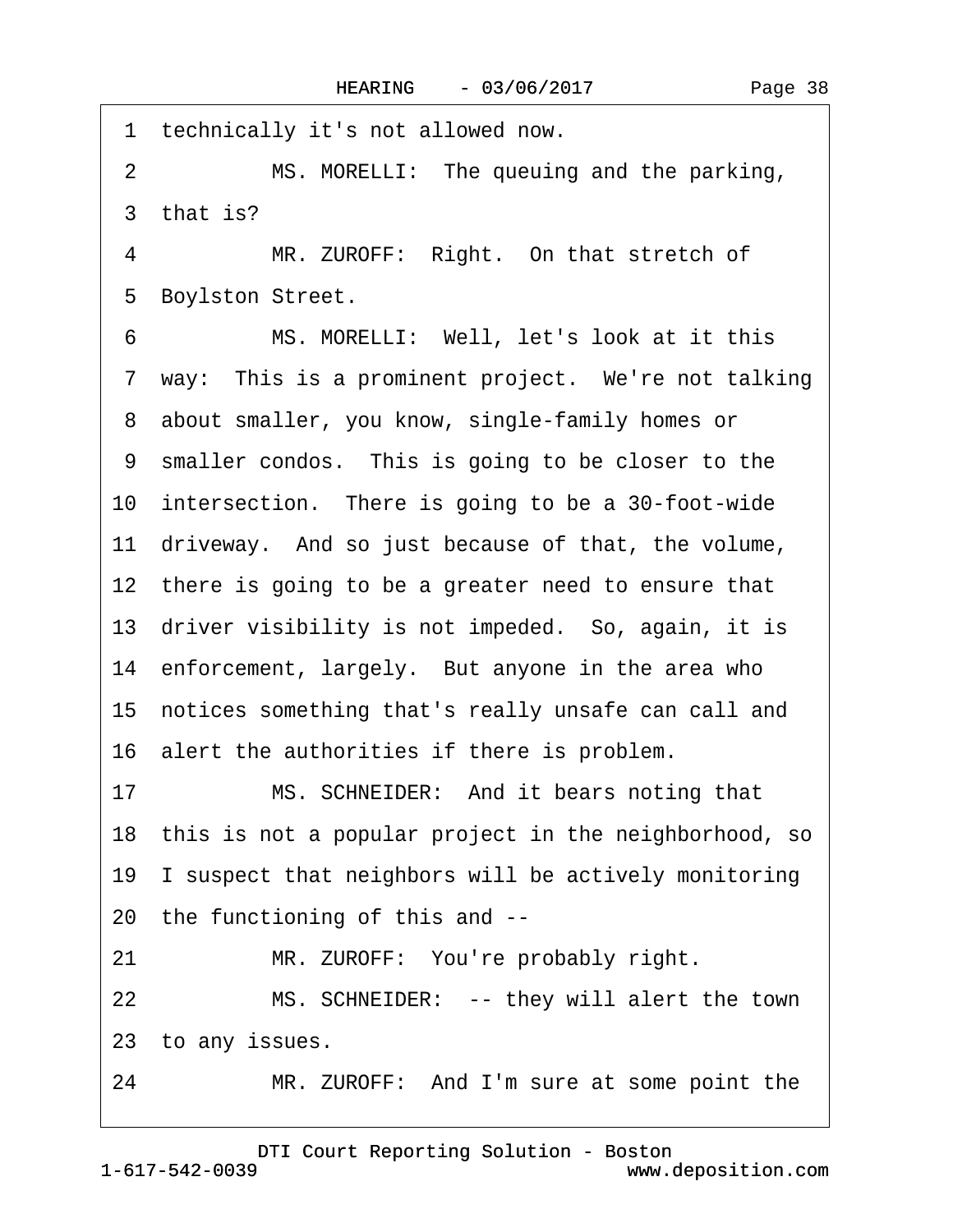<span id="page-38-0"></span>1 police will take greater notice. 2 MS. MORELLI: Well, if the parking plan is 3 working -- and it did undergo a really rigorous 4 review, and they will need -- the reason why we can't 5 say they need to have five valet attendants is that 6 the result is that we don't want any queuing. So to 7 meet that requirement, they will need to hire as many 8 valet attendants as necessary to keep things moving ·9· to manage that. 10 MR. ZUROFF: Okay. I guess it's one of 11 those things. We'll have to see how it goes. 12 MS. STEINFELD: May I suggest that you 13 change the syntax of I? Something along the lines 14 that no vehicle shall idle in the driveway for more 15 than X minutes or something? But just -- first of 16· all, you could have an attendant idle a vehicle. 17 MS. SCHNEIDER: Right. That's a good 18 point. 19 MS. STEINFELD: And also, you're imposing 20 the burden on strictly the parking attendants. 21 MS. SCHNEIDER: All right. So no vehicles 22 shall idle --23 MS. STEINFELD: I don't know if you want to

24 put a time limit on it.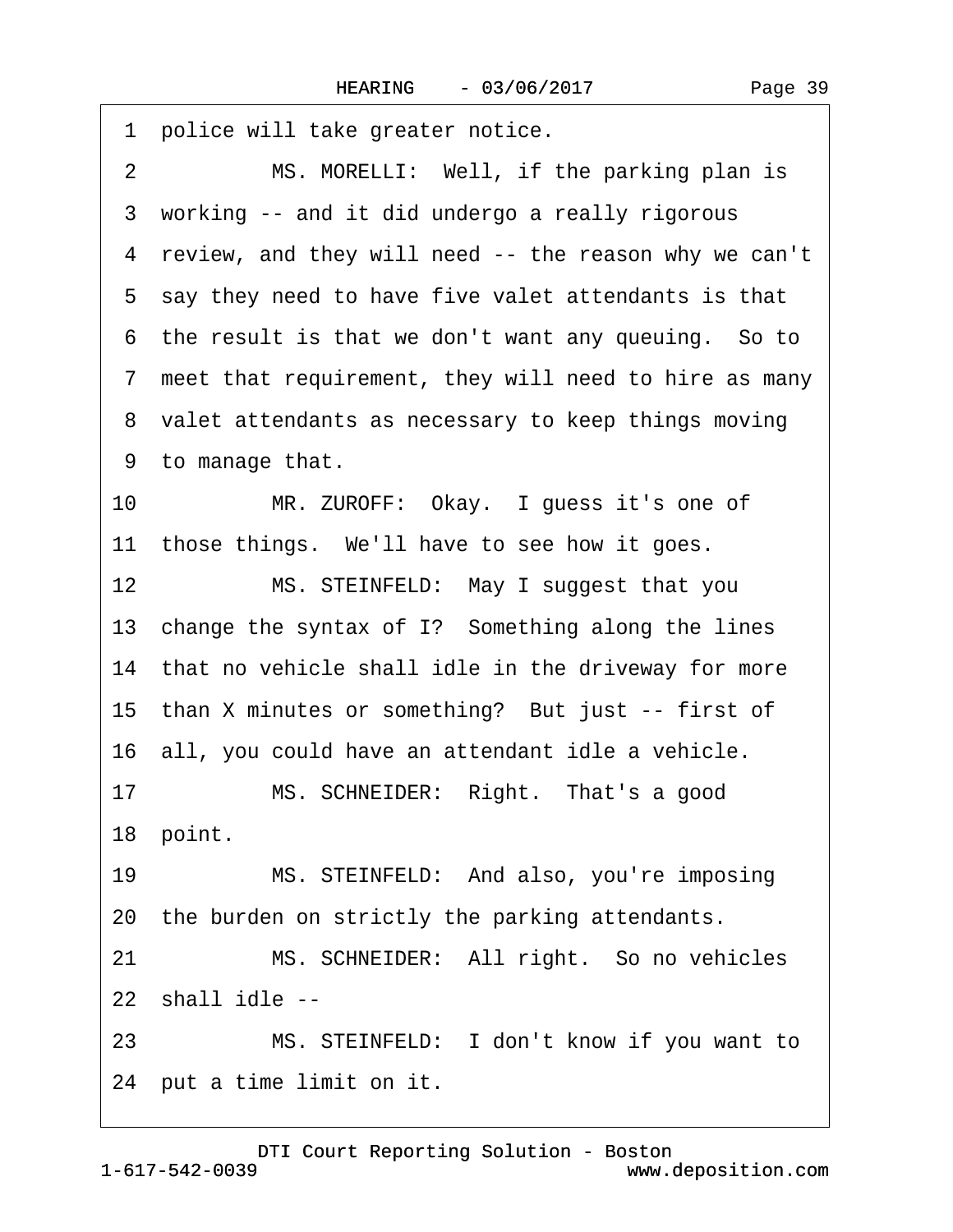<span id="page-39-0"></span>

| MS. SCHNEIDER: I think in the City of<br>1              |
|---------------------------------------------------------|
| 2 Boston it's five minutes, isn't it?                   |
| 3<br>MS. KHAN: That's the state law. That's             |
| the state idling law, five minutes.<br>4                |
| MS. SCHNEIDER: No vehicle shall idle in<br>5            |
| the driveway for longer than five minutes.<br>6         |
| UNIDENTIFIED AUDIENCE MEMBER: Vehicles<br>7             |
| 8 will be changed -- exchanged between people leaving   |
| 9 and people coming. Every vehicle's still idling five  |
| 10 minutes. So what is the point if the same vehicle    |
| 11 stays for 50 minutes idling or 10 vehicles idling 5  |
| 12 minutes each?                                        |
| 13<br>MR. ZUROFF: There's no way to control             |
| 14 that.                                                |
| UNIDENTIFIED AUDIENCE MEMBER: That's what<br>15         |
| 16 I'm saying. It's all under my window.                |
| MS. KHAN: So maybe don't have a time<br>17              |
| 18 there. Just say "No vehicles shall idle in the       |
| 19 driveway." I mean --                                 |
| UNIDENTIFIED AUDIENCE MEMBER: Maybe it can<br>20        |
| 21 be regulated some other way.                         |
|                                                         |
| MR. ENGLER: The parking attendant will<br>22            |
| 23 regulate it -- no idling. It's his job or her job to |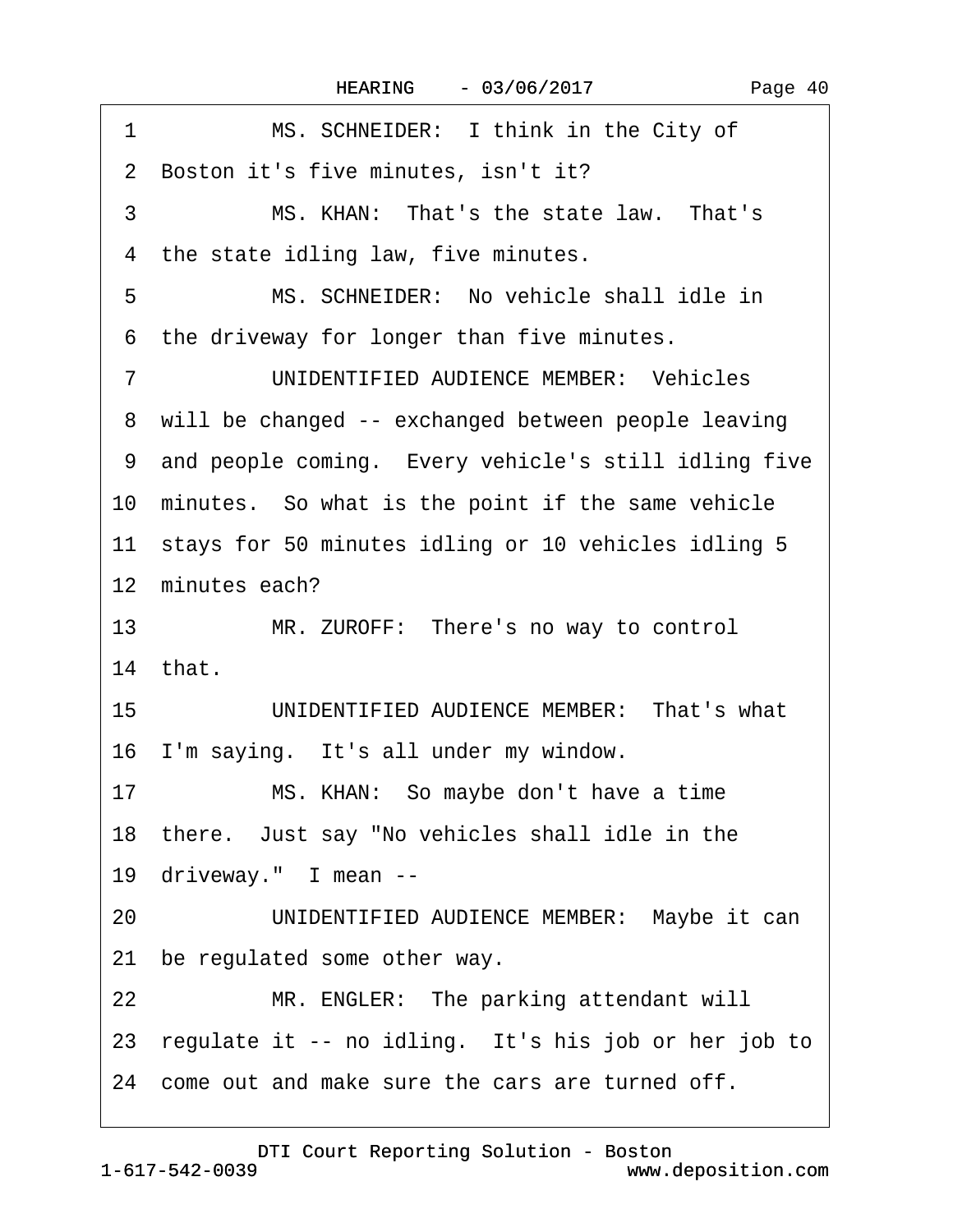|  | Page 41 |  |
|--|---------|--|
|--|---------|--|

<span id="page-40-0"></span>

| 1               | MS. MORELLI: I really feel that that exit               |
|-----------------|---------------------------------------------------------|
|                 | 2 lane -- that second exit lane that is abutting the    |
|                 | 3 property line where the six-family units are, that, I |
|                 | 4 imagine, will be really just to park cars for people  |
|                 | 5 who are going to be coming down to get into their car |
|                 | 6 and leave. So it either won't be long, or they just   |
|                 | 7 won't keep them idling.                               |
| 8               | MR. ENGLER: They won't be on.                           |
| 9               | MS. BALAKRISHNA: They won't be on.                      |
| 10              | MS. SCHNEIDER: All right. So we are going               |
|                 | 11 to suggest a change to 14(I) where it just says, "No |
|                 | 12 vehicles shall idle in the driveway."                |
| 13              | MS. MORELLI: Yup. Thank you.                            |
| 14              | MS. BALAKRISHNA: 14(J), the buffer is 5                 |
| 15 feet, not 6. |                                                         |
| 16              | MS. MORELLI: Okay.                                      |
| 17              | MS. SCHNEIDER: On 14(K), I wonder if                    |
|                 | 18 anybody else feels that perhaps the second sentence, |
|                 | 19 which is on the top of 11 --                         |
| 20              | MR. BOOK: Well, they shouldn't store snow               |
|                 | 21 in the public way, period.                           |
| 22              | MS. SCHNEIDER: Period, right.                           |
| 23              | MS. MORELLI: So just put a period there?                |
| 24              | MS. SCHNEIDER: After "public way," yes.                 |
|                 |                                                         |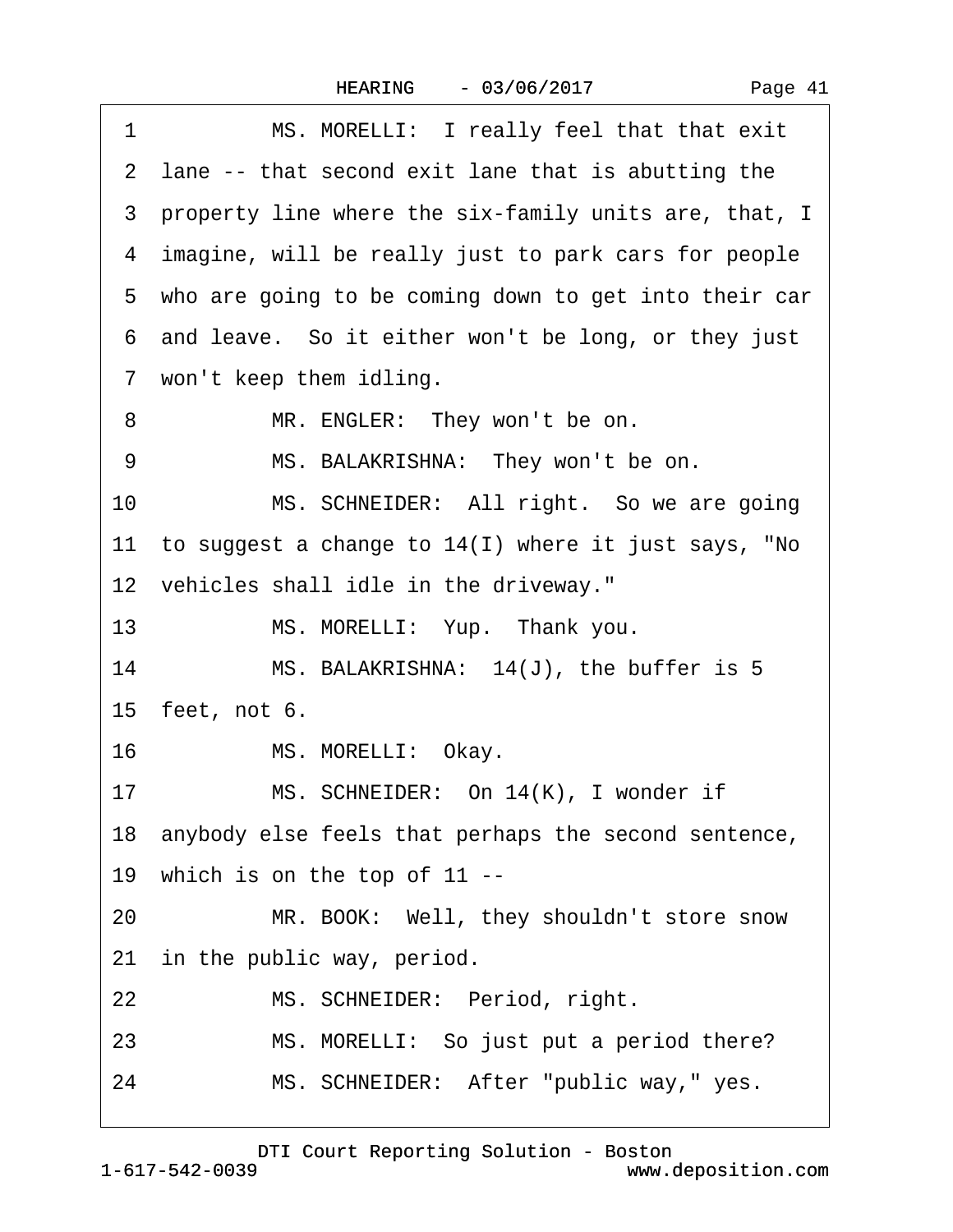<span id="page-41-0"></span>

| MS. MORELLI: Okay. Got it.<br>1                              |
|--------------------------------------------------------------|
| MS. STEINFELD: Just a thought. Could we,<br>$\overline{2}$   |
| 3 at this point, insert that the applicant will be           |
| 4 responsible for snow removal of the curb cut -- not        |
| 5 the curb cut, of the loading area?                         |
| MS. MORELLI: It's already there.<br>6                        |
| MS. SCHNEIDER: I think it's already there.<br>$\overline{7}$ |
| 8 Yeah, it's 12(K).                                          |
| MS. STEINFELD: Okay.<br>9                                    |
| 10<br>MR. BOOK: So we can probably get rid of                |
| 11 15(C). It's duplicative of 15(A).                         |
| 12<br>MS. MORELLI: Yeah, I think we can combine              |
| 13 that.                                                     |
| 14<br>MR. BOOK: I guess 15(A) would be rubbish               |
| 15 and recycling, but then it would be the same.             |
| 16<br>MS. KHAN: Excuse me. On L, are you ending              |
| 17 it at, "shall not store snow on the driveway,             |
| 18 period"?                                                  |
| 19<br>MR. ZUROFF: No.                                        |
| 20<br>MS. STEINFELD: This is K. K is where it                |
| 21 stops.                                                    |
| 22<br>MS. SCHNEIDER: The driveway is their                   |
| 23 private property, so we really can't regulate whether     |
| 24 or not they are storing snow own their own property.      |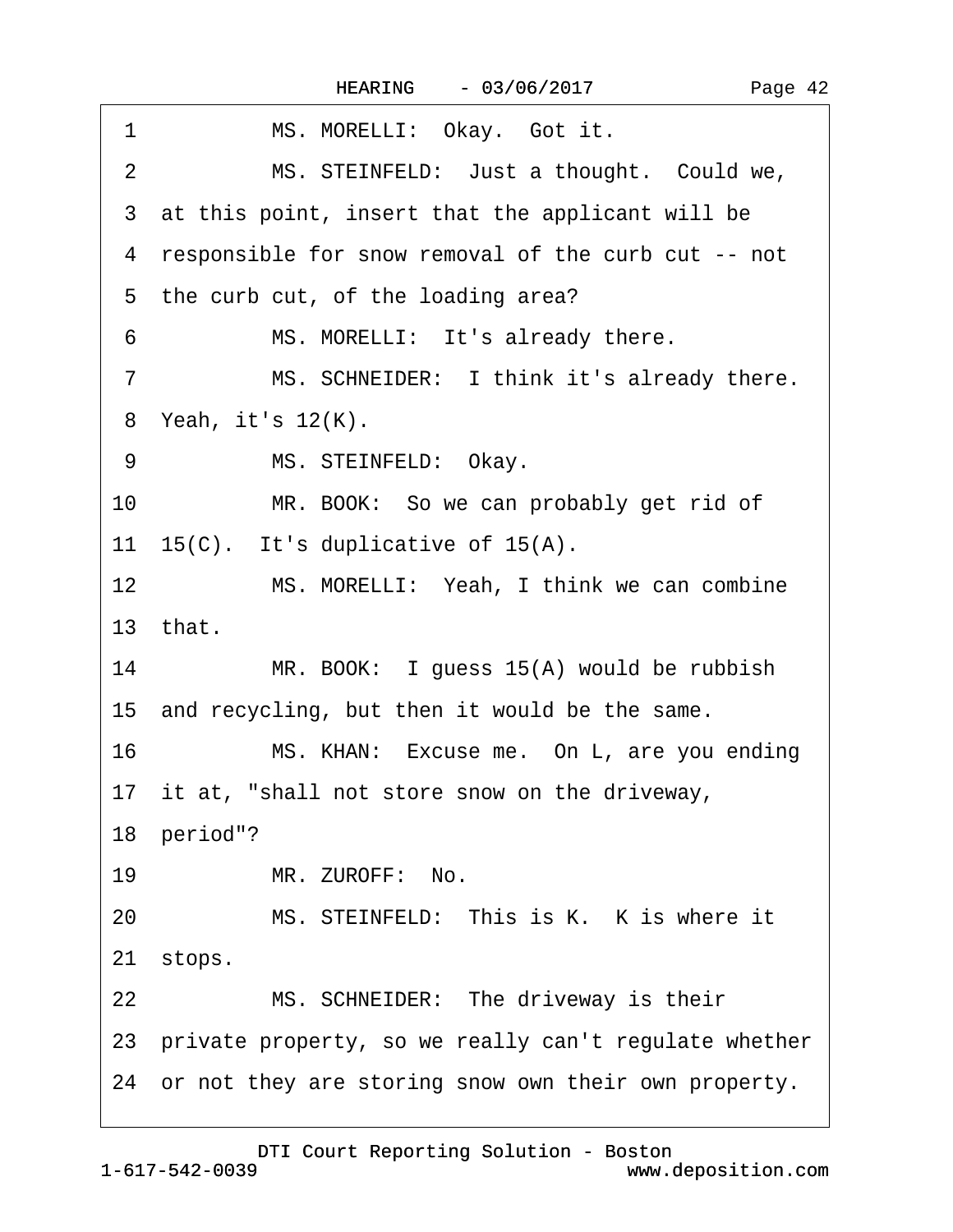| MR. BOOK: But they will not allow the<br>1               |
|----------------------------------------------------------|
| 2 width to go smaller than 30 feet.                      |
| 3<br>So, Maria, why is it in F you have                  |
| "10:00 a.m." highlighted?<br>4                           |
| MS. MORELLI: So there was a -- in one of<br>5            |
| 6 the notes -- I believe it was Peter Ditto's            |
| 7 January 25th letter -- he specified -- he bundled a    |
| 8 few comments related to a variety of categories, and   |
| 9 he did not want rubbish being picked up during peak    |
| 10 hours. So normally we would have between 8:00 a.m.    |
| 11 and 11:00 p.m., so I had just flagged that just to -- |
| 12 you know, I did not want to contradict the comment    |
| 13 that he made about the trucks, you know, because it's |
| 14 going to be traveling on Boylston Street, which we    |
| 15 know the conditions on Boylston Street. So I just     |
| 16 wanted to ask him if he wanted to specify hours of    |
| 17 pickup, just to clear the peak-hour period.           |
| 18<br>MR. BOOK: But -- and I know you addressed          |
| 19 this in H below -- we also don't want trash pickup    |
| 20 during hours where people are sleeping.               |
| MS. MORELLI: That's right. So that's why<br>21           |
| 22 I said, you know, "shall not enter the site before    |
| 23 7:00 a.m." I know it seems like -- so it's like       |
| 24 there is this window --                               |

<span id="page-42-0"></span> $\sqrt{ }$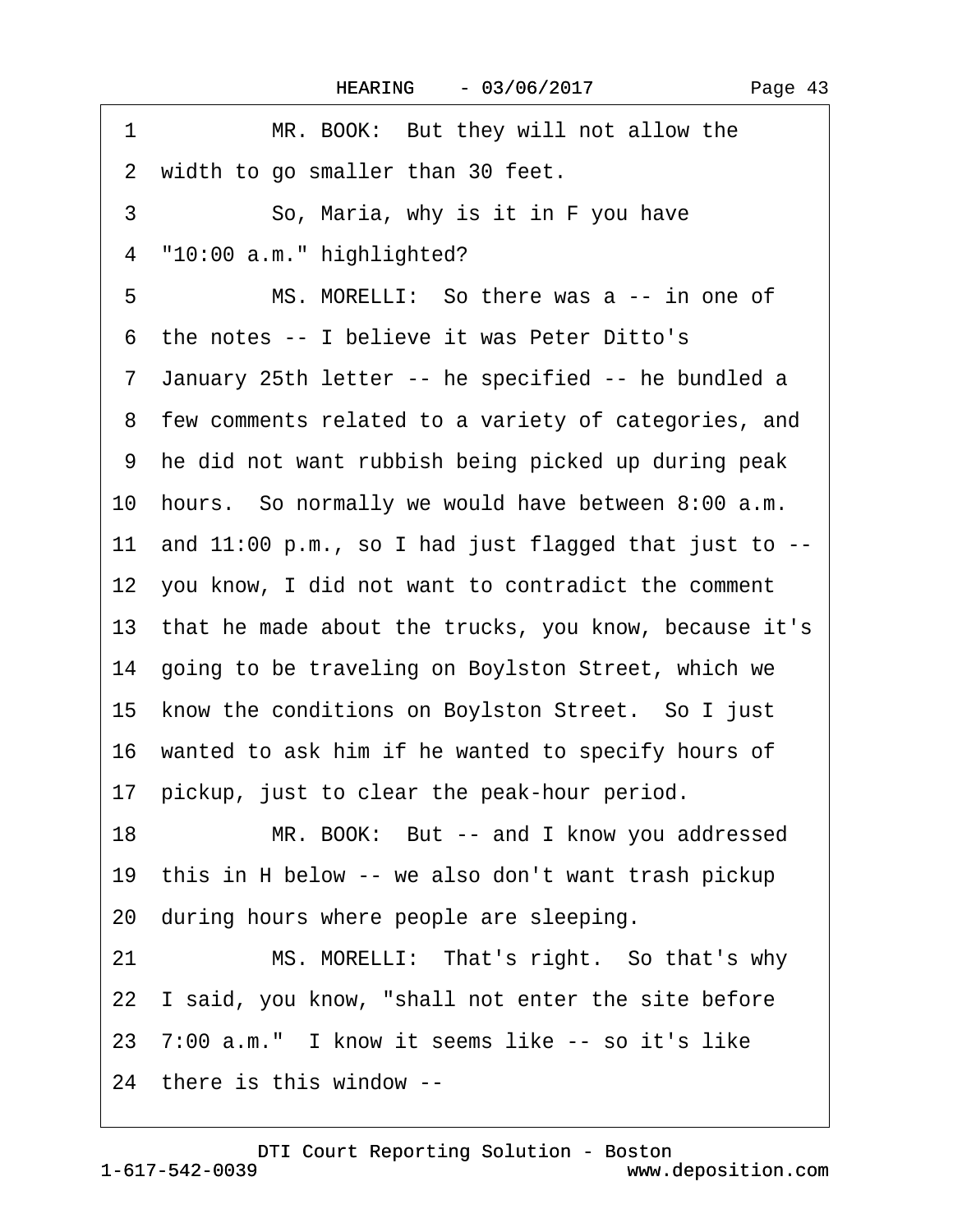<span id="page-43-0"></span>1 MR. BOOK: Yeah. 7:00 a.m. or after. I'm 2 wondering -- really, where I'm heading with this is 3 do we want to say that trash pickup is going to be 4 between the hours of 7:00 and 10:00 a.m.? There's a 5 three-hour window on any given day that that's when ·6· trash can be picked up. 7 MS. MORELLI: So the peak hour could be

·8· like 7:00 to 9:00, so that's why I want to discuss it 9 with Peter: Do you really mean that we don't want 10 any pickup between 7:00 and 9:00? That is really 11 restrictive. But I better want to understand what he 12 meant by -- that there shouldn't be trash pickup

13 during peak hours, if he wants to qualify that.

14 So I realize we have to clean this up a 15 little bit, and we can do it a little more elegantly 16 than the way I've done it here, so -- just once I get 17 a little more clarification.

18 MR. BOOK: Okay.

19 MS. SCHNEIDER: I think 15(J) has a couple 20· extra words.

21 MS. MORELLI: Yes, they do. I'll just

22 clean that up.

23 MS. SCHNEIDER: And I think 15(K), we

24 talked about taking out an extra...

1-617-542-0039 [DTI Court Reporting Solution - Boston](http://www.deposition.com) www.deposition.com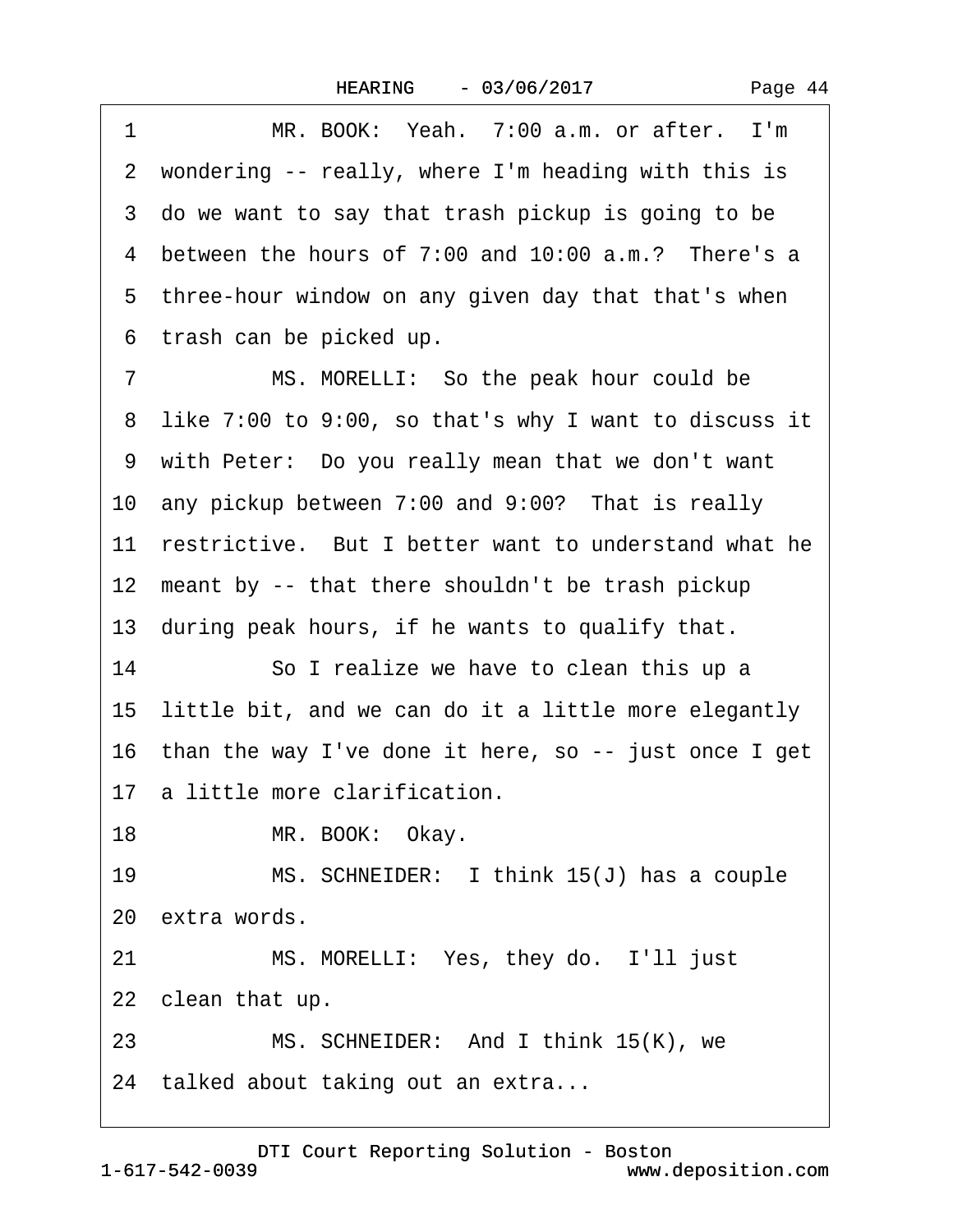<span id="page-44-0"></span>

| MS. MORELLI: Uh-huh.<br>1                             |
|-------------------------------------------------------|
| MR. ZUROFF: Somewhere in this language<br>2           |
| 3 is -- at what point does the applicant submit final |
| 4 plans which are then approved by the building       |
| 5 department and then certification that the actual   |
| 6 building is complying with those final plans? Maybe |
| 7 it's in there, but --                               |
| MS. SCHNEIDER: Is it 20?<br>8                         |
| MS. MORELLI: So they have to submit<br>9              |
| 10 as-built plans. Is that what you're referring to?  |
| 11<br>MR. ZUROFF: Building permit plans.              |
| 12<br>MS. MORELLI: So before you get a building       |
| 13 permit, you have to submit final plans. And then   |
| 14 after it's constructed, as-built plans.            |
| 15<br>MR. ZUROFF: Okay. So it's in there?             |
| MS. MORELLI: Yes.<br>16                               |
| MR. ZUROFF: I just didn't follow the<br>17            |
| 18 process. Okay.                                     |
| MS. SCHNEIDER: But 20 is C of O. Mark's<br>19         |
| 20 question, I think, was this building permit.       |
| MR. ZUROFF: The process, not just the --<br>21        |
| 22 but if it's covered in here, it's fine.            |
| MR. ENGLER: Can I ask a question on 21? I<br>23       |
| 24 want to know if that's the same thing you apply to |
|                                                       |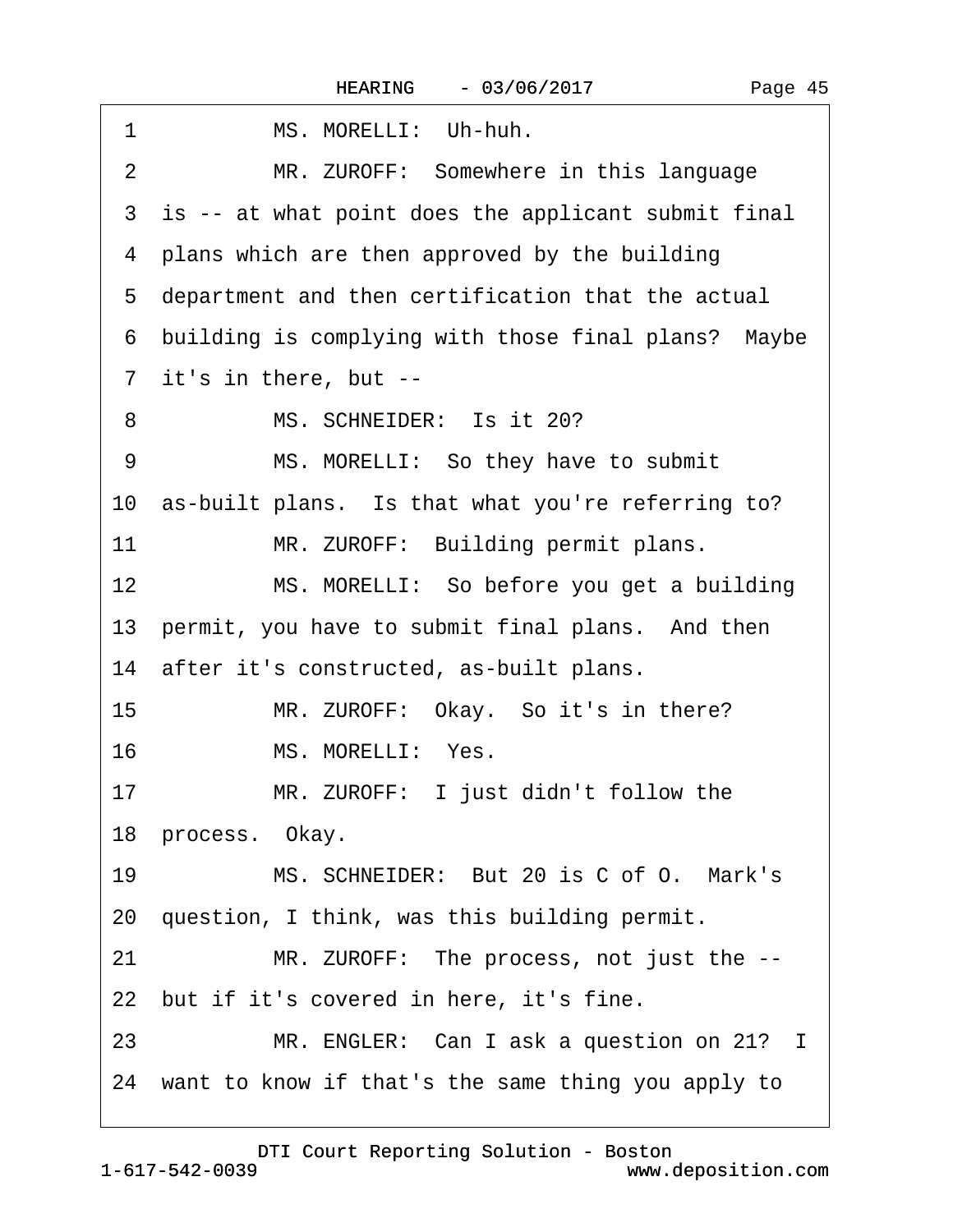|  | Page 46 |
|--|---------|
|--|---------|

<span id="page-45-0"></span>

|    | 1 non-40B developments. I've never seen where you        |
|----|----------------------------------------------------------|
|    | 2 regulate a temporary sign's size, etc. Is that a       |
|    | 3 standard Brookline --                                  |
| 4  | MS. MORELLI: Yeah. We have it in a bylaw.                |
| 5  | MR. ENGLER: Okay.                                        |
| 6  | MS. KHAN: In 19, is this also about just                 |
|    | 7 construction management? For instance, you know, if    |
|    | 8 it's dry, the soil disturbed can be blowing into the   |
|    | 9 wind. That happened with another construction          |
|    | 10 project in the neighborhood. That was really          |
|    | 11 horrible. They didn't wet down the site.              |
| 12 | MS. MORELLI: So, Ms. Khan, this is about                 |
|    | 13 erosion and -- it's about erosion control. There's    |
|    | 14 another condition that deals --                       |
| 15 | MS. KHAN: Oh, I see, the demolition                      |
|    | 16 permit.                                               |
|    | MS. MORELLI: There's actually -- there's a<br>17         |
|    | 18 preconstruction survey, but there's another condition |
|    | 19 that deals with the construction management plan.     |
| 20 | MS. SCHNEIDER: And 28, I'm guessing, is                  |
| 21 | being changed from 25 to 50?                             |
| 22 | MS. MORELLI: Yes.                                        |
| 23 | MS. SCHNEIDER: And I think somewhere in                  |
|    | 24 this Housing section is where we would want to put    |
|    |                                                          |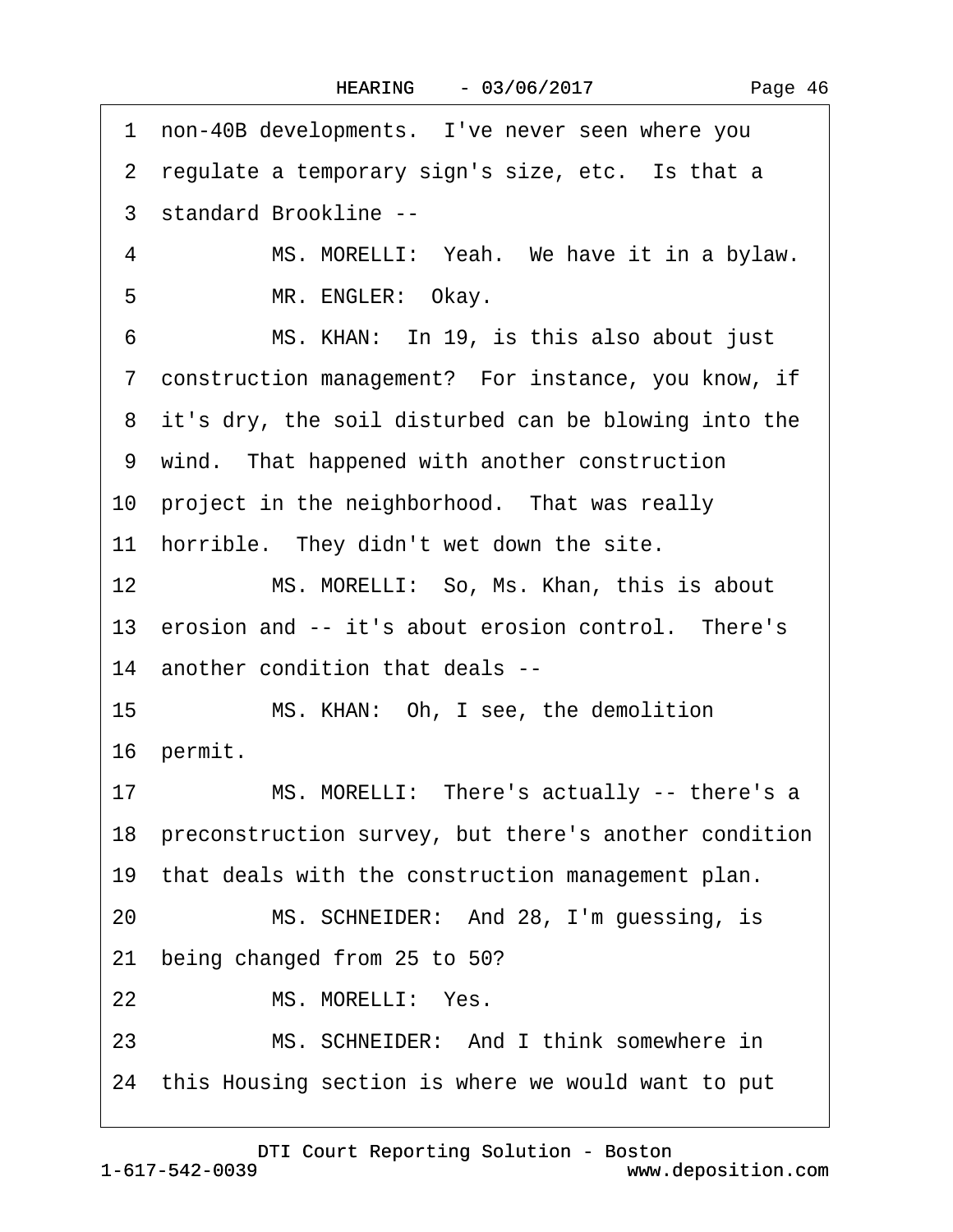|  | Page 47 |  |
|--|---------|--|
|--|---------|--|

<span id="page-46-0"></span>

|                | 1 a -- whatever the appropriate condition is about       |
|----------------|----------------------------------------------------------|
| $\overline{2}$ | monitoring compliance with the age restriction.          |
| 3              | MR. ENGLER: Can I raise an issue on 30?                  |
| 4              | MS. SCHNEIDER: We're not there yet.                      |
| 5              | MR. ENGLER: You're not there yet.                        |
| 6              | MS. SCHNEIDER: Mr. Engler, what's your                   |
| 7              | comment on 30?                                           |
| 8              | MR. ENGLER: 30(C) -- which is really an                  |
|                | 9 issue between the applicant and the subsidizing        |
|                | 10 agency and not the purview of the zoning board, which |
|                | 11 we just raise as an introductory comment -- we don't  |
|                | 12 mind saying "comparable interior finishes," but       |
|                | 13 clearly under 40B the affordable units do not have to |
|                | 14 have the same interior finishes as the market-rate    |
|                | 15 units. They have to be indistinguishable from the     |
|                | 16 outside, but inside, as long as the spec is good, you |
|                | 17 don't have to give people the same kind of ceramic,   |
|                | 18 tiles, or hardwood floors, or whatever. And that's    |
|                | 19 between us and MassHousing, not -- that's the         |
|                | 20 Amesbury case. It clearly took that away from the     |
|                | 21 zoning board. We're happy if you change it to         |
|                | 22 "comparable interior finishes" as opposed to "the     |
|                | 23 same."                                                |
| 24             | MS. SCHNEIDER: That's fine.                              |

1-617-542-0039 [DTI Court Reporting Solution - Boston](http://www.deposition.com) www.deposition.com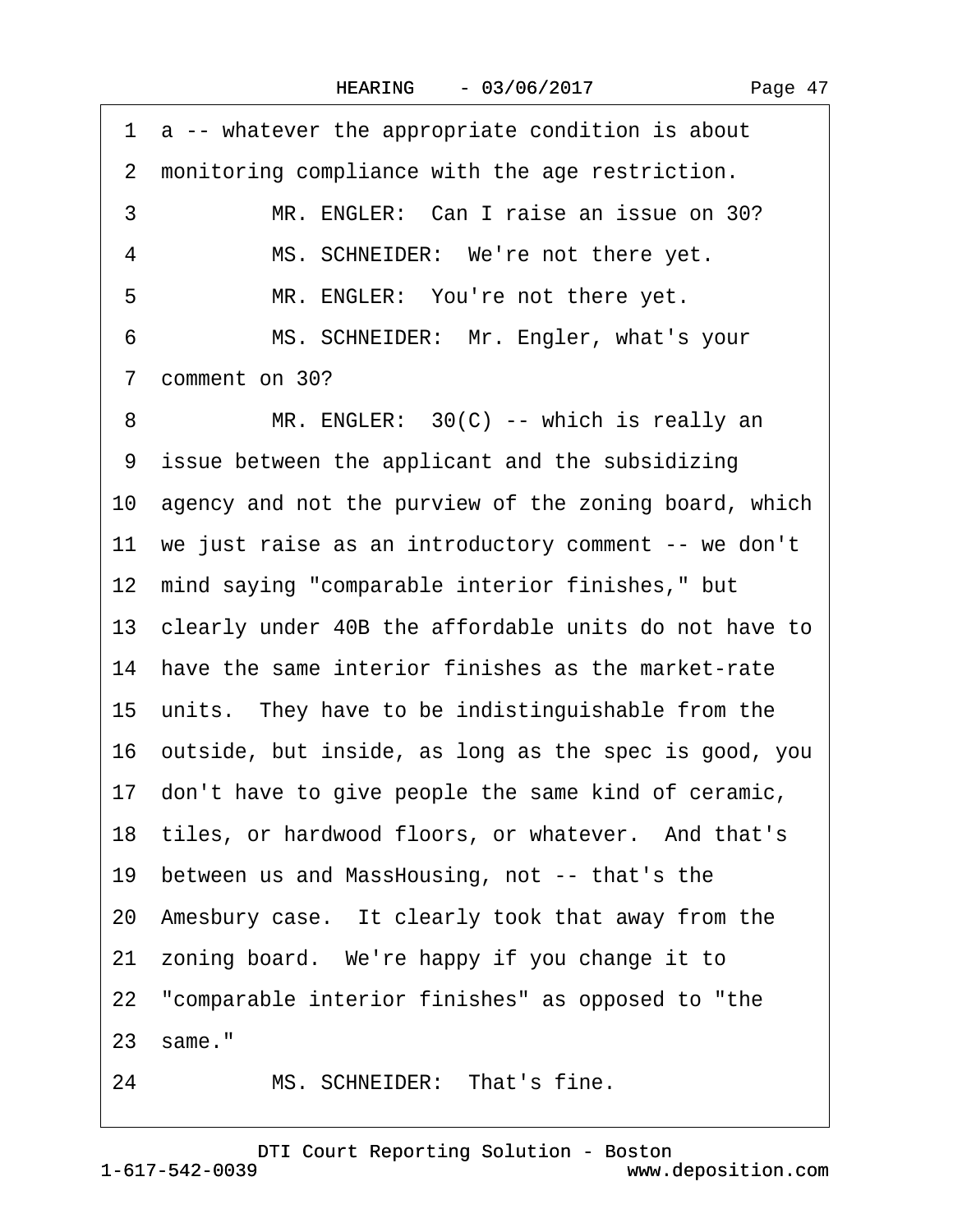<span id="page-47-0"></span>

| 1                | MS. STEINFELD: We have to run the first                 |
|------------------|---------------------------------------------------------|
|                  | 2 sentence of 31 by town counsel.                       |
| 3                | MS. SCHNEIDER: I think our question,                    |
|                  | 4 though, is whether or not the second sentence and the |
|                  | 5 third sentence are sufficient to curtail any use by   |
|                  | 6 an Airbnb-type thing.                                 |
| 7                | MR. ENGLER: It doesn't cover Airbnb. That               |
|                  | 8 should be a separate sentence, if I understand --     |
| 9                | MS. SCHNEIDER: Well, I think that's where               |
|                  | 10 we're going with this. Is the applicant willing to   |
|                  | 11 include in here a no Airbnb use?                     |
| 12 <sup>12</sup> | MS. BALAKRISHNA: Yes.                                   |
| 13               | MR. ZUROFF: There probably is some really               |
|                  | 14 good language for preventing that.                   |
| 15               | MS. SCHNEIDER: There probably is                        |
|                  | 16 somewhere.                                           |
| 17               | MR. ZUROFF: Which I would like to find.                 |
| 18               | MR. BOOK: So you don't think that Airbnb                |
|                  | 19 is picked up in the prohibition against nightly      |
|                  | 20 rentals?                                             |
| 21               | MS. SCHNEIDER: Well, they can rent it for               |
|                  | 22 two weeks. But I think, perhaps, between the lease   |
|                  | 23 and occupancy agreements for a term of at least six  |
|                  | 24 months and the nighty rentals, it may fall within    |
|                  |                                                         |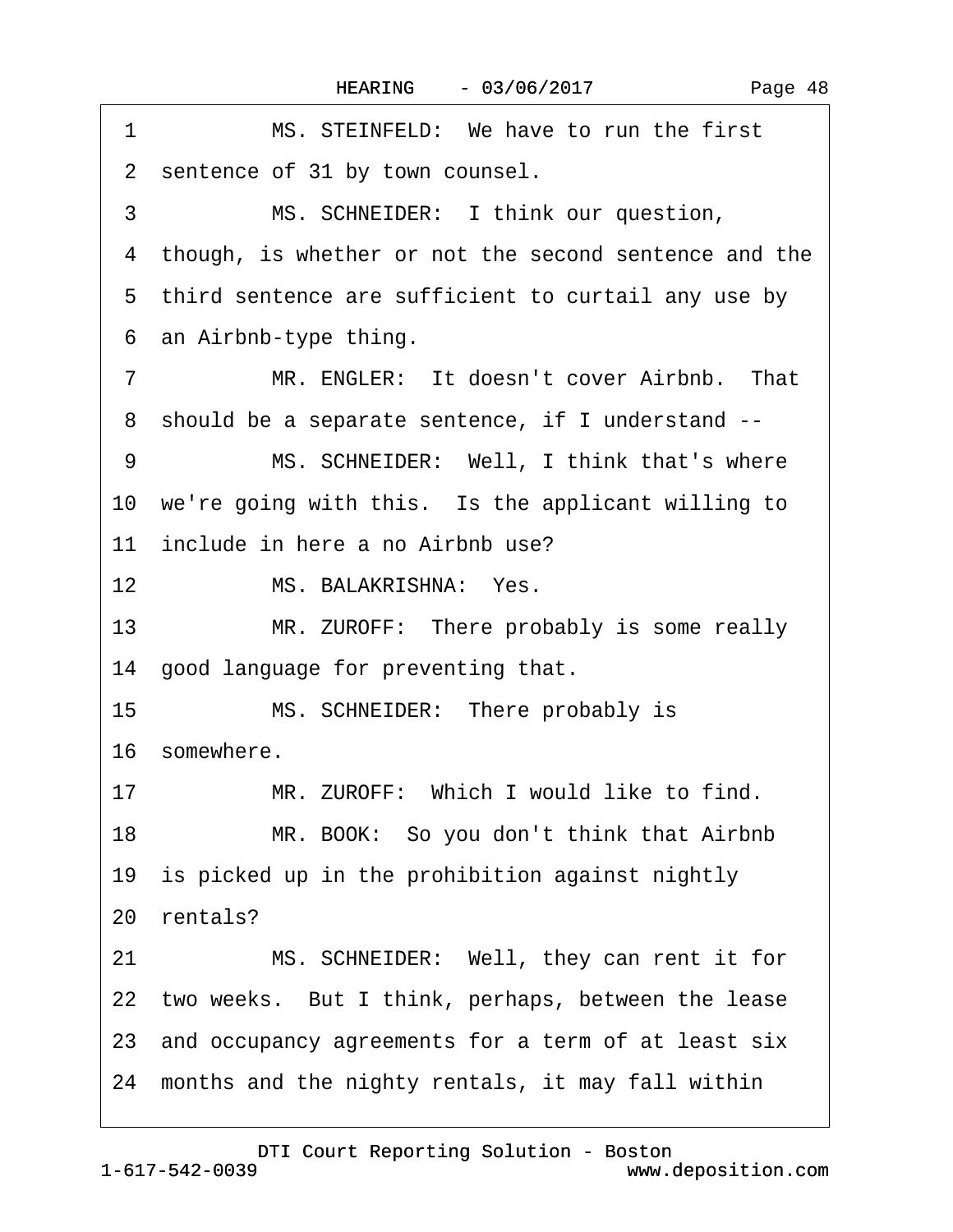<span id="page-48-0"></span>

| 1 that. I don't know whether or not Airbnb is an              |
|---------------------------------------------------------------|
| 2 occupancy agreement, and I would need to have               |
| 3 somebody review --                                          |
| MR. ZUROFF: They look at it as a license,<br>4                |
| 5 which is how they get around --                             |
| MS. SCHNEIDER: But is an occupancy<br>6                       |
| 7 agreement the same thing as a license? Perhaps.             |
| MR. ZUROFF: That's why I'm saying there's<br>8                |
| 9 language that I would like to see --                        |
| MS. SCHNEIDER: I mean, I'm happy with, "no<br>10              |
| 11 Airbnb or similar occupancy."                              |
| 12 <sup>1</sup><br>MR. BOOK: Forty years from now, someone's  |
| 13 going to be looking at this decision and they'll           |
| 14 think, what's an Airbnb?                                   |
| MS. SCHNEIDER: Hopefully Google will still<br>15 <sup>1</sup> |
| 16 be around.                                                 |
| MR. ZUROFF: In 36, it says "Nine units in<br>17               |
| 18 the project shall be, in perpetuity, affordable            |
| 19 units."                                                    |
| 20<br>MR. ENGLER: That's the 20 percent.                      |
| MR. ZUROFF: No. I understand that. But<br>21                  |
| 22 down the road, maybe somebody combines two units or        |
| 23 they break units into smaller subdivisions.                |
| 24<br>MR. BOOK: I don't think they're allowed                 |
|                                                               |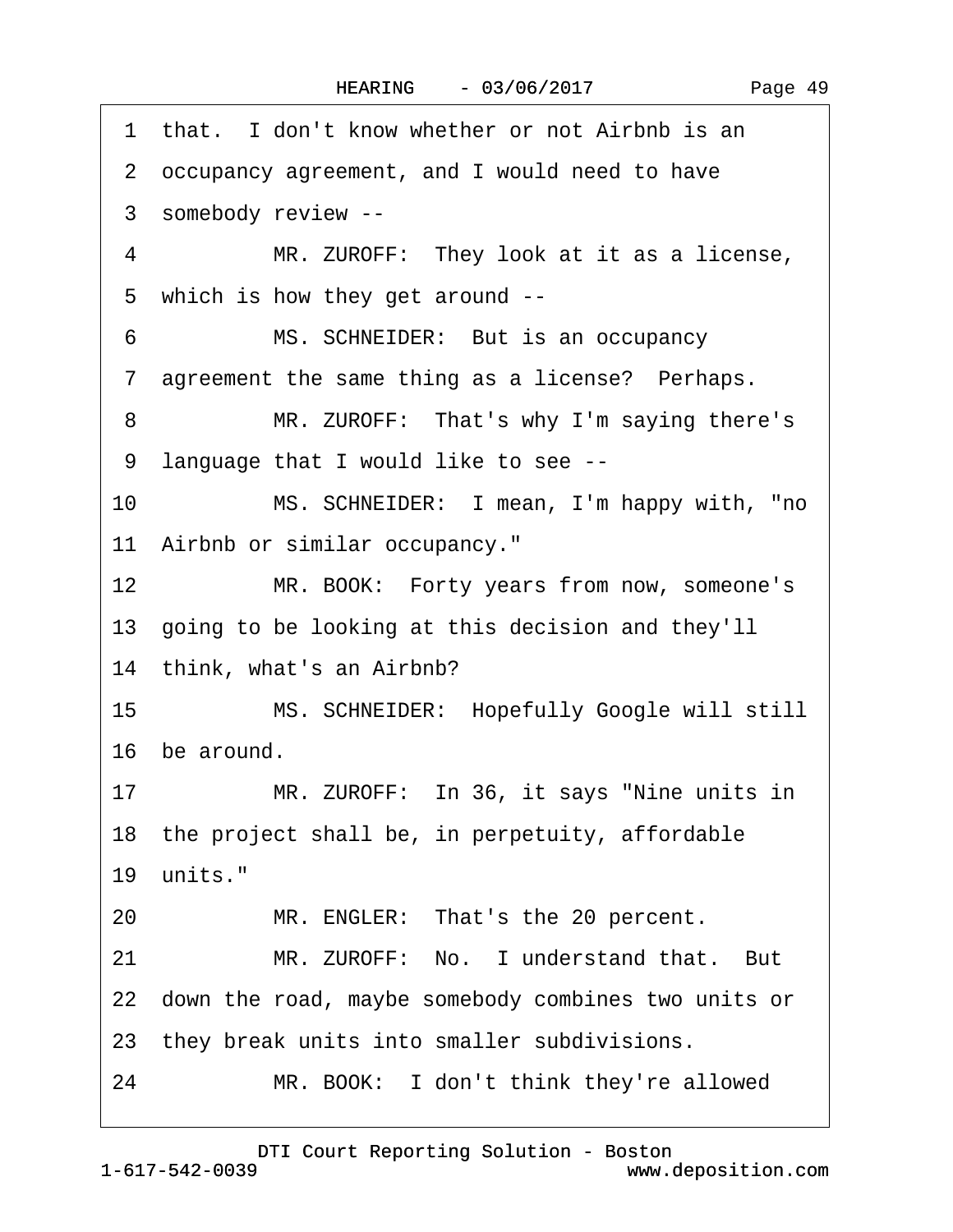<span id="page-49-0"></span>1 to. 2 MR. ZUROFF: Well, that's my question: Is 3 it allowed and what happens --4 MS. SCHNEIDER: Well, the project is 5 approved at however many units; right? But to the ·6· extent that a future owner were to subdivide those 7 units, it would be a violation of the permit. 8 MR. BOOK: So it's a 45-unit project, not 9 45 broken --10 MR. ZUROFF: 20 years from now they come 11 and say, you know, we have no market for two-bedroom 12 units. 13 MR. BOOK: So they would have to come to 14 the zoning board and ask for a modification. 15 MR. ZUROFF: Okay. If you're comfortable, 16 I'll let it go. 17 MS. SCHNEIDER: Yeah. I'm not too worried 18 about that. 19 MR. ZUROFF: What does 37 mean? 20· · · · · ·MS. MORELLI:· Does that -- 37 have to do 21 with the end of the 30-year --22 MS. STEINFELD: When the subsidizing agency 23 is out of the picture and our condition is requiring 24· that the units remain in perpetuity, then the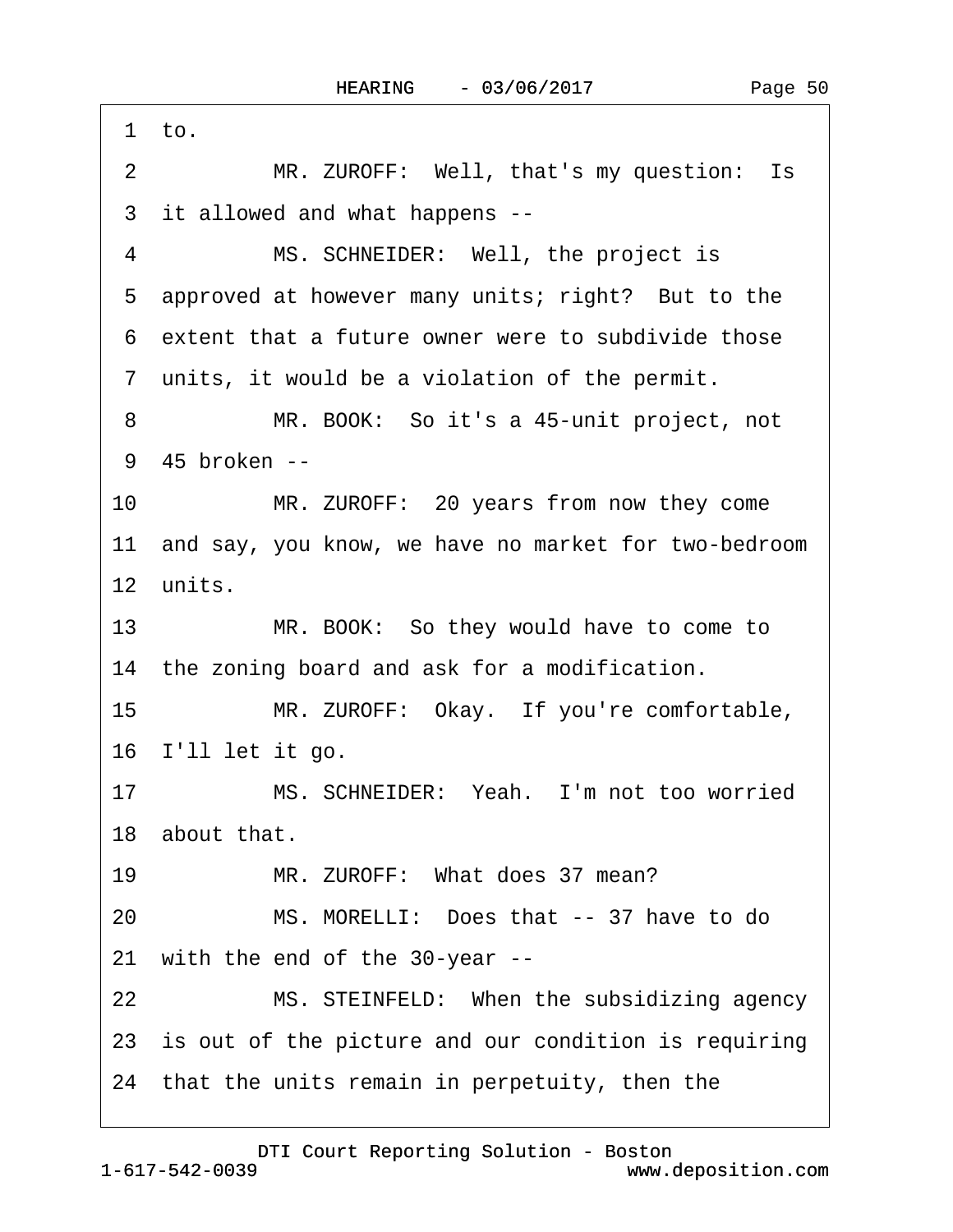|  | Page 51 |  |
|--|---------|--|
|  |         |  |

<span id="page-50-0"></span>·1· planning department or the town is responsible for 2 monitoring it. The state no longer is --3 MR. ZUROFF: But the applicant probably 4 won't be here. 5 MS. STEINFELD: Someone's going to own it. ·6· · · · · ·MR. ENGLER:· The owner has to maintain -- 7 MS. MORELLI: Do you want to say "owner" ·8· instead of "applicant"? 9 MR. ZUROFF: Yeah. 10 MR. ENGLER: Yeah, the owner. 11 MR. ZUROFF: I didn't mean anything in 12 terms of mortality, just --13 MR. ENGLER: Well, the development 14 consultant, you never know. We don't die. We just 15 fade away. 16 MR. BOOK: So the then owner of the 17 project. 18 MR. ZUROFF: The then owner, yes. 19 MS. SCHNEIDER: On page 15, I think we need 20· to make some changes to No. 43 to reflect the updated 21 information about the size of the water tank. 22 MS. MORELLI: Oh, yes, exactly. 23 MR. ZUROFF: 6,300 square feet is like an 24· Olympic-sized swimming pool.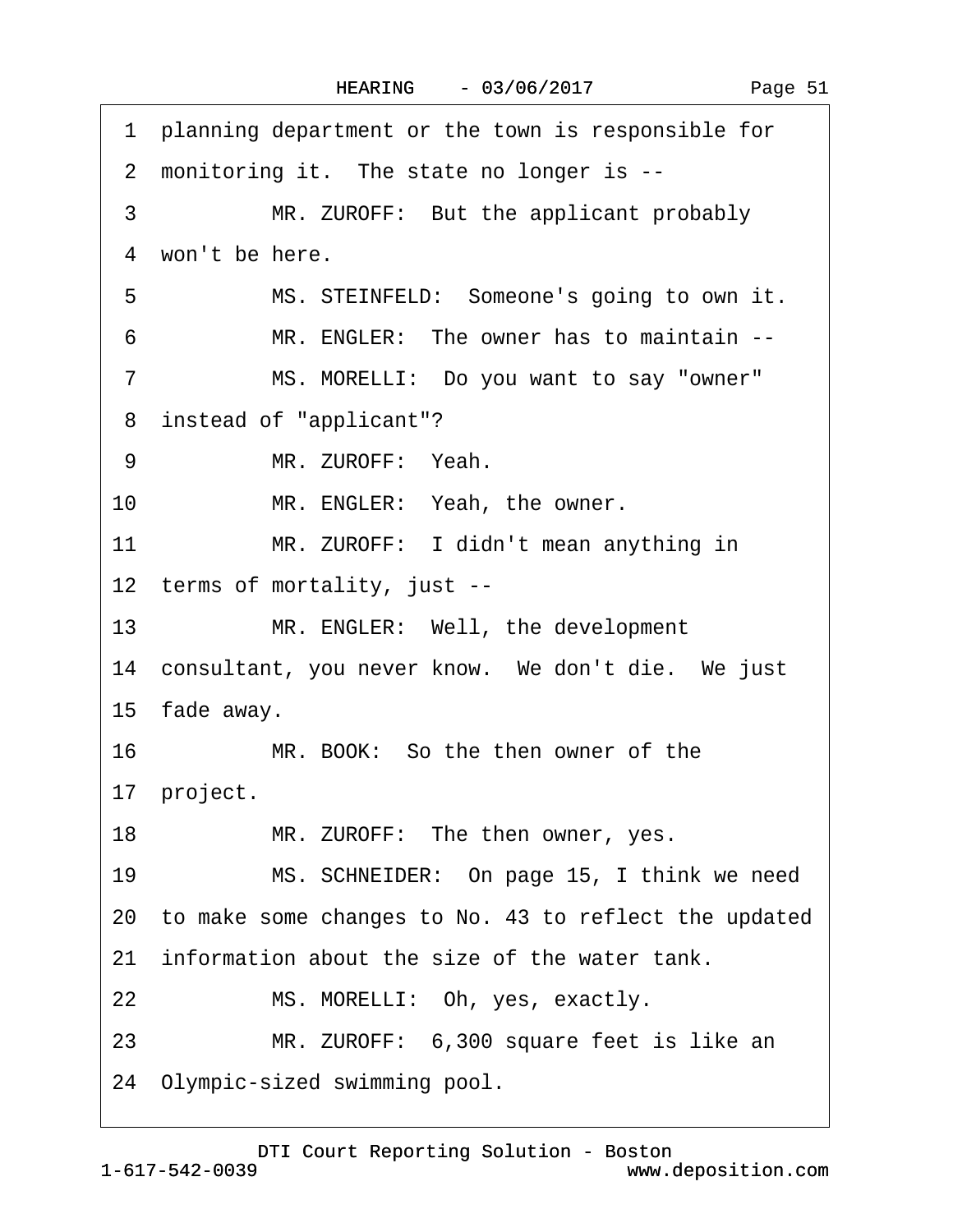| 1<br>MS. SCHNEIDER: It's enormous.                         |
|------------------------------------------------------------|
| 2<br>So, Maria, as we get into the environmental           |
| 3 and the geotechnical conditions -- I did not have        |
| 4 time to go back and check this, but I know that there    |
| 5 were some very detailed recommendations for              |
| 6 conditions that our peer review -- our LSP peer          |
| 7 reviewer made. I just want to make sure that all of      |
| 8 those have found their way into this decision.           |
| MS. MORELLI: I've put them all in. I'm<br>9                |
| 10 actually having Peter Ditto review all of those         |
| 11 reports against these conditions.                       |
| 12<br>MS. SCHNEIDER: Great. Thank you.                     |
| 13<br>MR. BOOK: Have we talked about 55? I                 |
| 14 remember there was a discussion. I don't remember       |
| 15 what the resolution is. There will be a --              |
| 16<br>MS. MORELLI: Well, there was in -- in the            |
| 17 last report from Fuss & O'Neill, they had recommended   |
| 18 that there be a backup generator. There wasn't a        |
| 19 commitment expressed on the applicant's part.           |
| 20 Because it is a recommendation from the independent     |
| peer reviewer, I have reported that here, and that's<br>21 |
| 22 open for discussion. If the applicant objects to it,    |
| 23 they can discuss it with you.                           |
| MR. ZUROFF: Don't all garages have to have<br>24           |

<span id="page-51-0"></span> $\Gamma$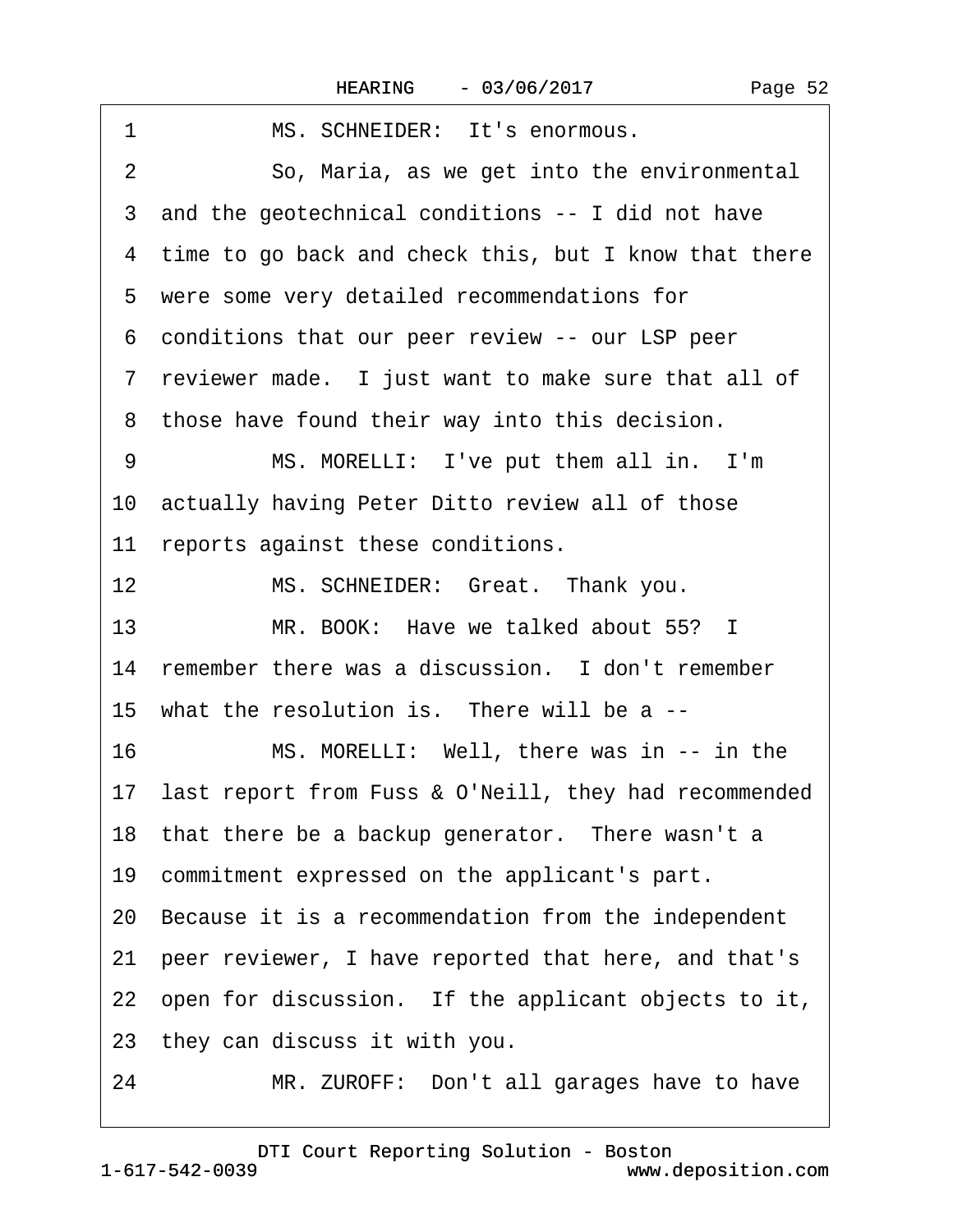<span id="page-52-0"></span>

| 1 backup systems?                                        |
|----------------------------------------------------------|
| MS. MORELLI: For the ventilation --<br>$\overline{2}$    |
| 3 remember, this is really because of the vapor          |
| 4 intrusion. That's a special case. That's a health      |
| 5 hazard. I'm not aware of what the requirement is       |
| 6 regarding backup generators.                           |
| MS. SCHNEIDER: Well, it seems to make<br>7               |
| 8 sense. But I think -- on top of that, I think the      |
| 9 environmental was -- I think he was pretty clear that  |
| 10 that was a strong recommendation.                     |
| 11<br>Do we have any concerns from the applicant         |
| 12 about going forward with that recommendation from the |
| 13 town's peer review LSP?                               |
| 14<br>MS. BALAKRISHNA: We're talking about 55?           |
| MS. SCHNEIDER: Yes.<br>15                                |
| MS. BALAKRISHNA: I think that's -- that's<br>16          |
| 17 fine.                                                 |
| 18<br>MR. BOOK: I mean, the interesting thing is         |
| 19 when the power's out, the garage isn't operating.     |
| 20 The lifts aren't working, the double-decker --        |
| MR. ZUROFF: That's true.<br>21                           |
| 22<br>MR. BOOK: Nothing's working down there. I          |
| 23 mean, I suppose it's still possible for someone to go |
| 24 down and idle their car down there, but that would    |
|                                                          |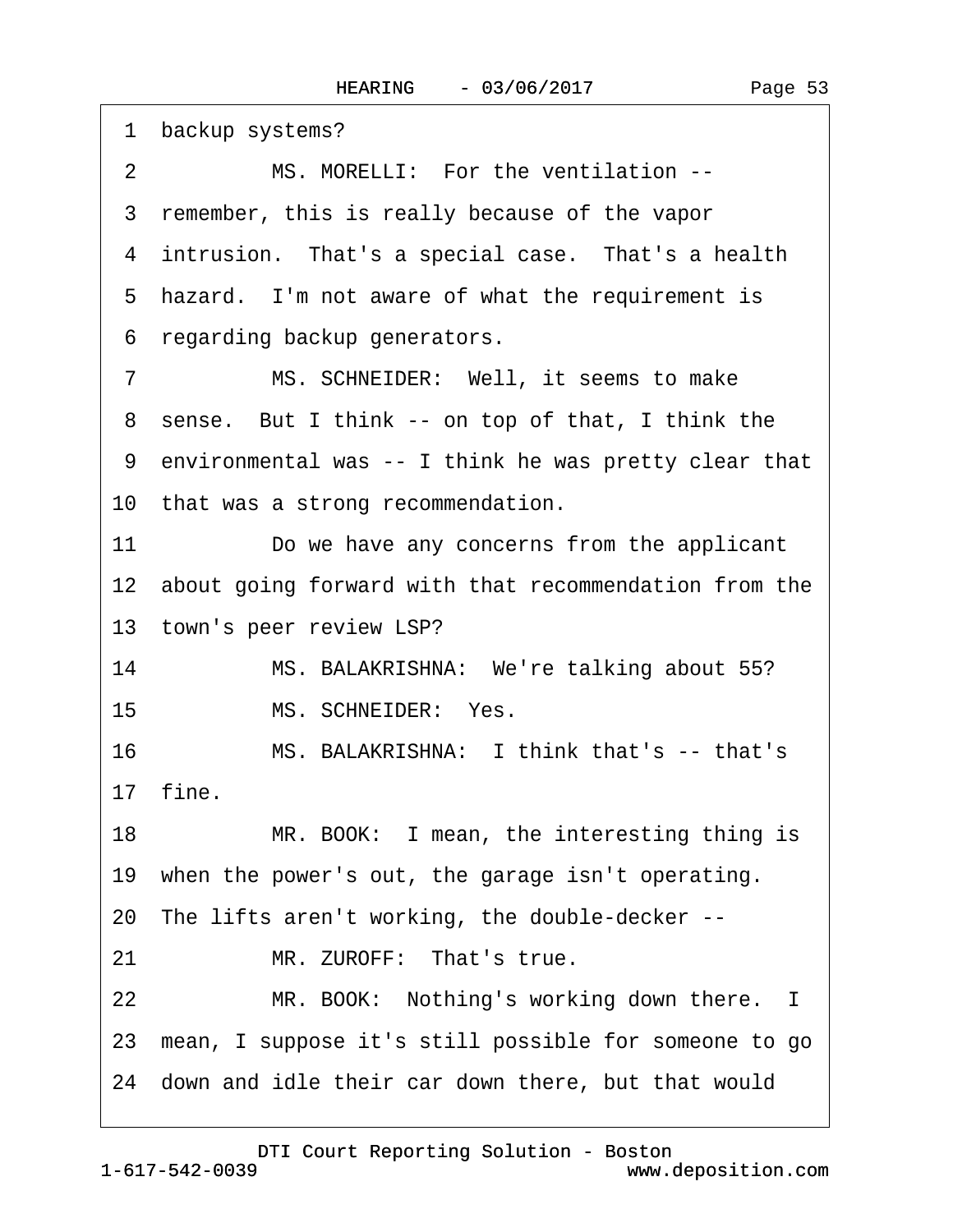<span id="page-53-0"></span>

|    | 1 seem ill-advised.                                     |
|----|---------------------------------------------------------|
| 2  | MR. ZUROFF: When the apocalypse comes, you              |
| 3  | know, we don't know what people would be doing.         |
| 4  | MR. BOOK: Will there be zombies?                        |
| 5  | MR. ZUROFF: We won't be here.                           |
| 6  | So 58, I addressed that before.                         |
| 7  | MS. MORELLI: Yes. I'm still awaiting                    |
|    | 8 a response from Peter Ditto.                          |
| 9  | MR. ZUROFF: Okay.                                       |
| 10 | MR. BOOK: I mean, there's going to be a                 |
|    | 11 soil remediation plan. And, I mean, maybe -- I don't |
|    | 12 know. What does that mean, not to stockpile it? I    |
|    | 13 mean, it might be piled up until they throw it into  |
|    | 14 the truck and take it away.                          |
| 15 | MR. ZUROFF: The EPA must regulate --                    |
| 16 | MR. BOOK: No. Exactly. I mean --                        |
| 17 | MR. ZUROFF: But it's a very dense,                      |
|    | 18 residential area with an open -- basically an open   |
|    | 19 lot, so --                                           |
| 20 | MS. SCHNEIDER: And I will say these                     |
|    | 21 provisions, the no stockpiling, are very common. I   |
|    | 22 was working on an agreement today where we included  |
|    | 23 that. The developer agreed to do that. So it's -- I  |
|    | 24 think it's the norm.                                 |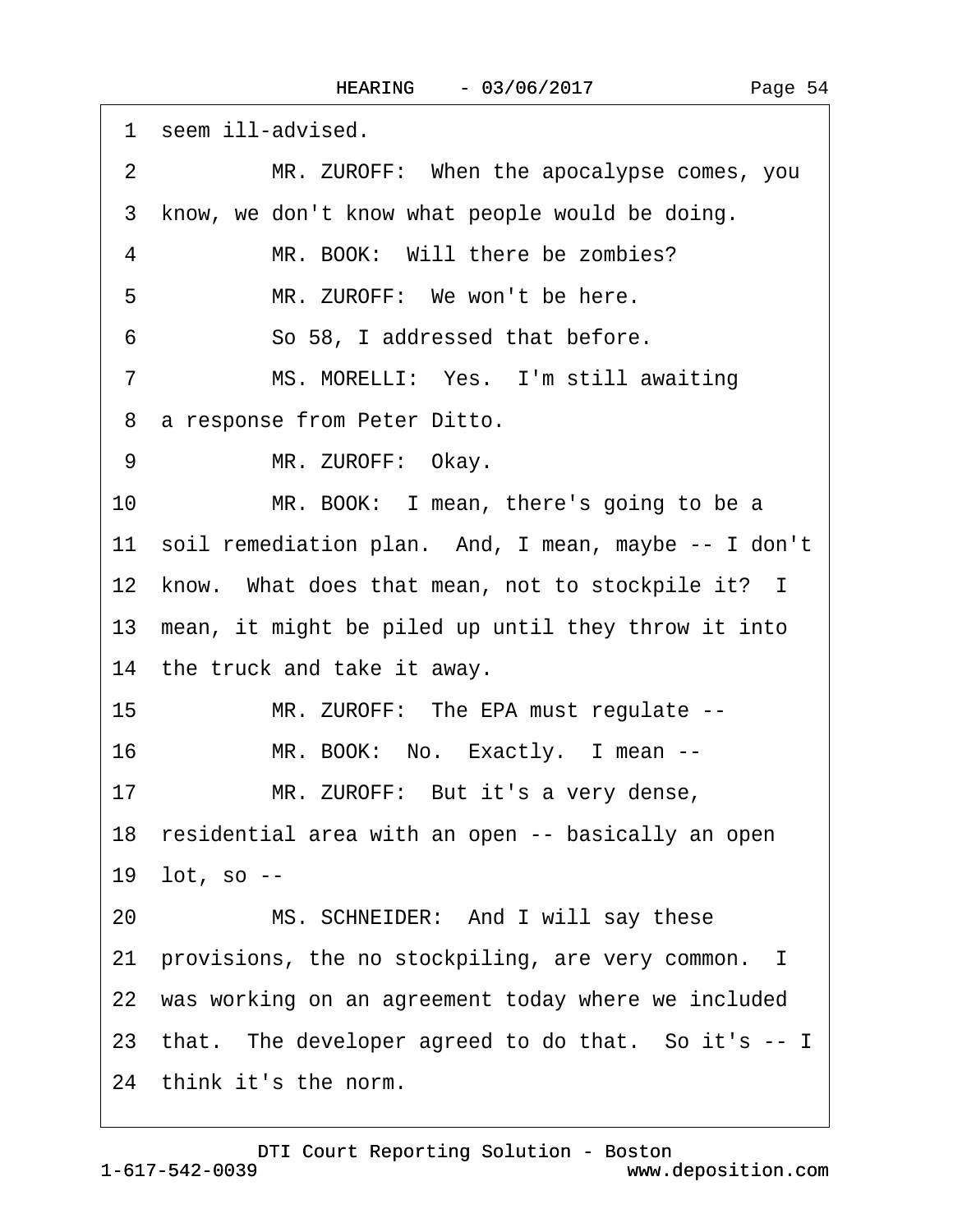<span id="page-54-0"></span>

| 1<br>MR. BOOK: Okay.                                    |
|---------------------------------------------------------|
| MS. SCHNEIDER: Maria, I just have a<br>$\overline{2}$   |
| 3 question. 59(Q), there's an EPA question mark flag.   |
| MS. MORELLI: So that's because there's<br>4             |
| 5 remediation going on right now, and I just wanted to  |
| 6 verify with DPW if there's anything about that        |
| 7 stage -- if there's a milestone that needs to be met  |
| 8 or something that needs to be provided to the town    |
| 9 before they issue a building permit.                  |
| 10<br>MS. SCHNEIDER: But is it DEP or EPA?              |
| 11<br>MS. BALAKRISHNA: It's DEP that's been             |
| 12 monitoring.                                          |
| MS. SCHNEIDER: And this hasn't been<br>13               |
| 14 classified as toxic waste, like, under --            |
| 15<br>MS. BALAKRISHNA: No.                              |
| 16<br>MS. SCHNEIDER: So it probably is DEP.             |
| MS. STEINFELD: On 59(L), do you want to<br>17           |
| 18 say, "easement agreement or license agreement"?      |
| MS. MORELLI: Yes.<br>19                                 |
| MR. BOOK: I'm asking a question -- it just<br>20        |
| 21 occurred to me, going back -- anywhere in here do we |
| 22 require the applicant to be responsible for snow     |
| 23 removal on the public sidewalk around their -- is    |
| 24 that already -- we've covered that?                  |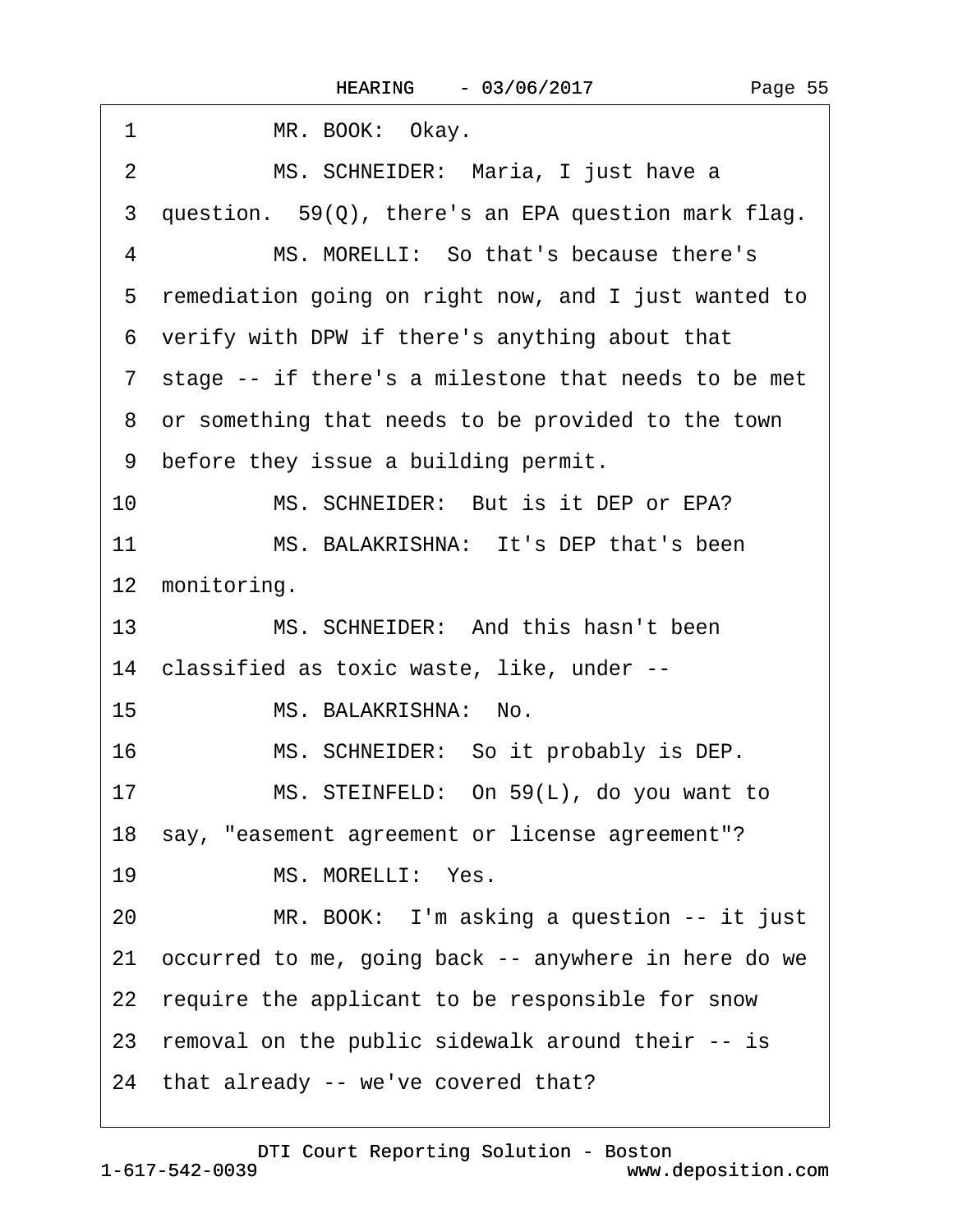<span id="page-55-0"></span>

| 1               | MS. MORELLI: We have covered it. It                     |
|-----------------|---------------------------------------------------------|
|                 | 2 should be, I think, around traffic --                 |
| 3               | MS. STEINFELD: It's also a town bylaw.                  |
| 4               | MR. BOOK: Okay. All right. It just came                 |
|                 | 5 to mind.                                              |
| 6               | MS. KHAN: I have a question. It says                    |
|                 | 7 there's no blasting involved in this project at all?  |
| 8               | MS. MORELLI: Correct.                                   |
| 9               | MS. KHAN: So there's no need to -- I see                |
|                 | 10 that you're asking for photographs of the landscape, |
|                 | 11 but not of the neighbors' homes in case there's any  |
|                 | 12 damage.                                              |
| 13 <sup>°</sup> | MS. SCHNEIDER: There is a condition about               |
|                 | 14 a preconstruction survey of the adjacent properties. |
| 15              | MS. KHAN: Yeah, there is in there.                      |
| 16              | MS. MORELLI: Yes.                                       |
| 17              | MS. KHAN: I missed it.                                  |
|                 | MR. ZUROFF: Minor clarification: The<br>18              |
|                 | 19 board doesn't have a clerk.                          |
| 20              | MS. MORELLI: Number 69, okay.                           |
| 21              | MR. ZUROFF: That I know of. We don't have               |
|                 | 22 a clerk.                                             |
|                 | 23 MR. BOOK: No. I assumed that our clerk               |
|                 | 24 was the town clerk.                                  |

Page 56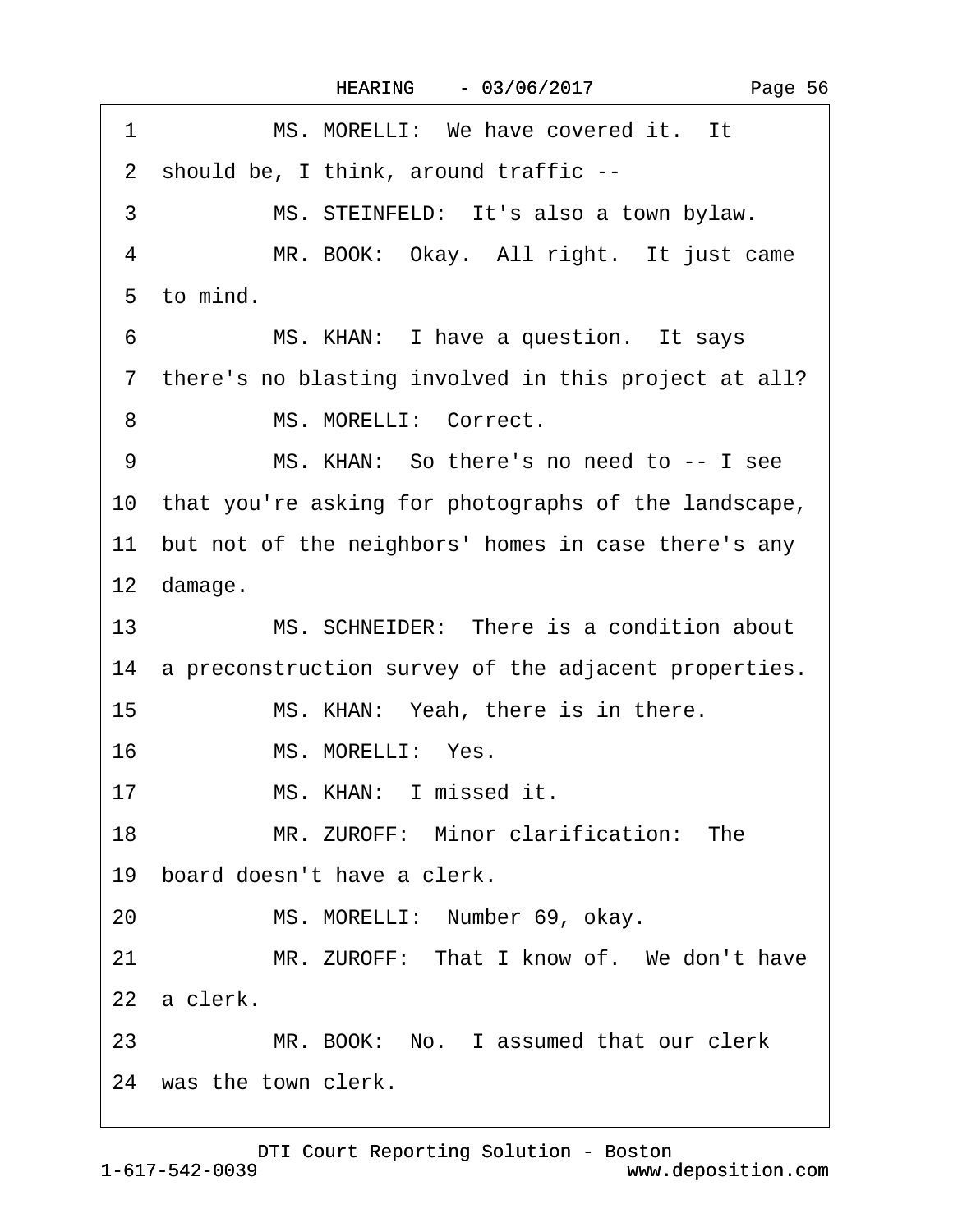<span id="page-56-0"></span>

| 1  | MR. ZUROFF: We should probably not say                 |
|----|--------------------------------------------------------|
|    | 2 "the clerk of the board."                            |
| 3  | MR. BOOK: So let's just say, "This                     |
|    | 4 decision shall be filed with the town clerk."        |
| 5  | MR. ZUROFF: The town clerk.                            |
| 6  | MR. BOOK: Should we say, "upon execution               |
|    | 7 of the board?" It's only the chairperson that signs. |
| 8  | MS. SCHNEIDER: Oh, yeah.                               |
| 9  | Okay. Shall we take up the exhibits, since             |
|    | 10 we're all here? Maybe we can go through that        |
|    | 11 quickly.                                            |
| 12 | Maria, these waivers are the same as what              |
|    | 13 we covered the last time?                           |
| 14 | MS. MORELLI: Exactly.                                  |
| 15 | MS. SCHNEIDER: Okay. So we don't need to               |
|    | 16 go through the waivers again.                       |
| 17 | MR. BOOK: This is the standard                         |
|    | 18 regulatory --                                       |
| 19 | MS. MORELLI: It is. The conditions, I                  |
|    | 20 just -- I didn't update them, because I didn't know |
|    | 21 if you were going to be really --                   |
| 22 | MS. SCHNEIDER: Okay.                                   |
| 23 | MR. ZUROFF: Do we actually have to read                |
|    | 24 this language carefully?                            |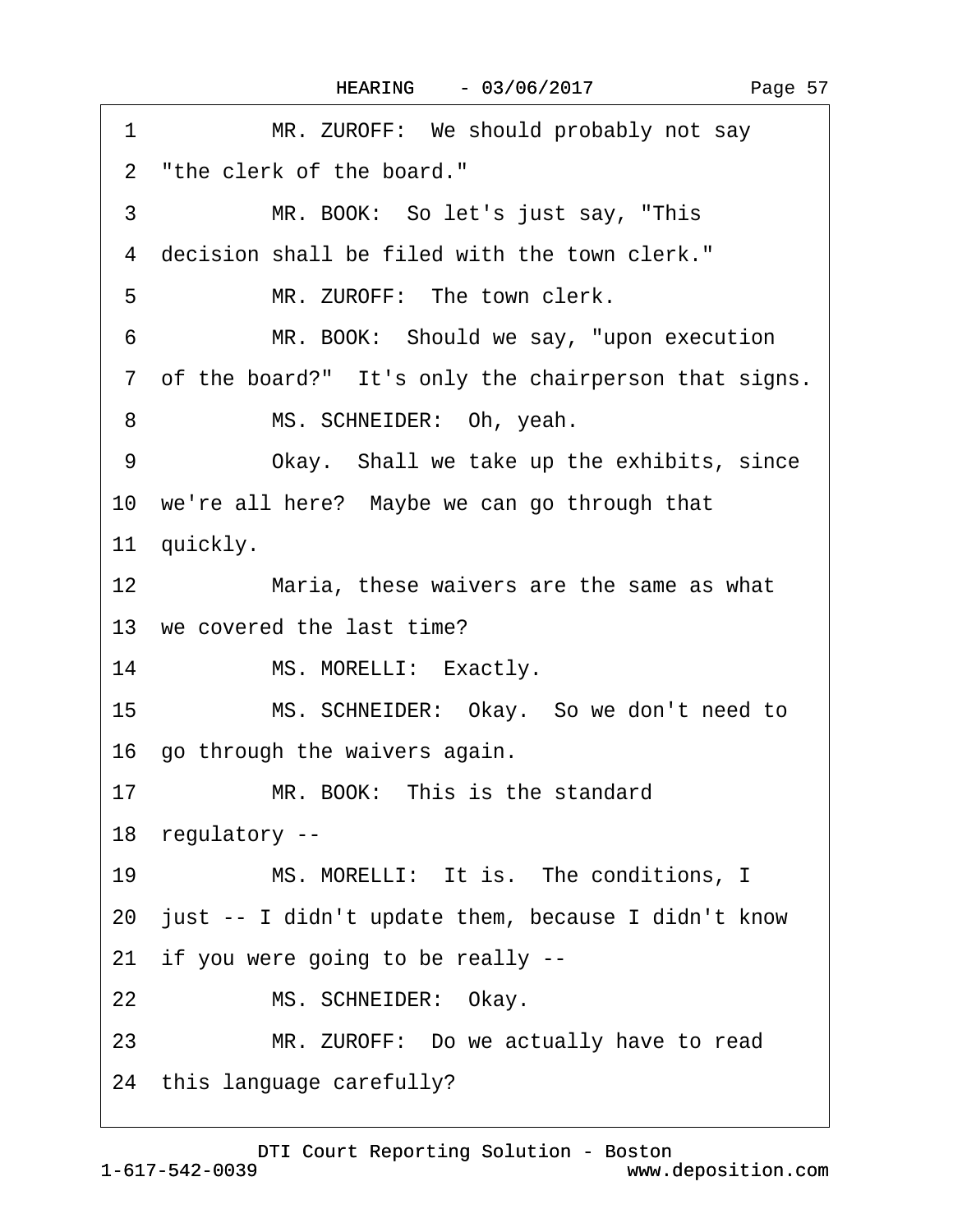|  | Page 58 |  |
|--|---------|--|
|--|---------|--|

<span id="page-57-0"></span>

| 1  | MR. BOOK: Well, we've read it before.                   |
|----|---------------------------------------------------------|
|    | 2 It's the same language.                               |
| 3  | MR. ZUROFF: So we really don't have to do               |
|    | 4 much.                                                 |
| 5  | MS. SCHNEIDER: No.                                      |
| 6  | MR. BOOK: So we'll close this hearing on                |
|    | 7 the 20th and then the decision -- we have to issue a  |
|    | 8 decision within 40 days?                              |
| 9  | MS. MORELLI: Right. You have 40 days to                 |
|    | 10 deliberate. At that point, once you close the        |
|    | 11 hearing, you couldn't take any public testimony      |
|    | 12 unless you just want to clarify any technical        |
|    | 13 matters.                                             |
| 14 | MR. BOOK: Okay. Great.                                  |
| 15 | MS. SCHNEIDER: So I think we've gotten to               |
|    | 16 the end of our review of the documents. So what do   |
|    | 17 we envision happening on the 20th now?               |
| 18 | MS. MORELLI: So the next step would be for              |
|    | 19 me to incorporate all of your edits and changes and  |
|    | 20 get back to you regarding those queries that I have  |
|    | 21 for staff members. And then I would give you, within |
|    | 22 a week, a clean copy, so you have at least a week to |
|    | 23 review this prior to the next hearing. At that       |
|    | 24 hearing, we would -- you know, you can review and    |
|    |                                                         |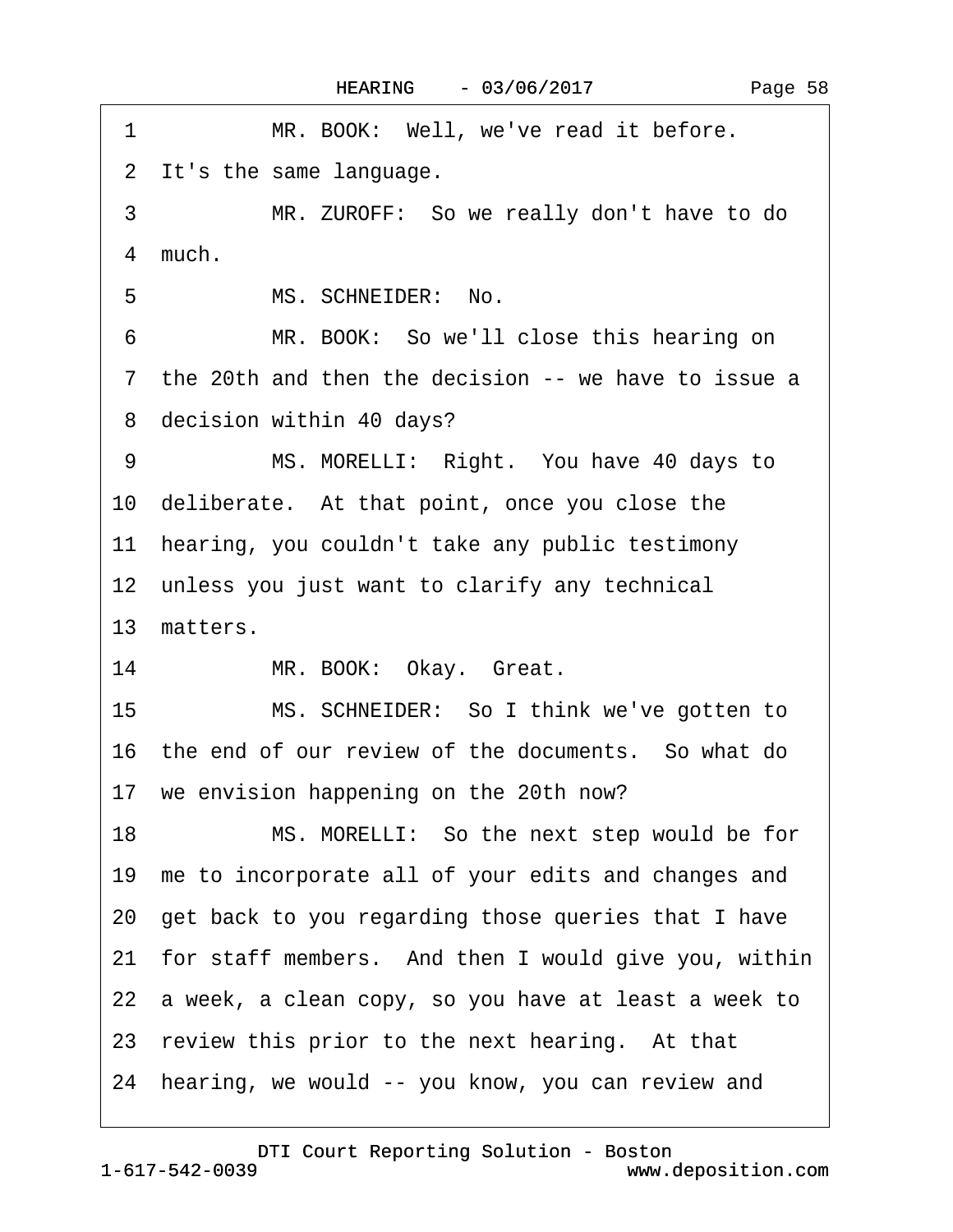<span id="page-58-0"></span>

|                | 1 accept all of those changes and decide if you need a |
|----------------|--------------------------------------------------------|
|                | 2 meeting to deliberate, or you can also -- you can    |
|                | 3 vote.                                                |
| 4              | MS. SCHNEIDER: Okay.                                   |
| 5              | MS. MORELLI: Did I miss anything, Alison?              |
| 6              | MS. STEINFELD: No.                                     |
| $\overline{7}$ | MS. SCHNEIDER: Okay. So with that, we are              |
|                | 8 done for tonight, and we will continue this hearing  |
|                | 9 until March 20th at 7:00 p.m. Thank you, everyone.   |
| 10             | (Proceedings adjourned at 8:19 p.m.)                   |
| 11             |                                                        |
| 12             |                                                        |
| 13             |                                                        |
| 14             |                                                        |
| 15             |                                                        |
| 16             |                                                        |
| 17             |                                                        |
| 18             |                                                        |
| 19             |                                                        |
| 20             |                                                        |
| 21             |                                                        |
| 22             |                                                        |
| 23             |                                                        |
| 24             |                                                        |
|                |                                                        |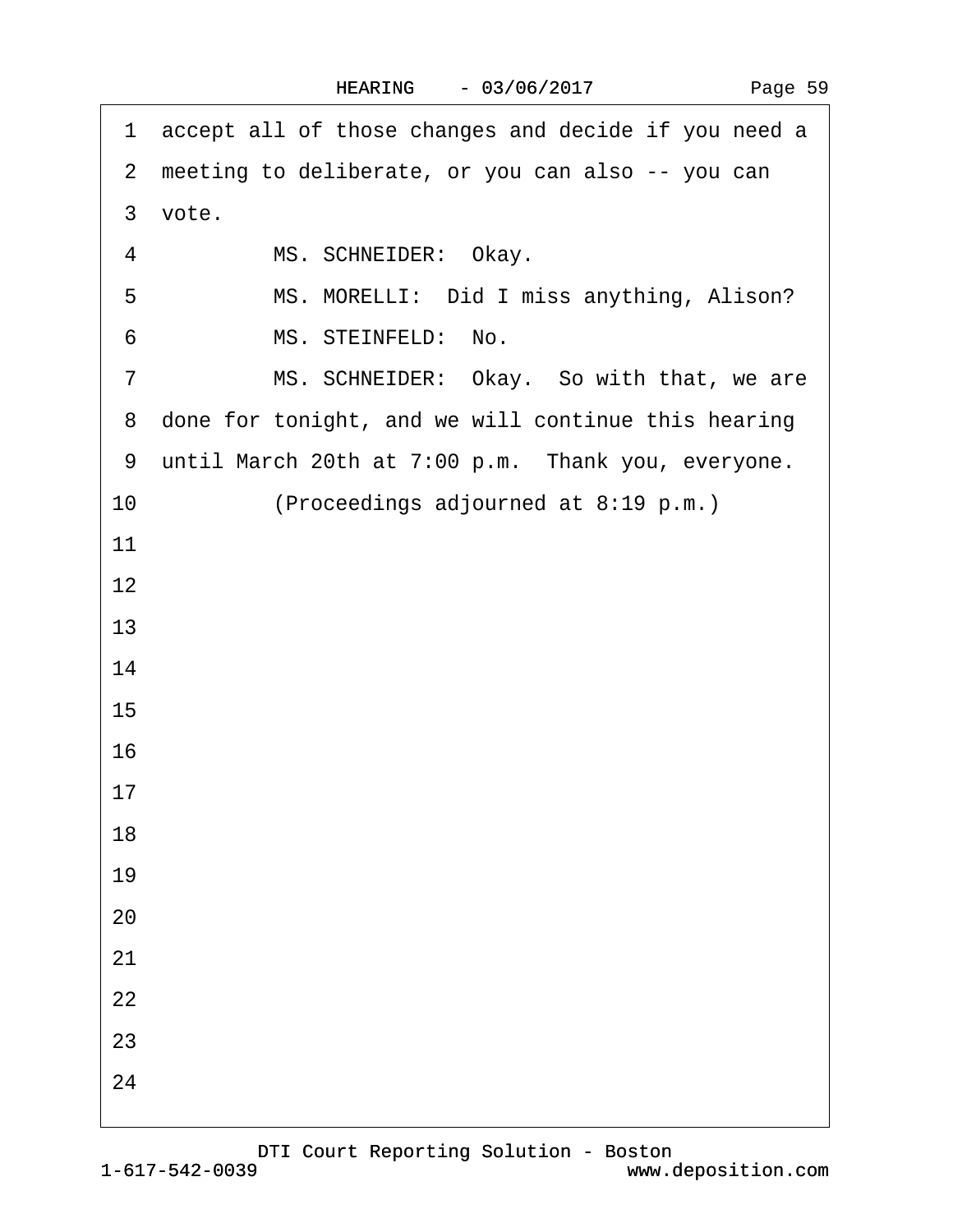| 1  | I, Kristen C. Krakofsky, court reporter and                                                                          |
|----|----------------------------------------------------------------------------------------------------------------------|
|    | 2 notary public in and for the Commonwealth of                                                                       |
|    | 3 Massachusetts, certify:                                                                                            |
| 4  | That the foregoing proceedings were taken                                                                            |
|    | 5 before me at the time and place herein set forth and                                                               |
|    | 6 that the foregoing is a true and correct transcript                                                                |
|    | 7 of my shorthand notes so taken.                                                                                    |
| 8  | I further certify that I am not a relative                                                                           |
|    | 9 or employee of any of the parties, nor am I                                                                        |
|    | 10 financially interested in the action.                                                                             |
| 11 | I declare under penalty of perjury that the                                                                          |
|    | 12 foregoing is true and correct.                                                                                    |
| 13 | Dated this 16th day of March, 2017.                                                                                  |
| 14 | <u> 2000 - Jan James James James James James James James James James James James James James James James James J</u> |
|    | 15 Kristen Krakofsky, Notary Public                                                                                  |
|    | 16 My commission expires November 3, 2017.                                                                           |
| 17 |                                                                                                                      |
| 18 |                                                                                                                      |
| 19 |                                                                                                                      |
| 20 |                                                                                                                      |
| 21 |                                                                                                                      |
| 22 |                                                                                                                      |
| 23 |                                                                                                                      |
| 24 |                                                                                                                      |
|    |                                                                                                                      |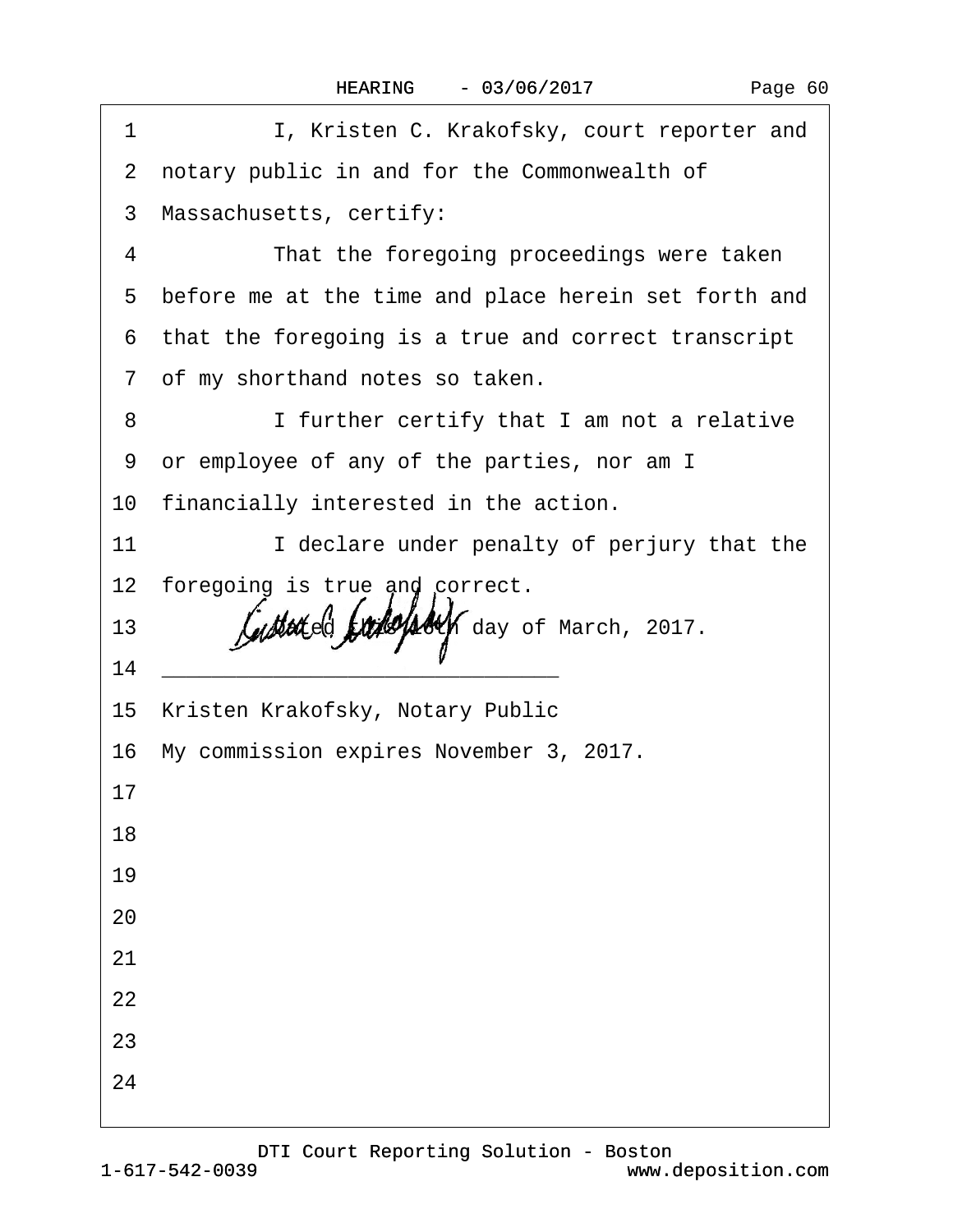HEARING - 03/06/2017

| n e s | ۰, |  |
|-------|----|--|
|       |    |  |
|       |    |  |

|                                               | 9:13 19:24 20:9 22:10                            |                                     | 50                                           |
|-----------------------------------------------|--------------------------------------------------|-------------------------------------|----------------------------------------------|
| \$                                            | 51:19                                            | $\mathbf{3}$                        | 5:9 19:1 40:11 46:21                         |
| \$14,000<br>31:23 34:6<br>\$15,000            | 15(A)<br>42:11,14<br>15(C)                       | 3<br>18:21<br>30                    | 55<br>6:2,14 8:6 52:13 53:14<br>55-and-older |
| 32:2 33:19,24<br>\$5,000<br>32:21             | 42:11<br>15(J)<br>44:19<br>15(K)                 | 43:2 47:3,7<br>30(C)<br>47:8        | 33:17<br>55-and-over<br>8:10<br>55-year-old  |
| $\mathbf{1}$                                  | 44:23<br>15 <sub>th</sub>                        | 30-foot-wide<br>38:10               | 6:4<br>58                                    |
| 10<br>12:13 24:20,22 25:3,6,<br>14 32:6 40:11 | 3:12<br>16<br>13:1                               | 30-year<br>50:21<br>31              | 54:6<br>59(L)<br>55:17                       |
| 10-foot-wide<br>24:4,23                       | 17<br>12:21 28:3                                 | 18:7 48:2<br>36<br>49:17            | 59(Q)<br>55:3                                |
| 100<br>31:18,24 33:5,20                       | 19<br>46:6                                       | 37<br>50:19,20                      | 6                                            |
| 10:00<br>43:4 44:4<br>11                      | $\mathbf{2}$                                     | 4                                   | 6<br>17:6 21:16 41:15                        |
| 20:1 23:2 25:17 28:3<br>41:19                 | $\mathbf{2}$<br>19:20 20:13,19,20 25:4           | 4<br>5:12 25:5                      | 6,300<br>13:10,11 51:23                      |
| 1180<br>3:8                                   | 20<br>5:7 19:1 29:14 32:2<br>33:21 45:8,19 49:20 | 40<br>58:8,9                        | 60<br>27:22 28:1                             |
| 11:00<br>43:11                                | 50:10<br>2015                                    | 40A<br>37:2                         | 60-foot<br>27:22                             |
| 12<br>29:21                                   | 9:22<br>2017                                     | 40as<br>37:5                        | 69<br>56:20                                  |
| 12(l)<br>28:19<br>12(K)                       | 12:24<br>20 <sub>th</sub>                        | 40B<br>10:19 17:3 33:3 47:13        | $\overline{7}$                               |
| 42:8<br>14                                    | 3:21 4:4 58:7,17 59:9<br>21<br>13:4,8 45:23      | 420<br>18:17 31:23 34:6,13<br>37:20 | $\overline{7}$<br>21:14,19 24:20             |
| 29:20 34:14<br>14(A)                          | 25<br>13:15 46:21                                | 43<br>51:20                         | 7:00<br>3:4 43:23 44:1,4,8,10<br>59:9        |
| 31:10<br>14(l)                                | 25th<br>43:7                                     | 45<br>33:17 50:9                    | 7:02<br>3:2                                  |
| 41:11<br>14(J)<br>41:14                       | 28<br>46:20                                      | 45-unit<br>50:8                     | 8                                            |
| 14(K)<br>41:17                                | 29<br>17:7                                       | $5\phantom{.0}$                     | 8<br>24:20 27:8                              |
| 15                                            |                                                  | 5<br>40:11 41:14                    | 839<br>13:10                                 |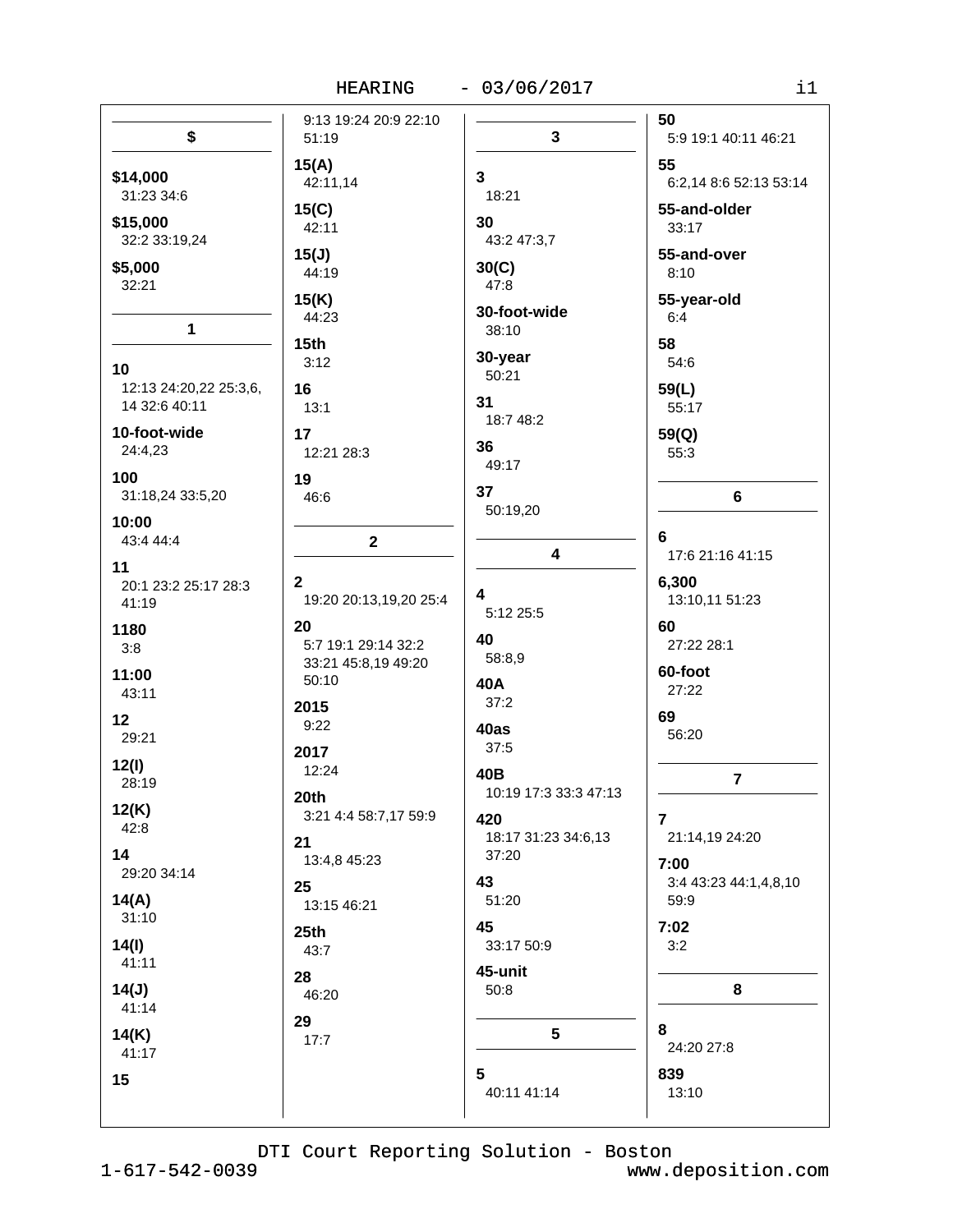# $-03/06/2017$

87 16:4  $8:00$ 43:10  $8:19$ 59:10 9  $\mathbf{Q}$ 16:16 23:1 27:9  $9:00$ 44:8,10 A a.m. 43:4,10,23 44:1,4 abolished 19:15 absorb  $4:5$ abutting 36:17 41:2 accept 7:11 14:14,22 15:7,10, 14 20:15 59:1 accepted 3:20 16:1 access 27:23 accurately 17:21 acquiring  $14:17$ actively 38:19 actual 14:19 32:24 45:5 **ADA** 36:13 add 19:2 21:14 additional  $3:19$ 

address 12:22 24:8

addressed 24:7 43:18 54:6

adiacent 56:14

adiourned  $59:10$ 

administered  $5:19$ 

adults  $6:12$ 

adverse  $9:5$ 

affordable 7:2 47:13 49:18

afraid  $30:8$ 

age 5:12 7:6,7,14,15 8:5,13 47:2

agency 47:10 50:22

agree 20:8,18 34:21,24

agreed 12:23 13:9 54:23

agreement 14:1,10,16,17,19 49:2,7 54:22 55:18

agreements 48:23

**Airbnb** 48:7,11,18 49:1,11,14

Airbnb-type 48:6

38:16.22

**Alison** 59:5

alert

allow 27:23 28:5 43:1

allowed 38:1 49:24 50:3 ambiguous 10:9 28:20

amended  $3:18$ 

**Amesbury** 47:20

**AMI**  $5:919:1$ 

amount 25:11 33:24

annoving 36:16 annual

 $8:4,16$ 

annually  $19:8$ 

answer  $5:24$ 

anybody 17:6 41:18

anyone's 21:9 anyway

21:12 35:10 apocalypse

54:2 apologize 18:20 27:8

appeal 16:6

applicant 3:20 9:5 14:23 16:6 17:22 23:13,20,21 24:16 28:22 29:4 31:17, 20 42:3 45:3 47:9 48:10 51:3,8 52:22 53:11 55:22

applicant's  $52.19$ 

application  $3:74:10$ 

apply 5:12 45:24

appropriate 18:14 30:20 47:1 appropriately 20:18

approval 8:23 13:24 14:23 21:23 22:13 23:4

approve 3:13 14:16,18 21:21

approved 14:7 45:4 50:5

April  $9:22$ 

arborist 15:24

area 33:16 38:14 42:5 54:18

areas  $9.7$ 

aren't 22:14 53:20

article 13:16

as-built 45:10.14

aside  $37:1$ 

asked  $31:17$ 

asking 13:24 31:24 55:20 56:10

assistant 21:16,20 22:8

assume 11:21 31:10 32:5 35:19

assumed 56:23

assuming 14:2.5 20:20

attendant 39:16 40:22

**attendants** 39:5,8,20

attributing  $12:7$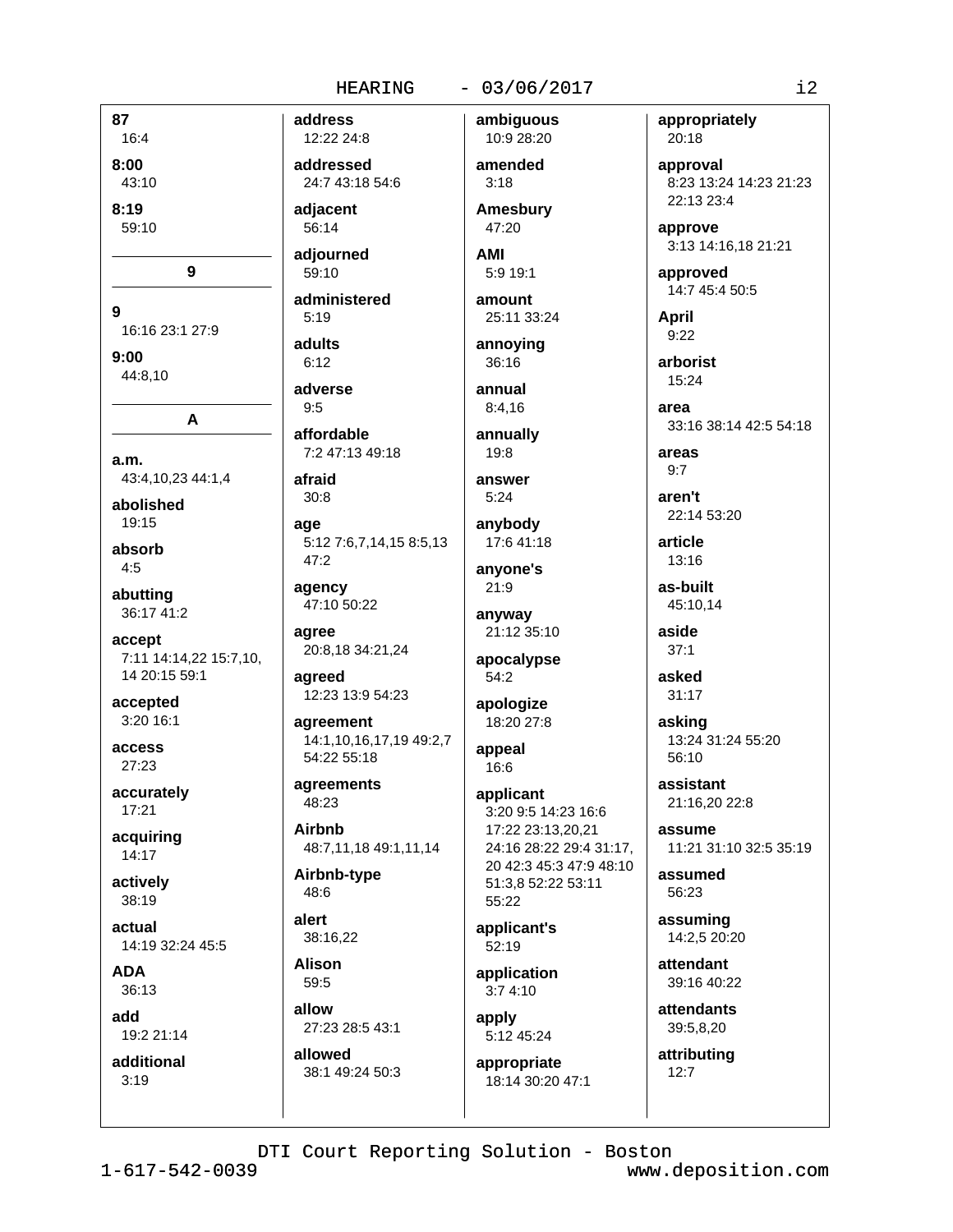#### $-03/06/2017$

audible 34:6 36:6,11,14,15 37:3,19

audibles  $32:16$ 

audience 34:8 40:7,15,20

authorities 38:16

authority  $15:2$ 

authorize  $17:5$ 

available

5:8 16:20 awaiting

 $54:7$ 

aware 9:15 35:7 53:5

back 19:9 23:1 27:7 35:6 52:4 55:21 58:20

B

backup 52:18 53:1,6

**BALAKRISHNA** 8:9 12:13 13:8,13 24:19 25:8,11,15 26:9 41:9,14 48:12 53:14,16 55:11, 15

**Barrett**  $8:19$ 

based 7:5,7 9:22

basically 54:18

basis  $8:4$ 

bears

38:17

beeping 36:11

beginning 26:2

begins 28:7 30:22 belabor 33:22 **believe** 

5:14 11:2 19:23 43:6 beneficial

 $31:19$ benefit

32:6 33:10,16,18 34:23 benefiting

 $33:15$ 

benefits  $16:8$ 

**Bennett** 3:15.19 8:19

**better** 10:1 17:18 33:21 44:11

bid  $31:22$ 

bit 32:10,17 34:17 44:15

blah  $21:18$ 

blasting 56:7

blind  $36:12$ 

blowing 46:8

board

4:1,13,18 15:1,16 16:6, 13 17:5 35:2,10 47:10, 21 50:14 56:19 57:2,7

bold 34:19

**Book** 4:22 6:8 7:23 12:21 13:2 14:13,21 15:1,4,7, 9,15 17:7 19:20 20:8 23:1,8,17 25:16 29:15, 23 31:10,14 36:5,18 37:5,8,14 41:20 42:10, 14 43:1,18 44:1,18 48:18 49:12,24 50:8,13 51:16 52:13 53:18,22

54:4,10,16 55:1,20 56:4,23 57:3,6,17 58:1, 6,14

borne 28:21 29:3

borrow  $8:15$ 

**Boston**  $40.2$ 

bottom 21:19 27:8

boundaries  $25:1$ 

**Boylston** 3:8 37:23 38:5 43:14,15

**Bradford** 16:19

**Brady** 16:4 break

49:23 bring  $37:16$ 

broadly 16:7

broken  $50:9$ 

**Brookline** 14:22 26:16 46:3

buffer 41:14

building 3:15 45:4,6,11,12,20  $55:9$ 

bundled  $43:7$ 

burden 39:20 burdening

 $7:18$ **business** 

25:20 buy  $35:19$ 

bylaw 46:4 56:3 bylaws

36:24

 $\mathbf{C}$ 

calculated 27:23 28:8

caliber  $16.22$ 

call 26:10 27:2 38:15

can't 6:13 14:16 15:7,14 22:10 39:4 42:23

captured 16:14

car 26:24 41:5 53:24

care  $30:3$ 

carefully 57:24

Carry  $35:9$ 

cars 40:24 41:4

carting  $12:9$ 

case 16:12 37:18 47:20 53:4 56:11

catch  $27:9$ 

categories  $43:8$ 

ceramic 47:17

certain 16:22 26:15

certainly 6:20 14:5 34:5,18

certification 8:16 9:1,2 45:5

DTI Court Reporting Solution - Boston

www.deposition.com

i3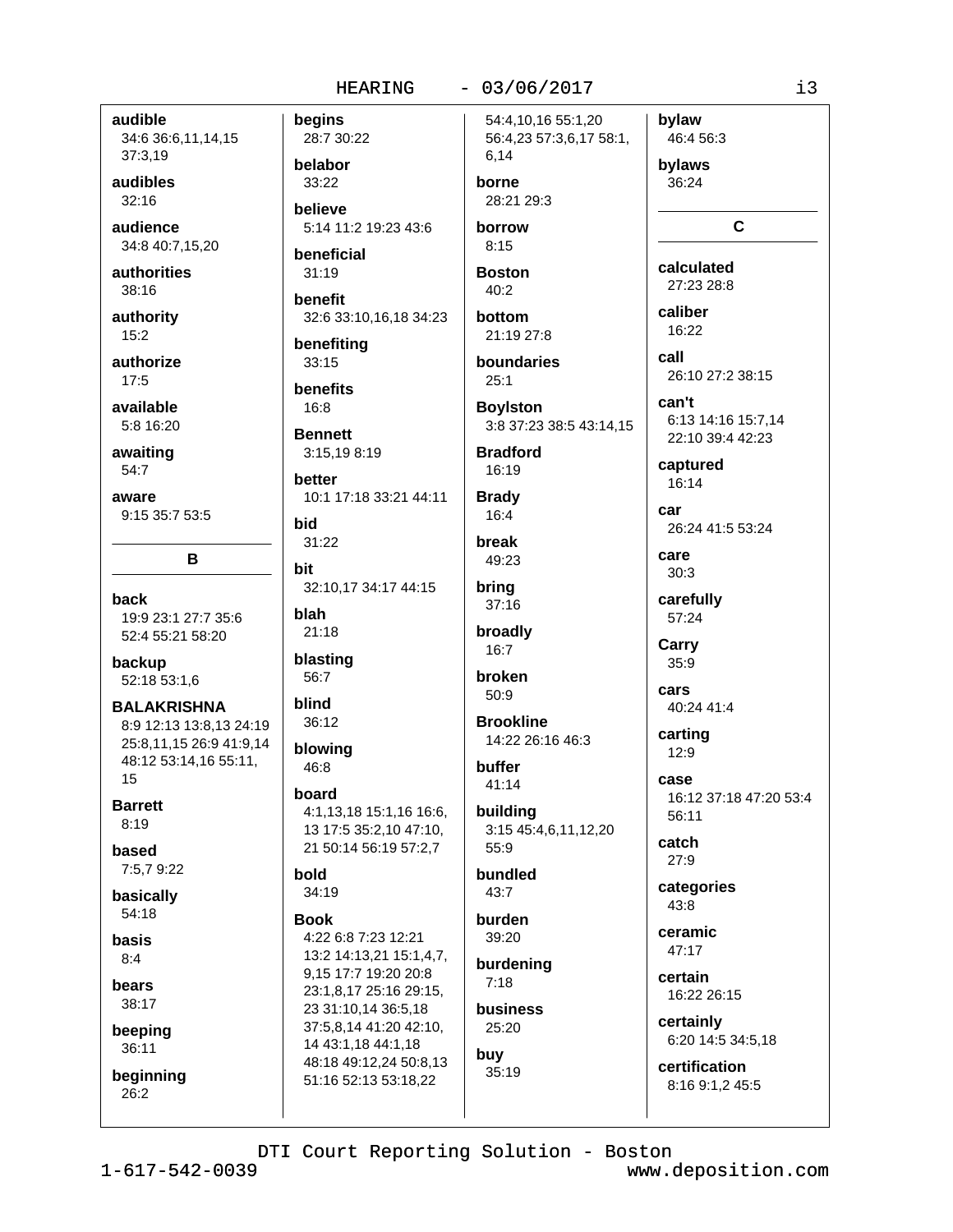# $-03/06/2017$

certify

 $8:3$ chairing  $4:21$ 

chairperson  $57:7$ 

challenging 23:10

change 9:16 10:5,11 12:21 18:8 28:7 39:13 41:11 47:21

changed 5:9 9:23 18:10 40:8 46:21

changes 19:8 51:20 58:19 59:1

**Chapter** 16:4

charge 19:12

check  $52:4$ 

child  $6:4$ 

children  $6:17$ 

choose  $6:20$ 

City  $40:1$ 

clarification 10:14 14:13 27:21 28:13 44:17 56:18

clarify 15:23 28:14 58:12

classified 55:14

clean 44:14,22 58:22

cleaning  $30:7$ 

clear 30:23 35:23 43:17 53:9

clearer  $20:6$ 

47:13,20 clerk 56:19,22,23,24 57:2,4,5

close 3:22 58:6,10

closely 36:17

clearly

closer

38:9 closes

 $4:4$ coffee 17:11,24 20:4

combine 20:5 42:12

combines 49:22

come 40:24 50:10.13

comes 54:2

comfortable 8:24 34:2 50:15

coming 36:1 40:9 41:5

commencement 27:10.11

comment 4:6 9:13 18:13 21:14.15 31:11 43:12 47:7.11

comments 4:6,12,14,24 43:8

commercial 17:17,19 20:2 21:1,7, 11.13

commissioner  $3:15$ 

commitment 52:19

common 54:21

community  $35:4$ 

comparable 47:12,22 complain

> $36:3$ complaining 36:4

complaint 26:10

completely 19:18

compliance 7:14 47:2

complying 45:6

comprehensive  $3:74:9$ 

concept 14:20

conceptual  $22:2$ 

concerned 20:23 29:4 34:9

concerns  $53:11$ 

conclusions  $10:11$ 

condition 7:8.13.20 8:1 14:6 16:15 17:22 18:2 19:20, 24 24:11 27:19 46:14, 18 47:1 50:23 56:13

conditions 5:20,21 10:1 16:15 18:15 20:15 43:15 52:3, 6,11 57:19

condos 38:9

conduct  $11:8$ 

confirming  $9:15$ 

consider  $11:22$ considered

10:7.9

consistency 21:17,22

consistent  $22:1$ 

constructed 45:14

construction 10:23,24 11:1,19 27:10, 12 46:7,9,19

consultant 36:15 51:14

consultants  $13:9$ 

consultation 30:19 35:21

contaminated  $12.10$ 

contemplating  $21:8$ 

continue 59:8

continued  $3:7$ 

continuous 24:4,23

contradict 43:12

control 17:2 40:13 46:13

controls  $11:10$ 

cooking 17:14

copy 18:20 58:22

**correct** 15:3 28:10 31:22 35:13  $56:8$ 

correction 13:14

cost 11:16 31:18 32:1

costly  $32:4$ 

DTI Court Reporting Solution - Boston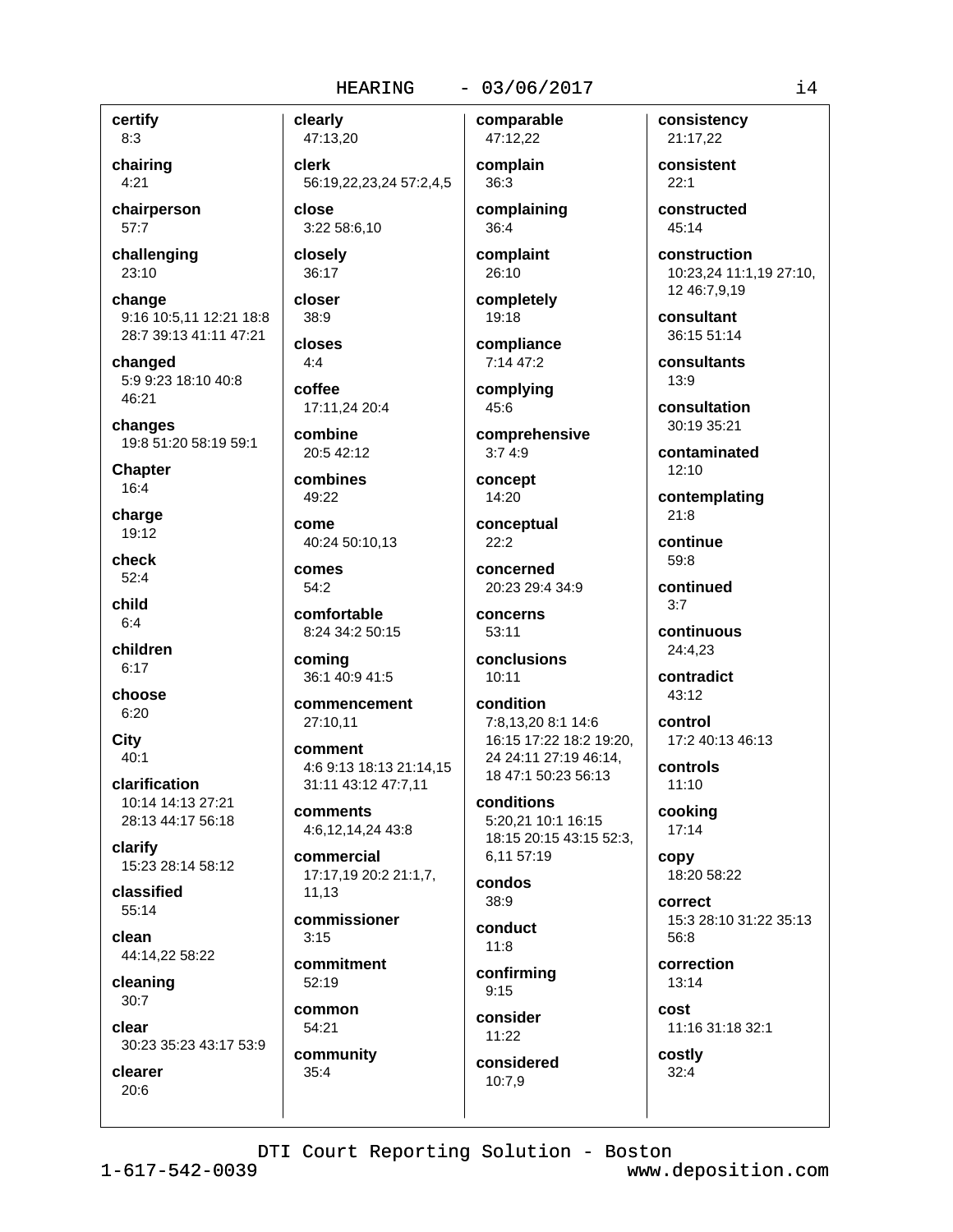# $-03/06/2017$

costs 28:21,23 29:3 32:24  $35:8$ 

couldn't 58:11

counsel 48:2

couple 35:1 44:19

course  $10:1$ 

court  $8:7$ 

cover 9:11 48:7

covered 45:22 55:24 56:1 57:13

creating  $33:10$ 

crosswalk  $34:7$ 

crosswalks  $32:17$ 

cubic 13:11

curb 28:7 42:4,5

curbs  $28:5$ 

curbside  $27:22$ 

current

24:19

curtail 48:5

cut

42:4.5

D

damage

56:12 Dan

 $3:158:19$ 

 $33:8$ date 3:21 9:11 19:4 dated  $9:22$ 

12:8 26:23 44:5

days 58:8,9

dav

danger

deadline  $3:22$ 

deaf

 $36:10$ dealing

 $20:10$ 

deals 46:14.19

decide  $59:1$ 

decision 4:2,9 8:7 15:17 16:24 18:13 37:17 49:13 52:8 57:4 58:7,8

deep  $10:2$ 

deference  $37.10$ 

defined 27:14,19

defining

 $27:11$ definitive

 $5:24$ 

deleted 18:19

deliberate 58:10 59:2

demolished 12:14,17,18

demolition 9:11 46:15

dense 54:17

**DEP** 55:10,11,16

department 19:19 28:9 45:5 51:1

desian  $31:1$ 

detailed  $22:452:5$ 

details  $22:4$ 

determination

28:12 developer

7:9 10:15 11:15 12:8 35:13 54:23

development  $51:13$ 

developments

 $46:1$ devious  $12:8$ 

**DHANDA** 16:18 34:3

# didn't

15:4,10,17 16:17 17:10 27:9 45:17 46:11 51:11 57:20

#### die  $51:14$

different 32:17

digging

 $10:2$ director

21:16,20 22:9 35:21 36:20

discuss 12:22 31:9 44:8 52:23

discussed 28:18 36:14

discussing  $4:2$ 

discussion 52:14,22

disposal 11:23

distance 28:12 36:21

disturbance  $10:16$ 

disturbed 10:21 46:8

**Ditto** 11:18 13:9 24:24 36:1, 23 52:10 54:8

Ditto's  $43:6$ 

documents 58:16

doesn't 9:4 10:8 14:9 15:14 19:4 21:2,22 26:5 29:24 48:7 56:19

doing 32:15 35:4 54:3

dollar 33:24

# don't

6:20 7:3 8:12,15 11:3 15:1 16:22 17:2 19:9 21:9 22:3 23:15,23 24:3 27:14 28:3 30:9 32:3,4, 20 33:7,21 34:11,12,15 35:18 37:9 39:6.23 40:17 43:19 44:9 47:11. 17 48:18 49:1.24 51:14 52:14,24 54:3,11 56:21 57:15 58:3

double-decker 53:20

**DPW** 11:7 23:11 28:14 29:12 30:19 55:6

Dr 17:23 20:14

draft  $4:2.9$ 

drawing 24:24

driver 38:13  $\frac{1}{1}$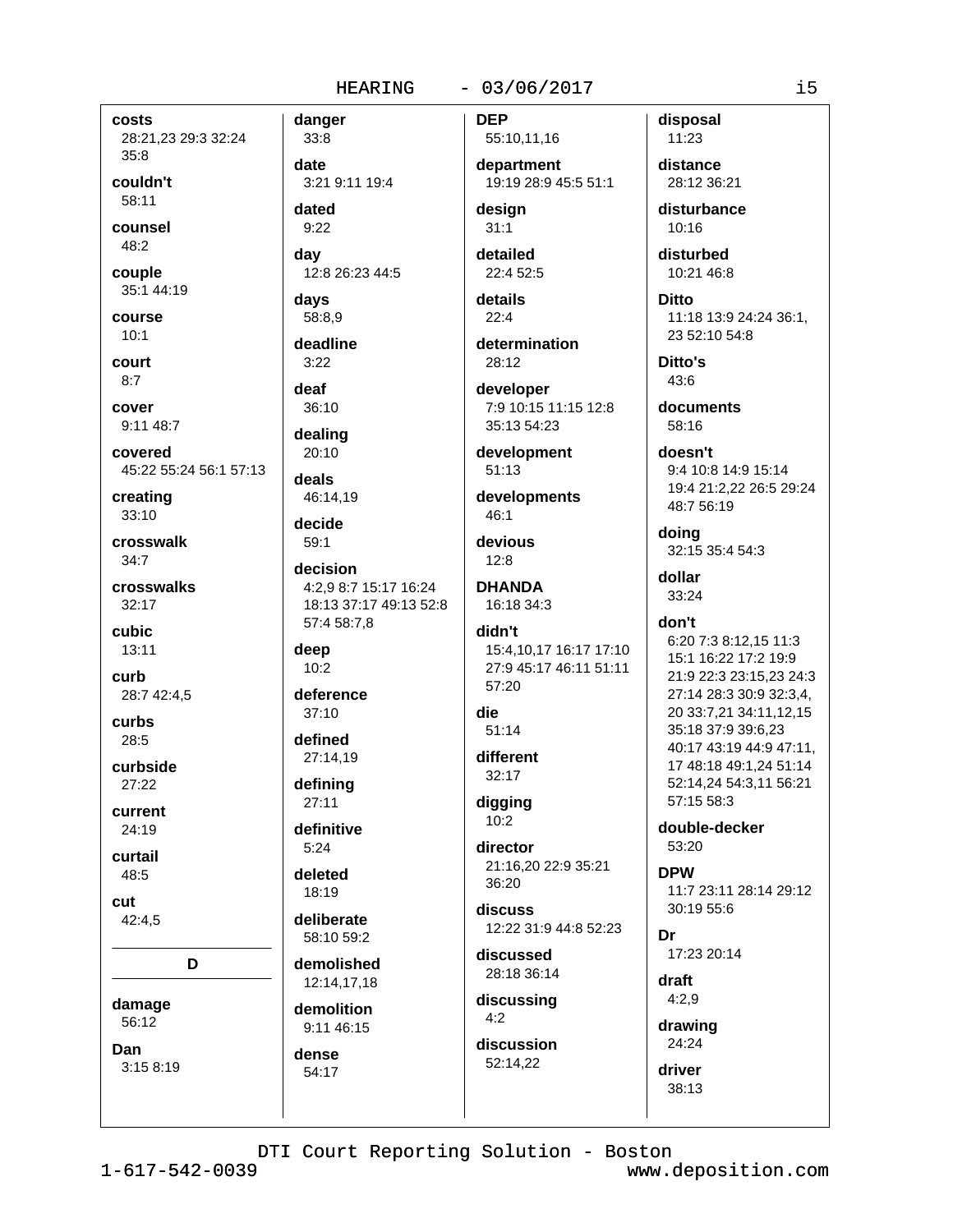$5:23$ 

**EPA** 

25:3

error

 $5:7$ 

 $11:5$ 

 $40:8$ 

 $57:6$ 

exit

 $25:5$ 

extent

24:15 50:6

driveway 30:4 38:11 39:14 40:6, 19 41:12 42:17,22

driveways 30:10 37:7

dry

46:8

duplicative  $42:11$ 

E

earning  $5:8$ 

easement 14:1,10,11,14,17,19,22 23:3,4,9 25:1 55:18

edits 58:19

either 13:10 22:18 24:13 41:6

elegantly 44:15

ends 24:14

enforced 26:13 37:24

enforcement 5:22 26:3,8,19 29:5 37:24 38:14

engineering 36:20

**Engler** 

6:11,19 7:1 8:11 19:2, 16 21:14 22:6.11.21 29:18,20,22 31:15,16 32:8,12,19 33:1,10,14 34:1,10,13,21,24 35:9 40:22 41:8 45:23 46:5 47:3,5,6,8 48:7 49:20 51:6,10,13

enormous  $52:1$ 

ensure  $38:12$ 

enter 14:1 43:22

 $-03/06/2017$ **HEARING** enterina extra 14:20 44:20,24 entirely F environmental **Fabrication** 11:9 52:2 53:9 29:6 31:14 environmentally faces 10:22  $4:20$ envision facility 58:17  $19.16$ fact 54:15 55:3,10 7:6 8:16 16:1 21:24 equals factor 9:17 10:4 erosion fade 46:13  $51:15$ fair  $32:4$ evening fairer  $3:6,21$ 32:22 exactly fall 51:22 54:16 57:14 48:24 excavating familiar 12:10  $4:20$ excavation far 16:17 exchanged **February** 3:12 12:24 **Excuse** feel 42:16 31:5 32:4 37:5 41:1 execution feels  $41:18$ exhibits feet 3:17,24 57:9 13:11 22:10 24:22 25:3. 4.5.6.14 27:23 28:1  $41:1,2$ 41:15 43:2 51:23 expand fences  $22:5$ expressed figure 52:19 34:11,12 extend filed 20:21 21:24 57:4

final 22:1,18 45:3,6,13 find 8:17 30:5 48:17 **Findinas** 5:6 17:20 finds 28:20 fine 33:3 45:22 47:24 53:17 fined 26:14 finishes 47:12,14,22 first 4:15 5:1 19:9 39:15  $48.1$ five 39:5 40:2,4,6,9 fix 12:20 flag 55:3 flagged 43:11 flashing 36:6,9 37:3,9,18 flee  $35:19$ floors 47:18 follow 45:17 food 17:9,10,13,17,19 foods 18:1 20:4 foot 24:20 form 24:13,14

**Forty** 49:12 forward

DTI Court Reporting Solution - Boston

filled

 $9:7$ 

 $1 - 617 - 542 - 0039$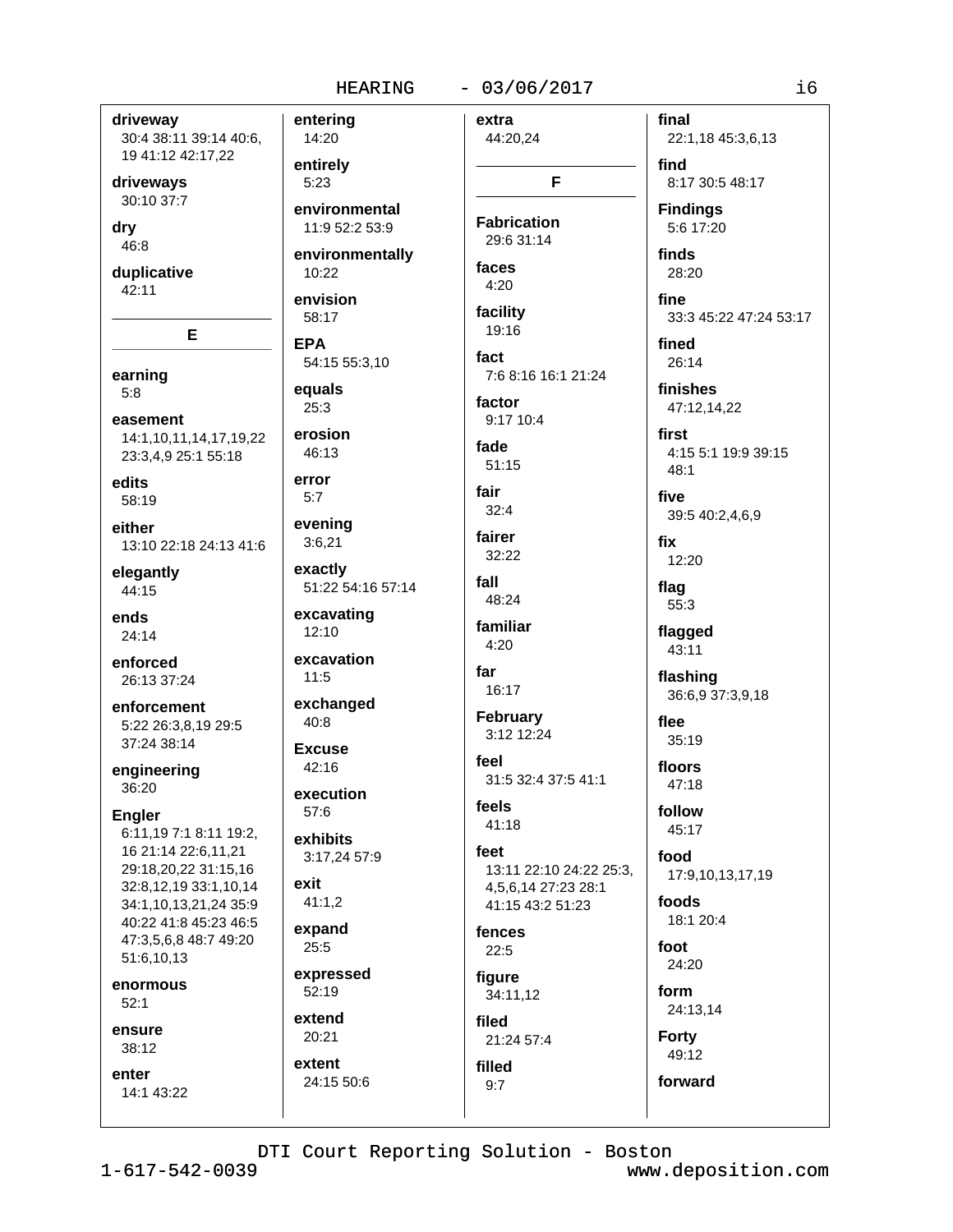# $-03/06/2017$

handled

53:12 found  $52:8$ **Fourth**  $5.4$ functioning 38:20 further 19:11 24:8 **Fuss** 

9:14 52:17

future 10:17 23:13,20,21 50:6

G

gallons  $13:10$ 

garage 53:19

garages 52:24

generation  $7:18$ 

generator  $52:18$ 

generators 20:17 53:6

qeotechnical 9:22 52:3

gesture 34:22

qive 3:9 8:2 15:8,9,13 19:4 25:2 47:17 58:21

given 44:5

go 4:11 15:18 19:9,11 23:7,10,23 25:23 27:7 35:18 43:2 50:16 52:4 53:23 57:10,16

goes

going

39:11

3:4 4:2,10 11:6 12:1,4,9 13:18,22 14:3 16:1 17:11,12 19:15 20:23 21:9 25:22.24 26:24 30:2,12,21,24 31:18 32:3 33:6,16,18 34:19 36:2 38:9.10.12 41:5.10 43:14 44:3 48:10 49:13 51:5 53:12 54:10 55:5, 21 57:21 good 3:6 16:5 26:1 39:17 47:16 48:14

goodwill 34:17,23

Google 49:15

gotten 58:15

grandchildren  $6:6$ 

arant 14:3.9.14

granting  $7:7$ 

grayed-out  $9:7$ 

Great 27:20 52:12 58:14

areater 38:12 39:1

group  $31:19$ 

guess 7:1,11 8:2 39:10 42:14

guessing 46:20

 $H$ 

habit 26:18

**Hammond** 29:24

hand  $32:21$ 

18:5 hang  $30:12$ happen  $30:8$ 

happened 9:19 13:17 46:9

happening 58:17

happens 19:12 25:20 26:11 36:8  $50:3$ 

happy 27:1 47:21 49:10

hard  $21.8$ 

hardwood  $47:18$ 

**Harvard** 18:17 31:23 34:6 37:20

hasn't 26:16 55:13

haven't 24:6,7

```
hazard
53:5
```
hazardous  $10:20$ 

he's 10:16

heading 44:2

health 16:5 20:10 53:4

hearing 3:5.12.22 4:4 16:9 58:6.

11,23,24 59:8 hearings

 $35:2$ height  $22:9$ 

helpful 35:5

29:17 higher 32:10,12 highlighted 43:4 hire 39:7 hiring

high

 $11:7,14$ hold

21:20 homes

38:8 56:11

honestly 34:15

**Hopefully** 49:15

horrible

46:11

hour 44:7 hours 25:20 43:10,16,20 44:4,

 $13$ 

households  $5:8$ 

housing 5:18 8:10 19:13 46:24

**HUD** 19:4,8,12,16,17

 $\mathbf{I}$ 

l'd 7:21 11:6 15:13

**PH** 8:11,17,18 12:19 27:17 29:22 31:9 32:8,9 44:21 50:16

I'm

4:10,21 7:23 8:24 12:7 13:20 17:12.21 20:20. 22 22:17 26:5 28:2 29:4 31:10,22 34:5 36:2 37:21 38:24 40:16 44:1,

DTI Court Reporting Solution - Boston

www.deposition.com

i7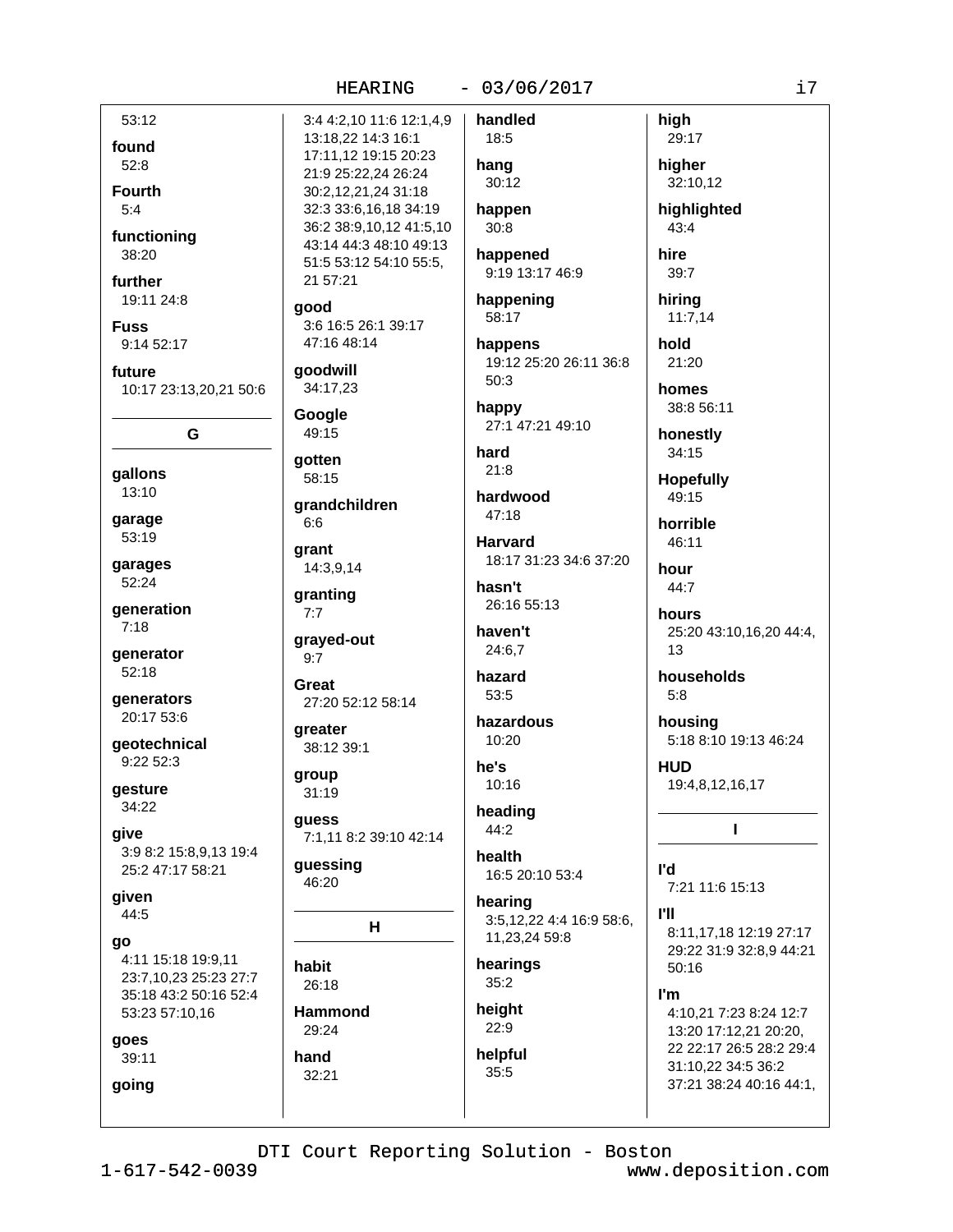### $-03/06/2017$

2 46:20 49:8.10 50:17 52:9 53:5 54:7 55:20

l've 5:9.17 19:3 31:17 44:16 46:1 52:9

idea 13:17 28:4

ideal

 $31:4$ identified

16:18

idle 39:14.16.22 40:5.18 41:12 53:24

idling 40:4,9,11,23 41:7

ill-advised  $54:1$ 

illegal 6:13,21

imagine 41:4

immediate  $4:22$ 

impact 9:18 10:11 36:16

impassable 23:24

impeded 38:13

imposing 39:19

inch 24:20

include 20:2 36:11 48:11

*included* 3:14,15 54:22

including 7:16 20:3 34:7

incorporate 58:19

incorrectly 15:20

33:8 increased  $33:4$ 

increase

incredibly  $24:1$ 

independent 7:13 52:20

indicate

 $30:14$ indication

 $30:18$ 

indicator  $31:2$ 

indistinguishable  $47:15$ 

individual 4:11 20:22

information  $51:21$ 

insert  $42:3$ 

inside  $47:16$ 

inspection  $11:7,8$ 

install  $35:13$ 

installation 11:10 28:22,24 29:3,7 31:12.14

installed  $30:19$ 

installing  $32:15$ 

instance 11:4 22:9 24:23 36:22  $46:7$ 

intense 26:19

intent 17:16 32:23

interesting 20:8 53:18

interior 47:12,14,22 interpret

> $16:4$ intersection 26:22 38:10

introduce  $4:17$ 

introduced  $9:24$ 

introducing 34:20 introductory

47:11 intrusion

 $53.4$ involve

 $20:2.3$ 

involved 29:9 56:7

involvement 11:20 isn't

17:12 23:5 40:2 53:19

# issue

15:24 16:20 18:22 22:6, 23 26:3,8 29:18 33:14, 15 37:4 47:3.9 55:9 58:7

*İSSUAS* 22:8 33:4 38:23

# it's

3:4 4:3 5:19,22 6:8,20 7:6,10 8:22 10:3 11:22, 23 12:21 13:18,24 14:5, 6,15,20 16:9,24 17:8 18:14 19:4 20:6 22:7,11 23:10,16 24:6,15,16,22 25:6,17 26:1,14,17 28:3,4,6,13,15,17 30:2, 23,24 31:7 32:3,4,12,17 33:17 35:10,17 36:24 37:24 38:1 39:10 40:2. 16,23 42:6,7,8,11 43:13,23 45:7,14,15,22 46:8.13 50:8 52:1 53:23 54:17,23,24 55:11 56:3 57:7 58:2

 $35:7$ its 9:17,18 10:11

itemization

J

January

 $43:7$ 

iob  $40.23$ 

jog

30:24

jogs  $30:1$ 

Johanna 4:21 27:18

Jonathan  $4:22$ 

Judi

 $8:19$ 

jurisdiction 16:24

# K

keep 19:9 25:22,24 29:22 36:19 39:8 41:7

**Khan** 12:24 15:19 40:3.17

42:16 46:6,12,15 56:6, 9.15.17

**Kids** 29:15

kind 17:2,17 19:8 35:22 47:17

**Kirrane**  $37:17$ 

kitchen 21:10.11

kitchens

20:23

knew

15:9,15

DTI Court Reporting Solution - Boston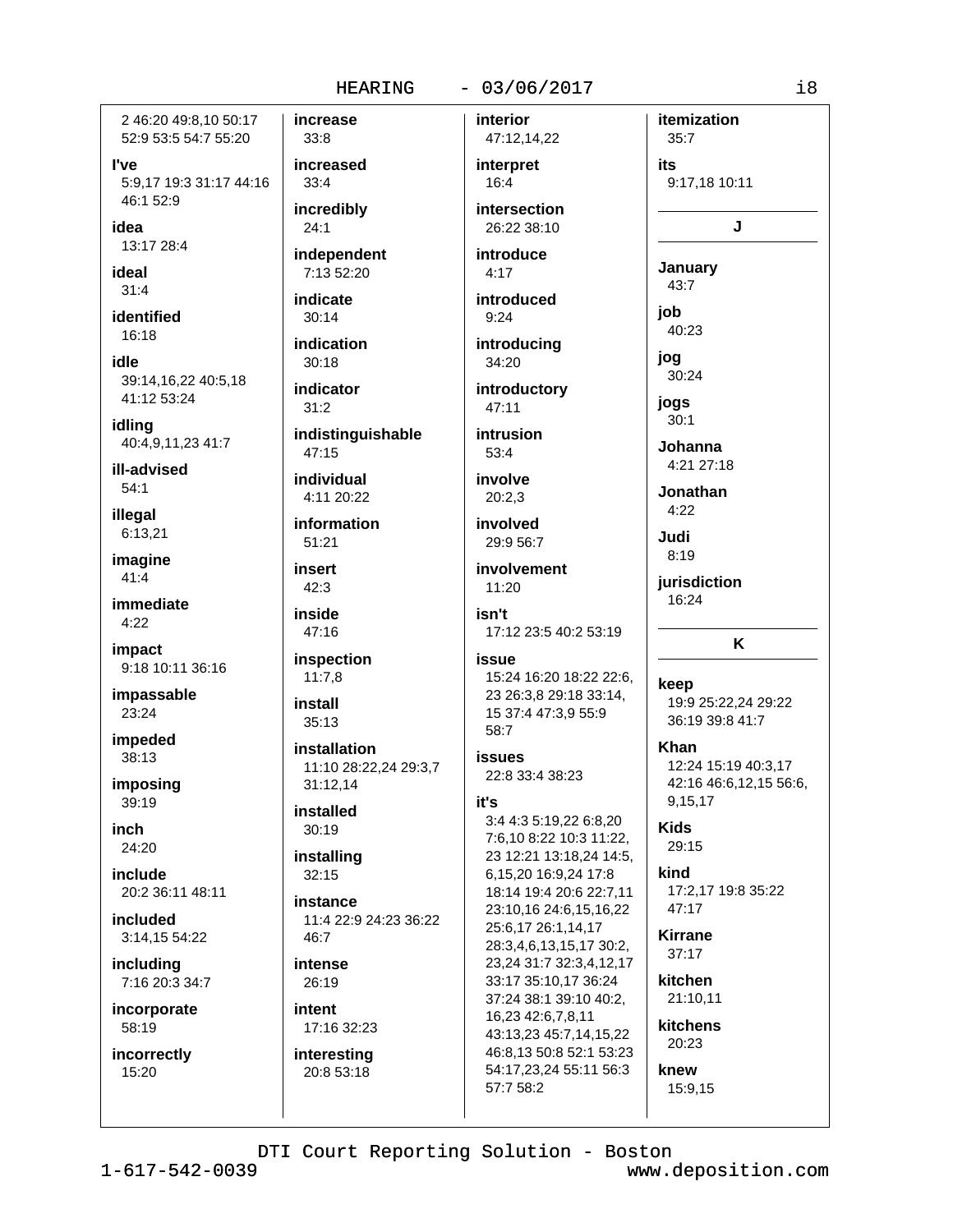# $-03/06/2017$

know leaves 3:12 5:21,24 7:2,3,16  $6:16$ 8:4,12 11:6 14:9 15:4, 10,17 17:4 18:14 20:16  $40:8$ 23:15 24:2,5,6,8 26:2, 12,18 29:16 30:1,9,22 left 32:16 33:3,7,16 34:18  $4:22$ 35:3,17,21,22 36:5 let's 37:6,9,10,13 38:8 39:23 43:12,13,15,18,22,23 45:24 46:7 49:1 50:11 letter 51:14 52:4 54:3,12 43:7 56:21 57:20 58:24 level knows  $9:24$  $12:10$ **levels**  $9:23$ L land  $25:12$ landscape 56:10 lifts landscaping 22:18 36:22.23 lane 30:13,21 41:2 lights language 8:14 36:1 45:2 48:14 49:9 57:24 58:2  $6:9$ large limit 34:23 largely 38:14 larger line  $31:19$ **lines** 15:6 17:1 40:3.4 laws list  $33:2$ learned **listed**  $15:11$ lease little 48:22 leased  $8:4$ 

lodge leaving 26:10 lona longer 21:13 38:6 57:3 look lookina **looks**  $32:20$ license lot 14:10 23:3,5,14,19,22 49:4,7 55:18 **LSP** licensed  $11:12$ 53:20 maintain lighting  $51:6$  $22:4,6$ maintained 36:7,10 37:3,9,19 likelihood 29:8 major 20:17 21:7,13 39:24 **Maloney limitations** 20:19 manage 9:14 13:5,6 18:9 41:3 46:7,19 39:13 **March**  $3:13.18$ Maria  $21:18$ mark 17:7 23:10 28:20 32:10, 17 34:17 44:15,17 Mark's

loading 16:1 23:23 24:2,3,5 25:19,21 27:22,24

29:24 30:15 31:2 42:5

25:8 27:22 41:6 47:16

40:6 51:2

16:7 18:1 21:22 27:17 38:6 49:4

12:11 49:13

26:21 54:19

12:1 52:6 53:13

# M

24:12.15 25:22

maintenance

8:22 30:4

17:23 20:14

5:23 39:9

management

3:21 4:4 59:9

3:9 9:6 18:21 23:1 27:7 43:3 52:2 55:2 57:12

4:23 20:9 55:3

45:19

market 7:4 35:19 50:11

market-rate  $47:14$ 

marking 28:7

**Masshousing** 8:12 47:19

matter 12:3 25:7

matters 58:13

**MCP**  $11:24$ 

mean

6:13 7:15 9:18 10:4.6.8 11:3,22 12:16 13:21 14:6 15:9 17:9 20:13 21:7 30:18.23 35:9.18 36:1 40:19 44:9 49:10 50:19 51:11 53:18,23 54:10,11,12,13,16

meant 44:12

mechanism 23:16

medical 19:16

meet  $39:7$ 

> meeting 13:19 14:5,9,14,23 15:18 16:13 23:4,7,11, 16,18 35:3 59:2

meets  $18:2$ 

**MEMBER** 40:7.15.20

members 4:13 58:21

memo  $20:14$ 

mention  $5:5$ met

 $55:7$ 

law

leave

41:6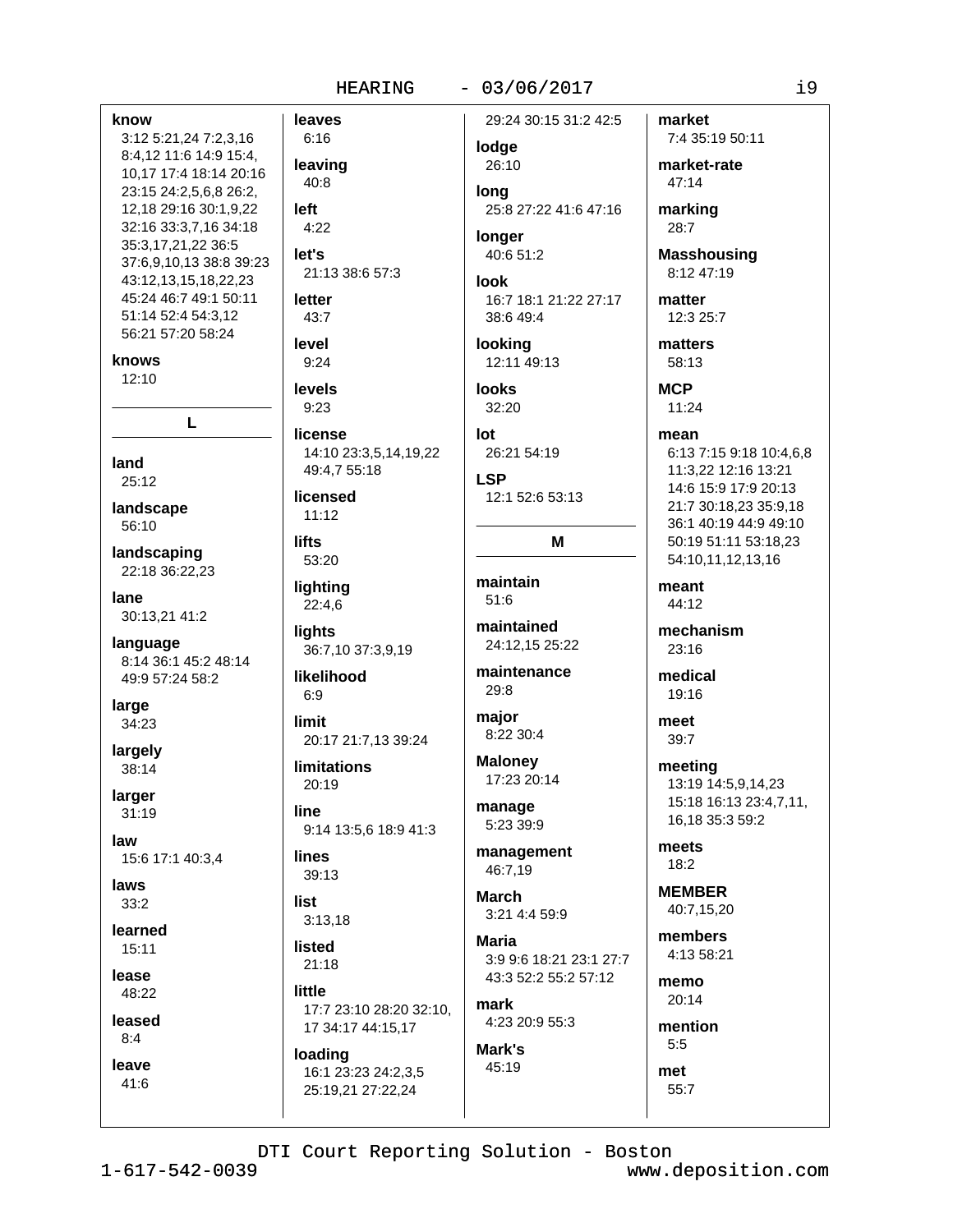# $-03/06/2017$

 $i10$ 

|               | 38:2,6 39:2 41:1,13,16, | new                  |                         |
|---------------|-------------------------|----------------------|-------------------------|
|               | 23 42:1,6,12 43:5,21    | 19:18 21:23          | O                       |
|               | 44:7,21 45:1,9,12,16    | night                |                         |
|               | 46:4,12,17,22 50:20     |                      | O'neill                 |
|               | 51:7,22 52:9,16 53:2    | 26:6                 | 9:15 52:17              |
|               | 54:7 55:4,19 56:1,8,16, | nightly              |                         |
|               | 20 57:14,19 58:9,18     | 48:19                | objected                |
|               | 59:5                    |                      | 37:11                   |
|               |                         | nighty               | objection               |
|               | mortality               | 48:24                | 31:20 33:23             |
|               | 51:12                   | <b>Nine</b>          |                         |
|               | move                    | 49:17                | objections              |
|               | 20:13                   |                      | 8:16                    |
|               |                         | nitpicky             | objects                 |
|               | moving                  | 21:15                | 52:22                   |
| ,12           | 26:23 39:8              | noise                |                         |
|               |                         | 37:10                | obligation              |
|               | N                       |                      | 29:5                    |
|               |                         | non-40b              |                         |
|               |                         | 46:1                 | obviously               |
|               | name                    | nonparking           | 14:11                   |
|               | 4:21                    | 37:23                | occupancy               |
|               | narrow                  |                      | 48:23 49:2,6,11         |
|               | 24:1                    | nonqueuing           |                         |
|               |                         | 37:23                | occupants               |
|               | narrowly                | norm                 | 5:15,16 6:2             |
|               | 16:4                    | 54:24                | occurred                |
|               | narrows                 |                      | 55:21                   |
|               | 25:7                    | normally             |                         |
|               |                         | 43:10                | officer                 |
|               | necessarily             |                      | 26:17                   |
|               | 17:12 31:7              | nose                 | Oh                      |
|               | necessary               | 28:6                 | 15:4 29:21 46:15 51:22  |
| 5             | 39:8                    | note                 | 57:8                    |
| 2             |                         | 9:9 37:22            |                         |
|               | need                    |                      | <b>Oishii</b>           |
|               | 8:2,3 12:1 21:6 25:2,5  | notes                | 25:23                   |
|               | 28:14 36:9 38:12 39:4,  | 43:6                 | okay                    |
|               | 5.7 49:2 51:19 56:9     | <b>Nothing's</b>     | 3:3,11 4:8,24 5:11 8:20 |
|               | 57:15 59:1              | 53:22                | 9:3 10:13 15:10 16:17   |
|               | needed                  | notice               | 18:4,6,11 22:11,20      |
| 4             | 5:21                    |                      | 24:18 25:15 27:6,15     |
| 3,            |                         | 39:1                 | 29:11,22 31:5 39:10     |
| :7,           | needs                   | notices              | 41:16 42:1,9 44:18      |
| $\frac{4}{3}$ | 6:2 8:24 55:7,8         | 38:15                | 45:15,18 46:5 50:15     |
| 20            | neighborhood            |                      | 54:9 55:1 56:4,20 57:9, |
|               | 7:19 32:7 33:5,9 38:18  | noting               | 15,22 58:14 59:4,7      |
| 19,           | 46:10                   | 38:17                |                         |
|               |                         | number               | older                   |
|               | neighbors               | 18:15 32:19 33:18,21 | 8:6                     |
| 3,            | 36:17 37:10 38:19       | 34:2 56:20           | Olympic-sized           |
| ,11,          | neighbors'              |                      | 51:24                   |
| ŀ:4,          | 56:11                   | numbered             |                         |
| ,20,          |                         | 4:11                 | on-site                 |
|               | never                   |                      | 12:2                    |

**Mike** 26:5

milestone 55:7

mind 17:15 29:22 36:19 47:12 56:5

minimum 25:7,13

minor 12:21 13:3 56:18

minutes 39:15 40:2,4,6,10,11

missed 56:17

missing  $13:4$ 

mitigating  $33:4$ 

modification 50:14

monitor 7:2,3 8:13

monitored  $6:22$ 

monitoring 7:3 10:20 12:2,4 29:5 38:19 47:2 51:2 55:1

monitors  $10:18$ 

months 48:24

**MORELLI** 3:11 5:5,14,17 6:5,24 8:18 9:3,8,19 10:8,13 23 11:1,17 12:19 13: 12, 18, 24 14: 4, 8, 15, 2 15:3,21 16:3,12 17:2 18:5,11,19,24 19:22 20:7 21:5 22:3,7,16, 24 23:6,9 24:2,18,21 25:10,12 26:1,7,11 27:4,13,17 28:2,10,1 17,24 29:10,12 30:1, 17 31:5,9 32:8,14 34 11, 15, 22 35: 1, 14, 17, 24 36:4,8,19 37:16

DTI Court Reporting Solution - Boston

37:3 46:1 51:14

 $1 - 617 - 542 - 0039$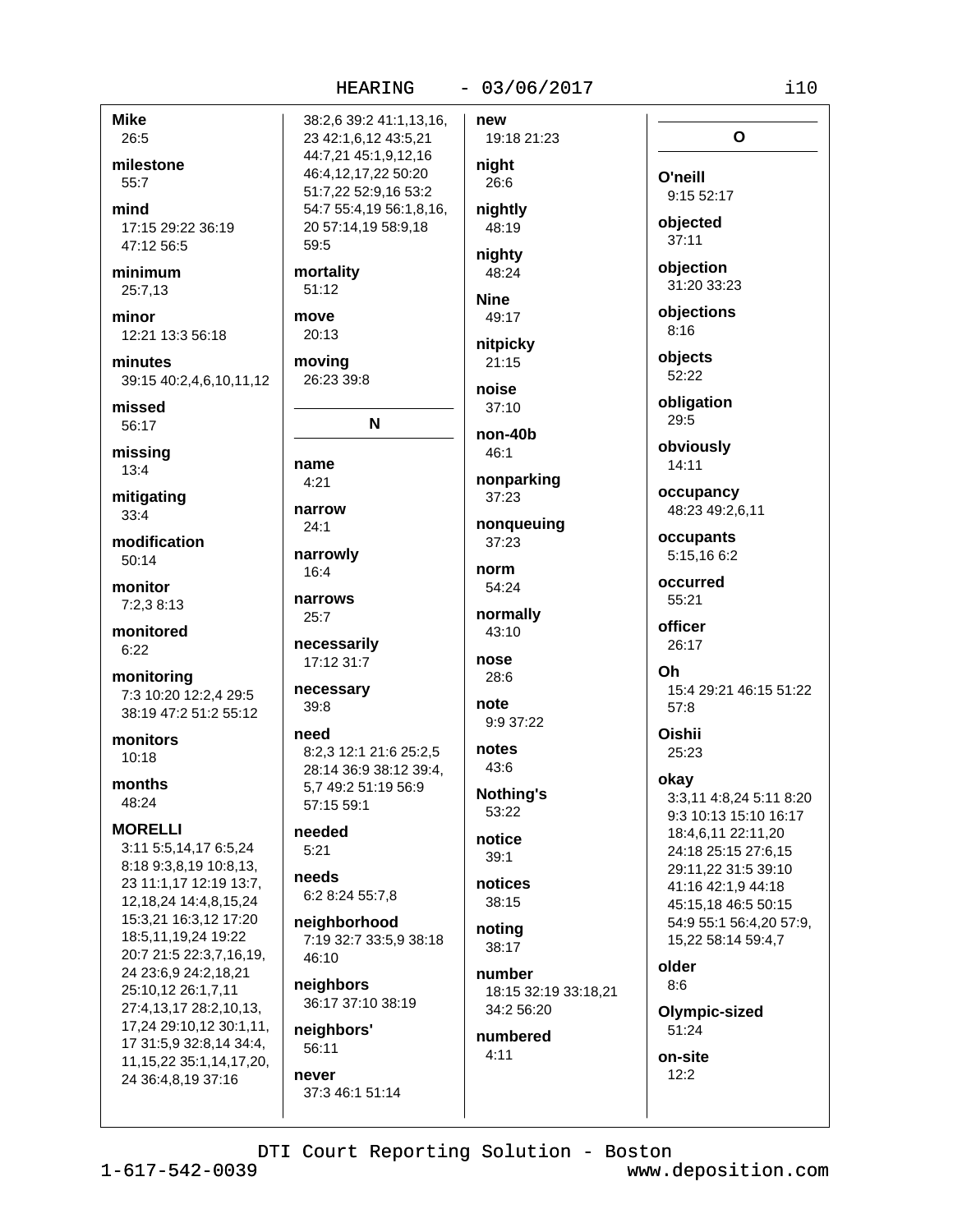Pappasturgeon

# $-03/06/2017$

once 19:14 44:16 58:10

online  $4:3$ 

open 6:17 52:22 54:18

operating 53:19

opportunity  $4:5$ 

opposed 21:24 31:12 47:22

original 9:20,21,24

ought  $32:13$ 

outcome 10:5 23:15

outset  $28:6$ 

outside 47:16

oversee  $11:14$ 

oversees  $5:18$ 

oversight  $11:2$ 

owner 23:21 50:6 51:6,7,10, 16.18

P

p.m. 3:2 43:11 59:9,10

packaged 18:1 20:4

packet  $3:17$ 

page 4:11,13,16 5:1,2,3,4 20:1 23:1 27:8 51:19

painting  $32:16$ 

15:19 paragraph 13:4 18:7 23:2 27:9

paragraphs  $4:12$ 

parameters  $17:16$ 

parenthetical  $17:24$ 

park  $41:4$ 

parked 27:24

parking 9:23 18:16 36:15 38:2

39:2,20 40:22 part

7:15 15:10 17:3 20:16  $52:19$ 

particular  $35:15$ 

party 11:8,14

path 24:4,23

pathway 24:20

pay 32:24 33:24

paying 31:21 33:20 34:13

peak 43:9 44:7,13

peak-hour 43:17

Pear  $16:19$ 

pedestrian 33:15 pedestrians

33:9.13 34:20 peer 9:15 52:6,21 53:13 pending  $23:4$ 

people 15:12 19:5 25:22 26:12. 21 27:23 33:17 34:8 36:10.11 40:8.9 41:4 43:20 47:17 54:3

percent 5:7,9 19:1 31:18,24 32:6 33:5,20 49:20

percentages 18:23

perfect  $37:14$ 

performance 28:21

period 41:21,22,23 42:18 43:17

permanent 6:7,18 23:3,4

permit 3:7 4:9 7:7 19:6 20:10 24:17 45:11.13.20 46:16 50:7 55:9

permitted 19:5 20:21

permitting 18:16

perpetuity 24:12.15 25:18 49:18 50:24

person  $6:15$ 

**Personally**  $7:21$ 

**Peter** 

11:18 13:9 24:24 31:9 32:9 34:4 36:23 43:6 44:9 52:10 54:8

photographs 56:10

**pick** 25:23 32:19

picked 43:9 44:6 48:19 picking 26:24

pickup 43:17,19 44:3,10,12

picture 50:23

piled 54:13

place 20:9 30:20

plan 14:8.10 20:16 22:4.18 24:10 25:1 36:23 39:2 46:19 54:11

planner  $5:18$ 

planners  $9:10$ 

planning 21:21 51:1

plans 21:17,22,24 22:1,2,12, 14 36:20 45:4,6,10,11, 13,14

playing 23:17

plow 29:24

plowed  $30:2$ 

> plows 29:24 30:5

plus 25:12

point 3:20,23 4:20 12:15 21:5 24:22.24 25:2.4 26:18 30:3 38:24 39:18 40:10 42:3 45:3 58:10

poles  $22:10$ 

police 26:16 39:1

pool 31:20 51:24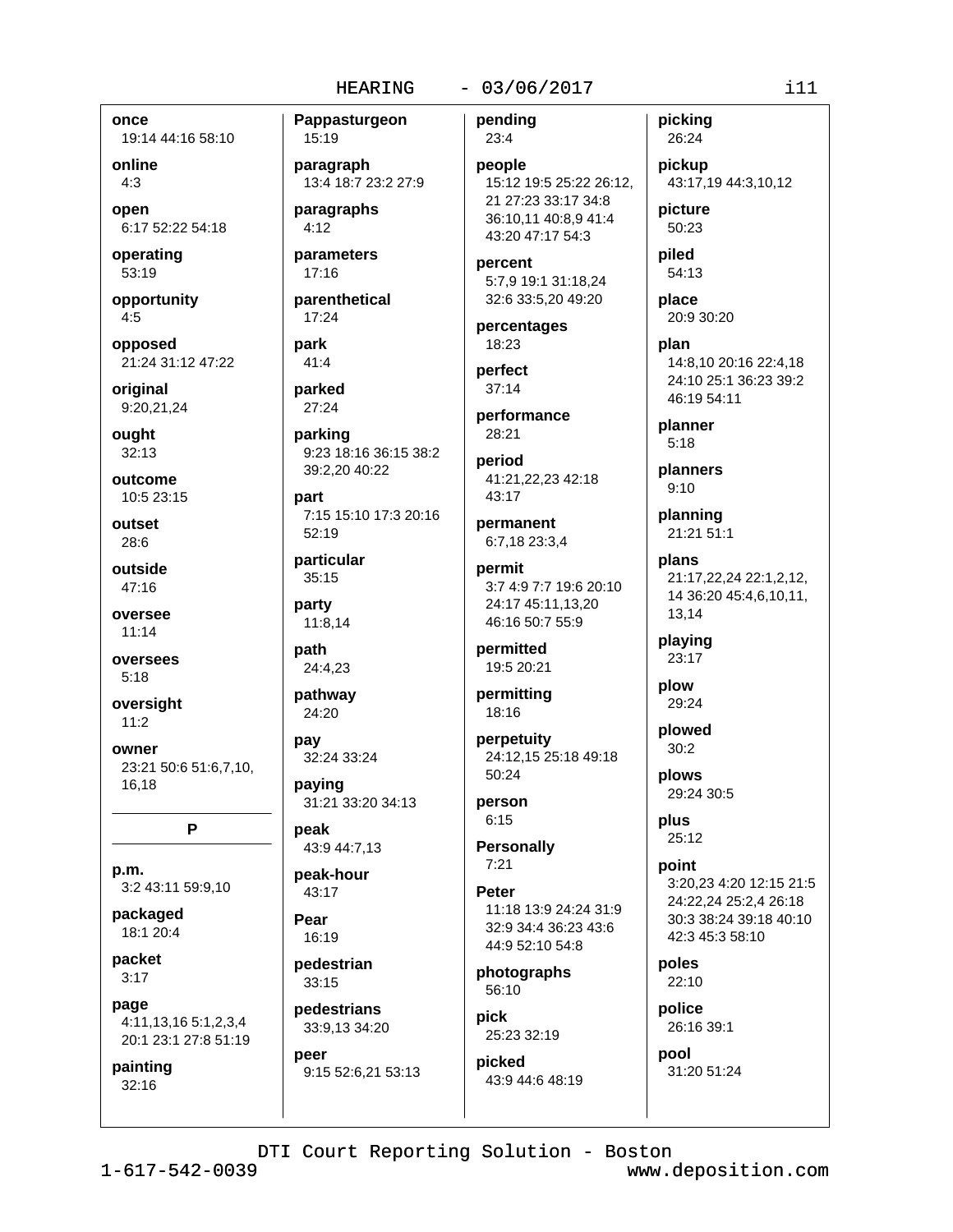# $-03/06/2017$

popular 38:18

possible 53:23

posted  $4:3$ 

potentially  $17:4$ 

power's 53:19

practical  $12:3$ 

precise 17:23

precisely  $35:22$ 

preconstruction 46:18 56:14

preferable  $23:11$ 

preferred 14:12

premise 8:21,22

prep 17:10

preparation 17:13,17,19 20:3

presented 7:8 13:16

preservation 9:10 12:20

presumably 11:24

pretty 26:3 53:9

prevent  $17:17$ 

preventing 48:14

previously 18:22

price  $31:21$  prior 27:10 58:23

private 37:6 42:23

probably 25:16 30:21 32:6 38:21 42:10 48:13,15 51:3 55:16 57:1

problem 16:23 38:16

procedure  $17:2$ 

proceedings 3:1 4:22 59:10

process 3:10 5:23 14:18 16:3,8 45:18.21

professional 11:13 20:23

prohibition 48:19

project 7:16 8:23 9:20.21.24 34:19 38:7,18 46:10 49:18 50:4,8 51:17 56:7

project's  $20:1$ 

projects

prominent  $38:7$ 

 $37:2$ 

properties 56:14

property 14:18 15:13 23:22 25:13 41:3 42:23,24

proportionate  $32:13$ 

provide 4:14 18:15 25:5,13

provided 18:9 22:12 24:20 55:8

providing 24:22 provisions public 3:11,22 4:4 16:8 34:23 35:1 41:21,24 55:23

54:21

# publish 19:15

58:11

published  $19:4$ 

pull 26:23

purchase  $35:13$ 

purposes  $5:22$ 

purview 15:16 47:10

# put

5:20 9:10 17:23 20:19 21:10 30:5.22 31:17 33:19 39:24 41:23 46:24 52:9

putting  $23:14$ 

Q

qualify 44:13

quantify 33:12

queries 58:20

question 5:11 6:1.17 7:5.18 9:9 10:18 13:15,20 14:21 21:6 24:7 25:19 26:1 45:20,23 48:3 50:2 55:3,20 56:6

questions  $11:4$ 

queuing 38:2 39:6

auibble 32:21

quickly

regarding

16:6 recyclina 42:15

referring 45:10

reflect 51:20

5:22 11:2,19,20 35:6

DTI Court Reporting Solution - Boston

www.deposition.com

 $i12$ 

 $57:11$ 

quote

34:5

raise

read

47:3.11

reading

 $4:6$ 

realize

really

reason

 $39:4$ 

 $17:4$ 

reasonable

recognized

26:2 36:9

 $3.14525$ 

3:19 52:17

record

 $4:14$ 

recourse

recommendation

recommendations

52:20 53:10.12

recommended

10:9 44:14

R

4:11 29:4 57:23 58:1

5:19 11:12 14:20 22:4.

39:3 41:1,4 42:23 44:2,

9.10 46:10 47:8 48:13

7:12 23:14,19 32:10

53:3 57:21 58:3

22 24:6 26:7.19 28:4

34:8,22 36:16 38:15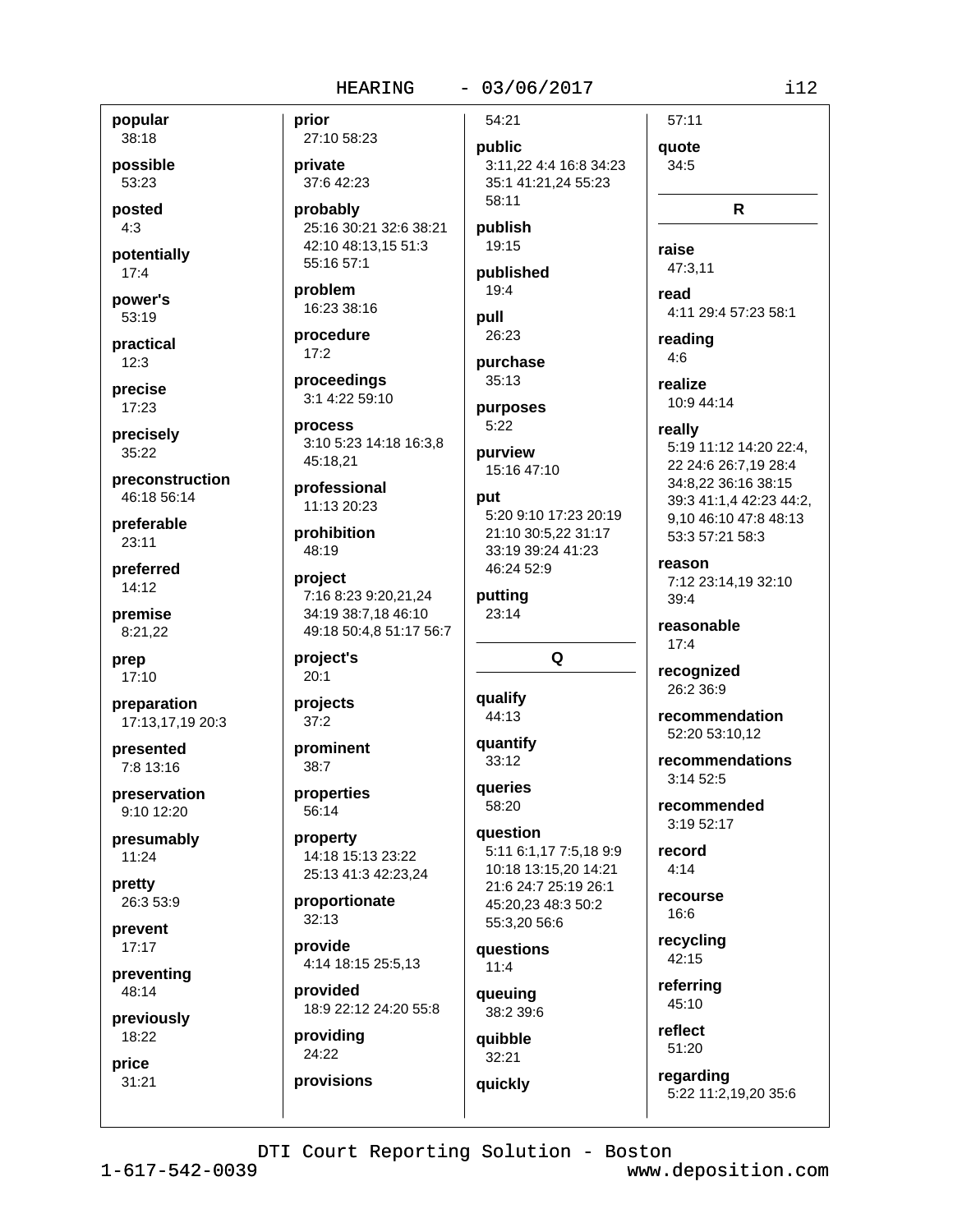### $-03/06/2017$

53:6 58:20

requlate 40:23 42:23 46:2 54:15

regulated 40:21

regulatory 21:21 57:18

related

 $43:8$ relay

 $17:21$ 

relaying  $37:21$ 

released 10:21

relying  $9:1$ 

remain 50:24

remaining  $12:15$ 

remediation 10:17 11:20 54:11 55:5

remember 20:13 27:14 34:15 52:14 53:3

remind  $4:19$ 

removal 20:16 42:4 55:23

removed 11:9 16:2

rent 48:21

rentals 21:12 48:20.24

rents 19:6

replace 16:21

report 9:21,22 52:17

reported 52:21

52:11 representations  $7:17$ represented

 $7:6$ reauest

13:5 18:8 require

reports

55:22 requirement

36:13 39:7 53:5

requirements  $37:2$ 

requires 14:23 17:13

requiring 7:14 50:23

resident 5:13 8:6 31:20

residential 21:10 36:16 54:18

residents 5:13 6:7

resolution 52:15

respect 7:17,20

response  $54:8$ 

responsibility  $32:5$ 

responsible 7:9 10:15,17,19 11:16 30:6 33:4 42:4 51:1 55:22

restricted  $7:6$ 

restriction 5:12 7:7,14,15,23 8:5, 13 20:11 47:2

restrictive 6:13 44:11

result  $39:6$ 

return 32:9

review 3:23 7:16 8:23 9:11,17, 18 10:4,5 21:21 39:4 49:3 52:6,10 53:13 58:16,23,24

reviewed 11:12 36:23

reviewer 52:7,21

reviewers  $9:15$ 

reviewing 21:17 36:20

revokable  $14:11$ 

revoked 23:12 24:16

revokes  $23:22$ 

rid 42:10

#### right

4:23 5:17 6:5,10,16 9:19 11:22 12:6 14:7 21:3 22:3,7,16,21,23 23:6 24:18,21 25:8,10 27:3 30:11 38:4,21 39:17.21 41:10.22 43:21 50:5 55:5 56:4 58:9

rigorous

## $39:3$ rip

 $21:10$ 

road 23:20 49:22

room  $27:23$ 

**RTN**  $11:23$ 

rubbish 19:23 20:16 42:14 43:9

DTI Court Reporting Solution - Boston

run

 $48:1$ 

satisfaction  $18:3$ saving 33:2,19,21 40:16 47:12 49:8 says 12:14 19:3 21:16 23:18 33:1,2,3 35:11 41:11 49:17 56:6 scenario  $24:10$ scheme  $24:19$ **Schneider** 3:3 4:8,19,21 6:3,10 7:12 8:1,20,22 9:4,13 10:3,10 11:21 12:6,12, 23 13:3,22 14:6 16:14, 23 18:7,12,21 19:14 20:12 21:2,6,12 22:17, 20 24:11.14 27:2.7.15. 20 28:19 29:2,16,19,21 31:12 33:23 37:13 38:17,22 39:17,21 40:1, 5 41:10,17,22,24 42:7, 22 44:19,23 45:8,19 46:20,23 47:4,6,24 48:3,9,15,21 49:6,10,15 50:4,17 51:19 52:1,12 53:7,15 54:20 55:2,10, 13,16 56:13 57:8,15,22 58:5,15 59:4,7

school 7:19 29:17

school-aged  $6:4,17$ 

scope  $9:16$ 

 $3:4$ 

seat

second

5:2 12:13 18:8,9 41:2,

 $i13$ 

running

25:23

safety

36:21

S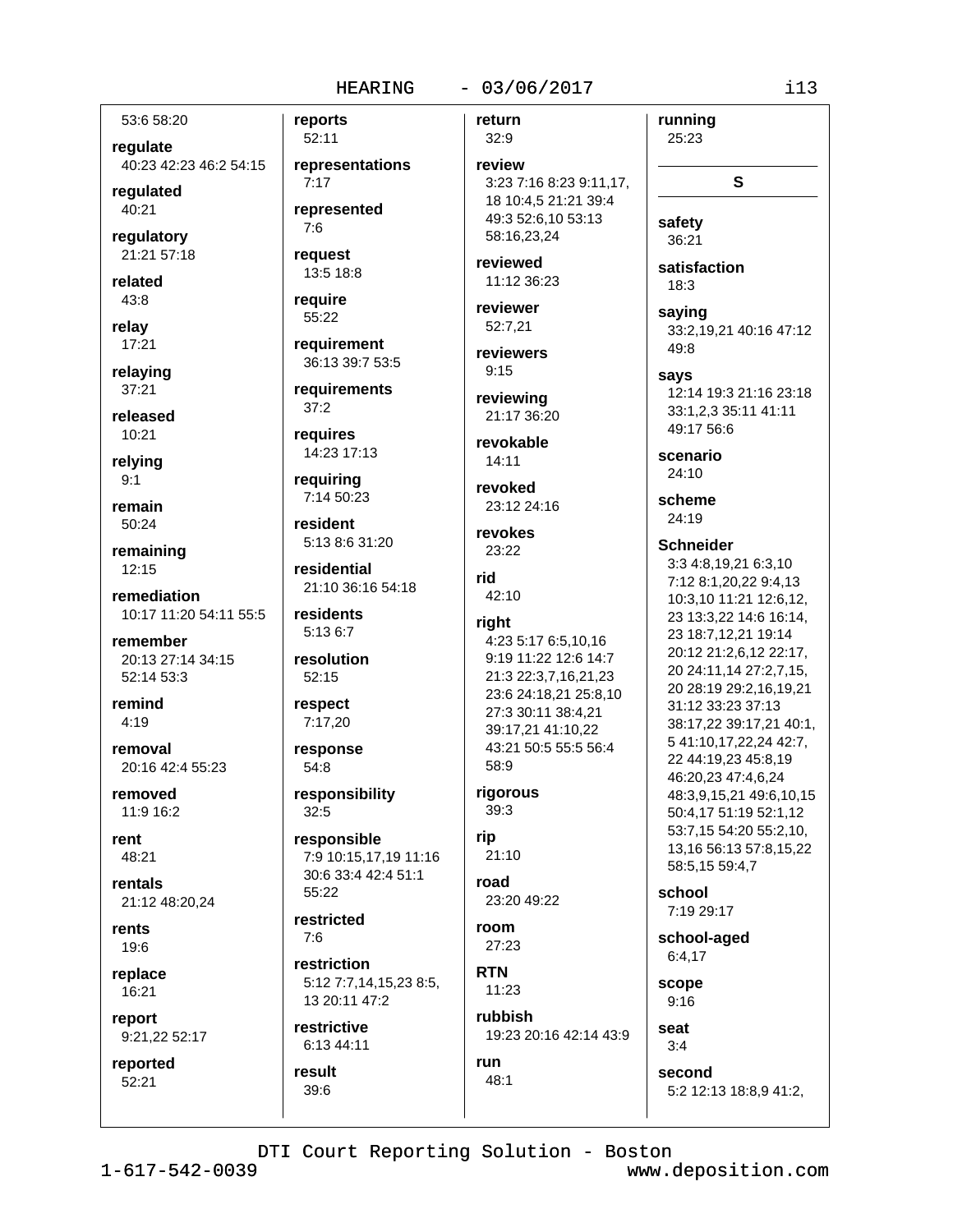#### $-03/06/2017$

someone's

18 48:4

section 18:13 46:24

see

3:18 7:21 9:6 18:2 25:2 28:5 30:3 35:11 39:11 46:15 49:9 56:9

seen 19:3 46:1

selectmen 15:1,17 16:7,13 35:2

sellina  $20:4$ 

sense 37:14 53:8

sentence 12:14 18:9 19:3 41:18 48:2,4,5,8

separate 16:9 17:1 22:6 48:8

served  $18:1$ 

service  $20:3$ 

share  $32:13$ 

sharing 32:20

shop  $17:11$ 

shouldn't 20:5 41:20 44:12

show  $35:4$ 

shown  $28:4$ 

side

 $7:2.4$ 

sides  $6:14$ 

sidewalk 23:24 25:4,7,12 30:2 31:1 55:23

sight 36:21 sian 14:16 28:24 31:6 35:19, 22 sian's  $46:2$ signage 29:10 31:2 signal  $34:7$ signs 26:15,20 29:15 30:17, 19 57:7

similar 49:11

simply 16:21

single-family  $38:8$ 

site 11:13,23 12:16 20:21 25:1 43:22 46:11

six 48:23

six-family  $41:3$ 

size 46:2 51:21

sleeping 43:20

small  $33:18$ smaller

38:8,9 43:2 49:23

snow 22:15 41:20 42:4,17,24

55:22 10:16 46:8 54:11

solution 20:12

soil

somebody 12:4 49:3,22 somebody's

12:11 26:22

49:12 51:5 someplace 27:9,12 **SOFFY** 7:23 13:20 28:3

sound  $10:22$ 

sounds  $17:3$ 

space 20:2 21:1,13 25:6

spaces 18:16

speaking  $34:5$ 

spec 47:16

special  $53:4$ 

species 16:21

specified 29:12 43:7

specify 43:16

spelled 15:20

spirit  $35:5$ 

square  $51:23$ 

staff 58:21

stage

 $55:7$ standard

46:3 57:17

**Starbucks** 17:12,13

start  $3:4$ 

21:23

start-from-scratch

starting 19:21 starts 30:15

started

 $3:10$ 

state 5:18.23 6:23 7:10 9:1 12:4 15:5 17:1 40:3,4 51:2

state's  $11:2,19$ 

stated 17:22

statements  $17:9$ 

stating 18:10

statute  $8:8.9$ 

statutory 15:5

stay  $32:14$ 

stays 16:5 40:11

steal  $29:15$ 

**STEINFELD** 15:5,8 29:6 39:12,19,23 42:2,9,20 48:1 50:22

51:5 55:17 56:3 59:6

step 58:18

stockpile 54:12

stockpiling 11:6 54:21

stop 26:15,20 28:12 35:19

30:15 42:21 storage

22:15

stops

DTI Court Reporting Solution - Boston

 $1 - 617 - 542 - 0039$ 

www.deposition.com

 $i14$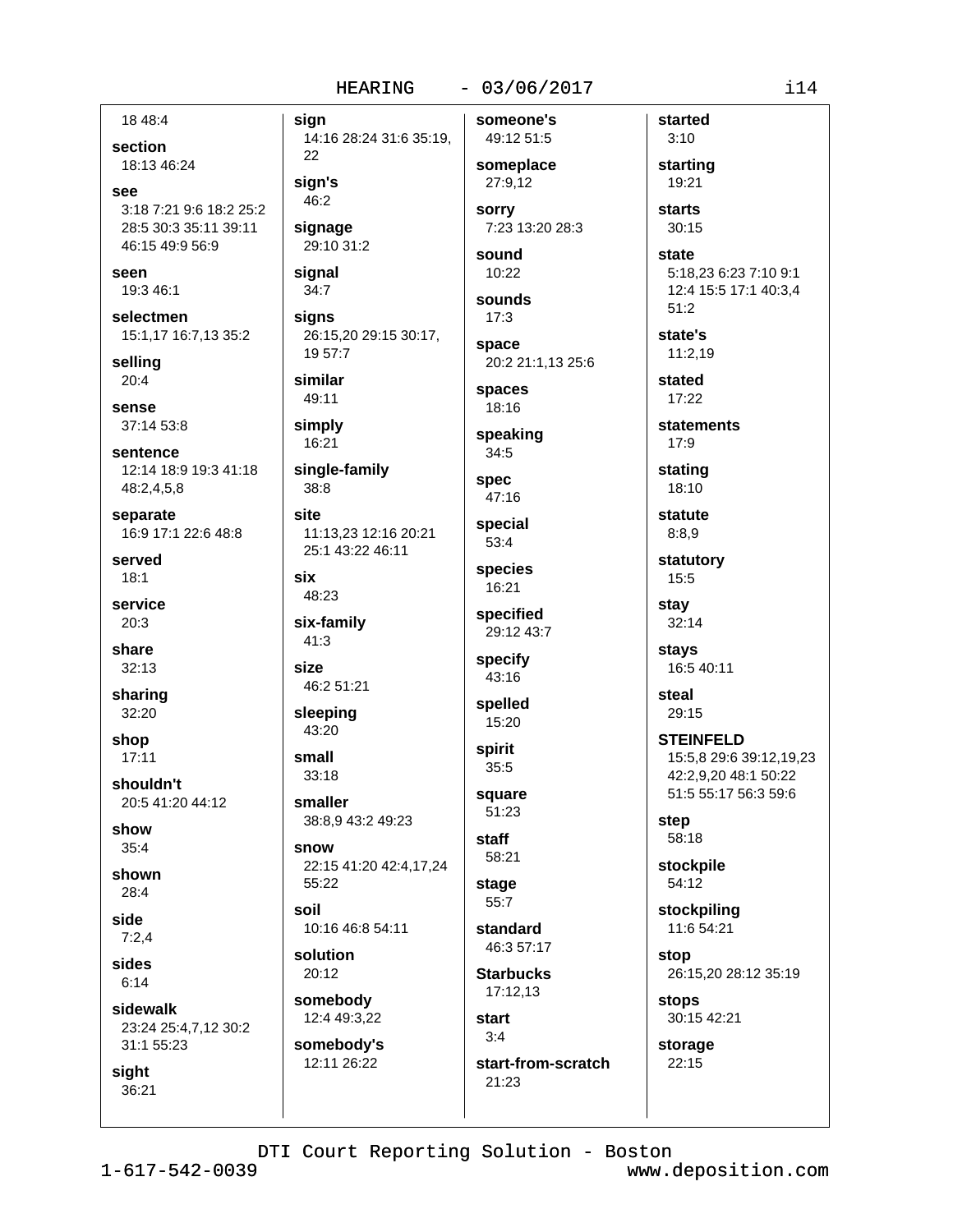#### $-03/06/2017$

store 41:20 42:17 storing 42:24 stormwater  $13:9$ street 3:8 18:18 30:24 37:23 38:5 43:14.15 stretch  $38:4$ stricken

 $6:12$ 

strictly 39:20

strong  $53:10$ 

structure  $12:15$ 

**structures** 12:14,17

subdivide  $50:6$ 

subdivisions 49:23

submit 4:6 45:3,9,13

submitted 13:19 22:19

submitting 14:19

**Subsection** 19:24

subsidizing 47:9 50:22

subsurface  $11:24$ 

sufficient 48:5

suggest 4:10 29:2 39:12 41:11

telling

 $7:10$ 

suggestion 17:4 24:9

suppose

53:23 temporary sure 11:8 17:13 20:7 22:17 term 26:5 27:16 30:12 35:9 36:18 38:24 40:24 52:7 surface  $17:9$ survey 46:18 56:14 sushi 26:24 **Thank suspect** 38:19 59:9 swimming there's 51:24 syntax  $39:13$ systems  $53:1$ T take thev're 3:4 17:2 24:5 39:1 54:14 57:9 58:11 taken 19:17 talk things 8:19 12:19 36:6 talked 5:17 36:5 44:24 52:13 talking 28:22 33:8 38:7 53:14 talks 9:14 16:16 tank 13:10 51:21 tea 17:24 20:4 technical  $9:2058:12$ technically thoroughfare  $38:1$ 

46:2 48:23 terms 51:12 terribly 20:22

testimony

58:11

time 15:11 18:6 41:13 52:12

8:14 11:5,6 12:15 15:21

16:1 19:24 26:21,23 34:17,18 40:13 44:4 46:13,17,18 49:8 54:10 55:3,4,6,7 56:7,9,11

thereunder 28:21

they'll 27:4 49:13

7:2 12:1 26:24 49:24

thing 21:20 32:5,22 45:24 48:6 49:7 53:18

# 11:12.22 21:17 39:8.11

think

7:15.19 8:15.24 13:4 15:19 16:15,23 17:11, 16 20:12,18 21:9,19 24:8 25:16 26:11 30:3 31:21 32:3,21,23 34:16, 20 35:3 37:19 40:1 42:7,12 44:19,23 45:20 46:23 48:3,9,18,22 49:14,24 51:19 53:8,9, 16 54:24 56:2 58:15 third 5:3 11:8,14 13:5,6

31:16 48:5

 $30:5$ thought

31:8 42:2 three  $3:17$ three-hour 44:5 throw 54:13 47:18

8:2 15:16 17:8 24:6

12:5.16 19:7 21:8 26:22 31:16 39:24 40:17 52:4 57:13

today 54:22

tiles

**hhoT**  $37:16$ 

 $35.12$ told

token

37:21 tomorrow

 $8:11$ 

tonight 4:1,6 34:8 59:8

top 41:19 53:8

total  $25:11$ 

totally 21:23

towed 26:13 27:5

#### town

5:20 8:3 9:2 11:13 13:19 14:3,5,9,13,22,23 15:7,8,13,18 16:10,13 23:4,7,11,15,18 29:23 35:2 38:22 48:2 51:1 55:8 56:3,24 57:4,5

town's 53:13

towns  $6:11$ 

DTI Court Reporting Solution - Boston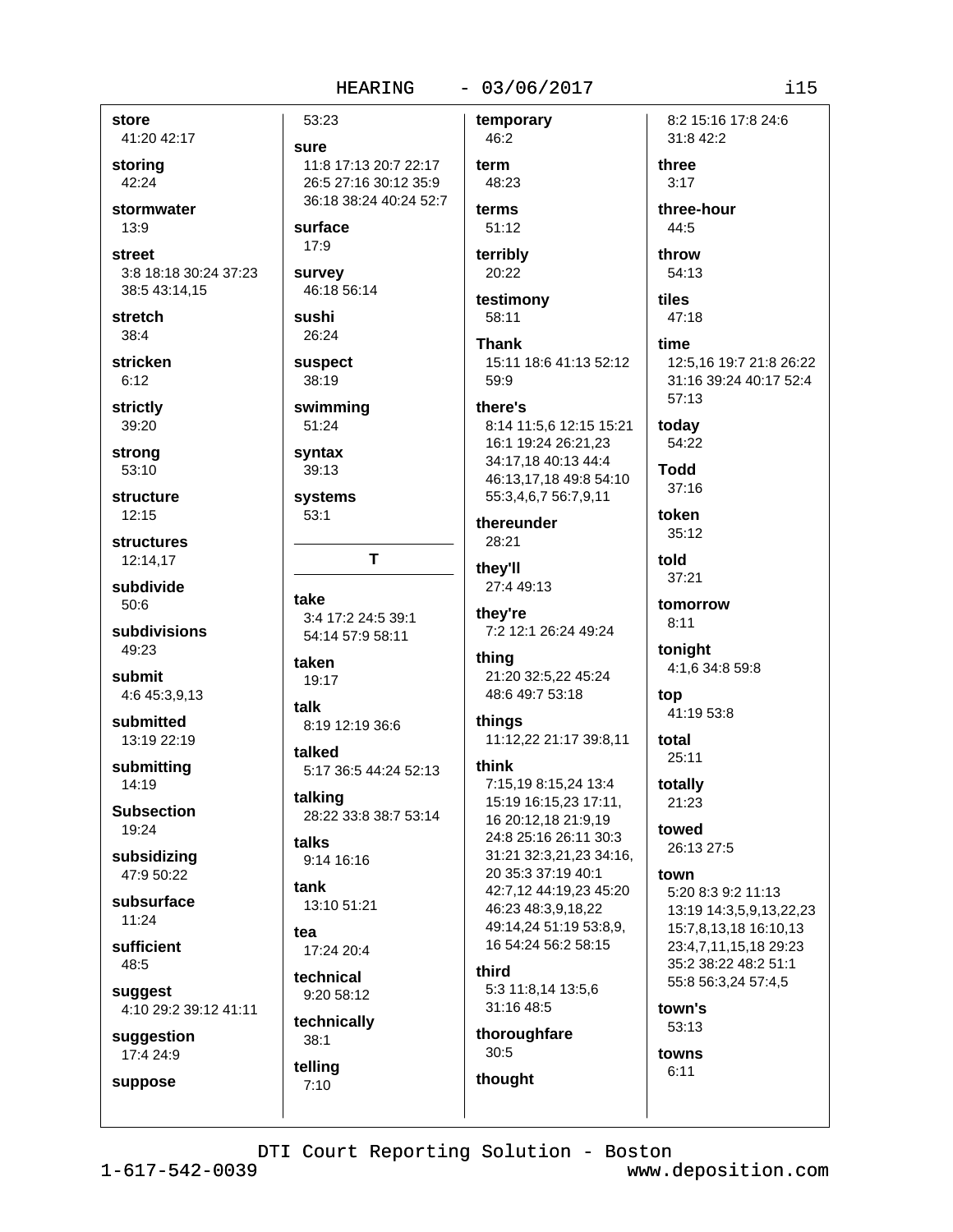#### $-03/06/2017$

toxic 55:14

traffic 7:17 56:2

transportation 28:9

trash 43:19 44:3,6,12

travel 24:4 30:13,21

traveling 43:14

tree 15:23,24 16:2,5,18,22 22:22,24

tried  $6:11$ 

trip  $7:17$ 

truck 28:5 30:12 54:14

trucks  $43:13$ 

true 12:12 21:20 53:21

trying 17:21 34:16

turned 40:24

two 3:14.18 9:22 32:4 48:22  $49.22$ 

two-bedroom  $50:11$ 

types 20:17

U

Uh-huh  $45:1$ 

uncommonly 16:19

undergo 39:3

underground  $9:23$ understand 10:15 44:11 48:8 49:21 understanding 38:11  $6:1$ **UNIDENTIFIED** vote 40:7,15,20 unit  $5:15$ units 5:7 8:4.13 20:22 33:17 41:3 47:13,15 49:17,19, 22,23 50:5,7,12,24 unsafe 38:15 update 57:20 wall updated 51:20 want updates  $3:9$ use 8:14 20:11,18 48:5,11  $\mathbf v$ valet 39:5,8 vapor wants 53:3 variety  $43:8$ vehicle 27:24 39:14,16 40:5,10 vehicle's  $40.9$ vehicles waste 39:21 40:7,11,18 41:12 ventilation 11:11 53:2 venting  $17:14$ verify water 11:18 55:6 51:21

violation 24:17 50:7 visibility way 38:13 volume we'll 58:6 16:10 59:3 we're W waiver  $30:14$ waivers 3:13,14,18,19 57:12,16 we've **Walker** 36:15 week  $30:6.7$ weeks 48:22 3:9.23 4:17 5:5.24 9:2 20:11 26:5 27:18 29:13 went 30:11 32:14,20 33:21,  $3:12$ 24 35:23 37:9 39:6,23 weren't 43:9,12,19 44:3,8,9,11  $22:12$ 45:24 46:24 51:7 52:7 55:17 58:12 wet 46:11 wanted 5:21 9:10 27:15 34:16 what's 43:16 55:5 49:14 44:13  $who's$ warden 15:24 wide  $25:14$ warrant  $13:16$ width 43:2 wasn't 10:9 29:12 52:18 willina 10:20 12:9 55:14 wind 46:9 watched 26:13,21 window watching 26:17 wish  $34:4$ 

waterproofing 11:10,11 35:15 38:7 40:13,21 41:21,24 44:16 52:8 4:13 16:21 35:11 39:11 3:4 7:7 13:4 14:2,4,19 17:20 18:16 23:14 27:11 29:21 30:8 31:15 32:20 33:3,7,10,20 34:16 38:7 47:4,21 48:10 53:14 57:10 24:20 31:22 36:14 37:1, 2,8 55:24 58:1,15 13:19 58:22 13:22 33:6 34:13 47:6 7:9 19:15 33:12,15,18 20:15 32:2 48:10

40:16 43:24 44:5

DTI Court Reporting Solution - Boston

www.deposition.com